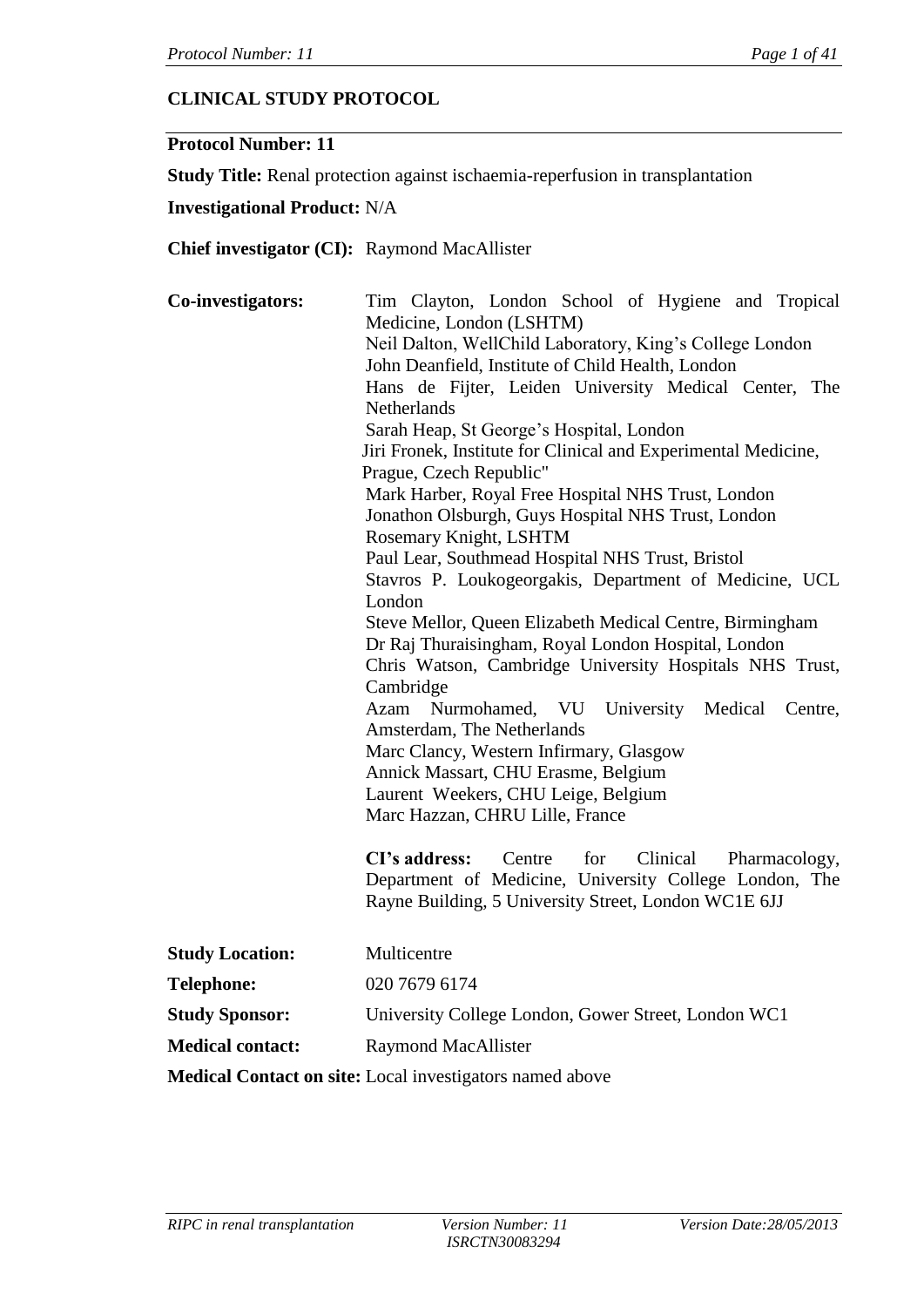# **1 STUDY SYNOPSIS**

| <b>Title of clinical trial</b>                      | against<br>Renal<br>protection<br>ischaemia-                                            |
|-----------------------------------------------------|-----------------------------------------------------------------------------------------|
|                                                     | reperfusion in transplantation                                                          |
| <b>Sponsor name</b>                                 | University College London                                                               |
| <b>EudraCT</b> number for proposed trial            | N/A                                                                                     |
| Medical condition or disease under<br>investigation | <b>Renal Transplantation</b>                                                            |
| <b>Purpose of clinical trial</b>                    | if<br>determine<br>To<br>ischaemic<br>remote                                            |
|                                                     | preconditioning (RIPC)<br>improves<br>renal                                             |
|                                                     | function after transplantation.                                                         |
| <b>Primary objective</b>                            | effect<br>determine<br>the<br>of RIPC<br>To<br><sub>on</sub>                            |
|                                                     | glomerular filtration rate (GFR) 12 months                                              |
|                                                     | after transplantation<br>To determine the effects of RIPC on                            |
| Secondary objective(s)                              |                                                                                         |
|                                                     | 1. Rate of fall in creatinine in the first 72                                           |
|                                                     | hours after transplantation                                                             |
|                                                     | 2. Inflammatory response to surgery in the<br>first 5 days after transplantation        |
|                                                     | 3. Protein expression in kidney parenchyma                                              |
|                                                     | samples using histochemistry                                                            |
|                                                     | 4. Protein activation and expression in renal                                           |
|                                                     | vasculature using immunoblotting                                                        |
|                                                     | fibrosis<br>after<br>5. Kidney<br>6<br>months                                           |
|                                                     | transplantation                                                                         |
|                                                     | 6. Alloreactivity of T cells in the first 18                                            |
|                                                     | months after transplantation                                                            |
|                                                     | 7. Patient<br>outcomes<br>$2 - 5$<br>after<br>years                                     |
|                                                     | transplantation using renal registry data<br>Randomised double blind placebo-controlled |
| <b>Study Design</b>                                 | trial                                                                                   |
| <b>Study End-points</b>                             | 1. GFR at 12 months after transplantation                                               |
|                                                     | using iohexol clearance                                                                 |
|                                                     | 2. estimated GFR (eGFR) at 3 months                                                     |
|                                                     | 3. Time for serum creatinine to fall by 50%                                             |
|                                                     | 4. White cell count, CRP and plasma IL6,                                                |
|                                                     | interferon gamma and TNF alpha before,                                                  |
|                                                     | and 1-5 days after surgery (donors and                                                  |
|                                                     | recipients)                                                                             |
|                                                     | 5. Urinary IL6, interferon gamma and TNF<br>alpha 1-5 days after surgery (recipients)   |
|                                                     | 6. Kidney graft cortical tubulointerstitial                                             |
|                                                     | fibrosis at 6 months (digital analysis of                                               |
|                                                     | Sirius red staining in biopsy material)                                                 |
|                                                     | 7. RIPC-induced<br>protein<br>expressional                                              |
|                                                     | changes in vascular and kidney tissue                                                   |
|                                                     | 8. Incidence of delayed graft function (need                                            |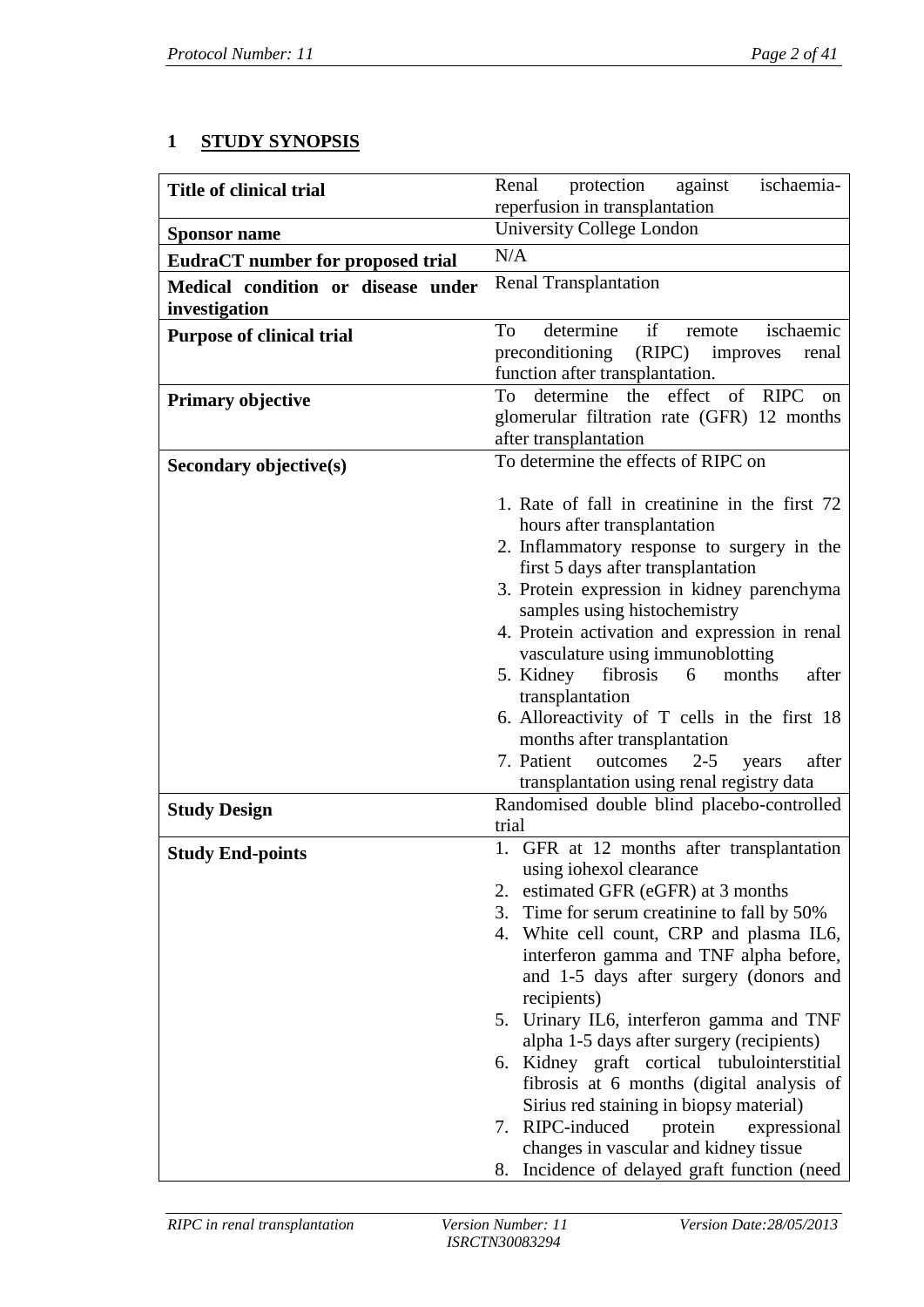|                                                 | for dialysis in the first 7 days after<br>transplantation or serum creatinine levels<br>increase, remain unchanged, or decrease<br>less than 10% per day in three consecutive<br>days<br>in<br>the<br>first<br>week<br>after<br>transplantation)<br>9. Incidence of acute rejection during the<br>first 12 months after transplantation<br>10. T cell activation, cytokine synthesis and<br>proliferation in response to donor cells<br>11. Long-term outcomes using renal registry<br>data 2-5 years after transplantation (serum<br>creatinine/eGFR, graft survival, patient<br>survival)                                                                                                                                                                                                                                                                         |
|-------------------------------------------------|---------------------------------------------------------------------------------------------------------------------------------------------------------------------------------------------------------------------------------------------------------------------------------------------------------------------------------------------------------------------------------------------------------------------------------------------------------------------------------------------------------------------------------------------------------------------------------------------------------------------------------------------------------------------------------------------------------------------------------------------------------------------------------------------------------------------------------------------------------------------|
| <b>Sample Size</b>                              | 400 living-donor renal transplant patients                                                                                                                                                                                                                                                                                                                                                                                                                                                                                                                                                                                                                                                                                                                                                                                                                          |
| <b>Summary of eligibility criteria</b>          | 1. Patients<br>living-donor<br>undergoing<br>transplantation<br>2. Patients aged 18 years and above                                                                                                                                                                                                                                                                                                                                                                                                                                                                                                                                                                                                                                                                                                                                                                 |
| Investigational medicinal product and<br>dosage | N/A; this is not a trial of an investigational<br>medical product                                                                                                                                                                                                                                                                                                                                                                                                                                                                                                                                                                                                                                                                                                                                                                                                   |
| <b>Active comparator product(s)</b>             | N/A                                                                                                                                                                                                                                                                                                                                                                                                                                                                                                                                                                                                                                                                                                                                                                                                                                                                 |
| Route(s) of administration                      | N/A                                                                                                                                                                                                                                                                                                                                                                                                                                                                                                                                                                                                                                                                                                                                                                                                                                                                 |
| Maximum duration of treatment of a<br>subject   | N/A                                                                                                                                                                                                                                                                                                                                                                                                                                                                                                                                                                                                                                                                                                                                                                                                                                                                 |
| <b>Procedures:</b> Screening & enrolment        | patients undergoing<br>living-donor<br>All<br>transplantation<br>will<br>considered<br>be<br>for<br>enrolment                                                                                                                                                                                                                                                                                                                                                                                                                                                                                                                                                                                                                                                                                                                                                       |
| <b>Baseline</b>                                 | Baseline donor and recipient data will be<br>recorded.                                                                                                                                                                                                                                                                                                                                                                                                                                                                                                                                                                                                                                                                                                                                                                                                              |
| <b>Treatment period</b>                         | The intervention is non-pharmacological.<br>Patients (donors and recipients) will be<br>randomised to one of four groups: control<br>(sham RIPC), late RIPC, early RIPC, or dual<br>RIPC (refer to flow diagram). Active<br>treatment will consist of four 5-minute<br>inflations of a blood pressure cuff on the<br>upper arm to 40 mmHg above systolic blood<br>pressure. The inflations will be separated by<br>5-minute periods when the blood pressure<br>cuff will be deflated. To activate late phase<br>RIPC, the inflations will occur 24 hours<br>before surgery. Placebo treatment (sham<br>RIPC) will consist of four 5-minute inflations<br>of a blood pressure cuff on the upper arm to<br>40 mmHg.<br>The intervention will be applied once or twice<br>over a 24 hour period pre-operatively. Most<br>visits and tests (including GFR and biopsies) |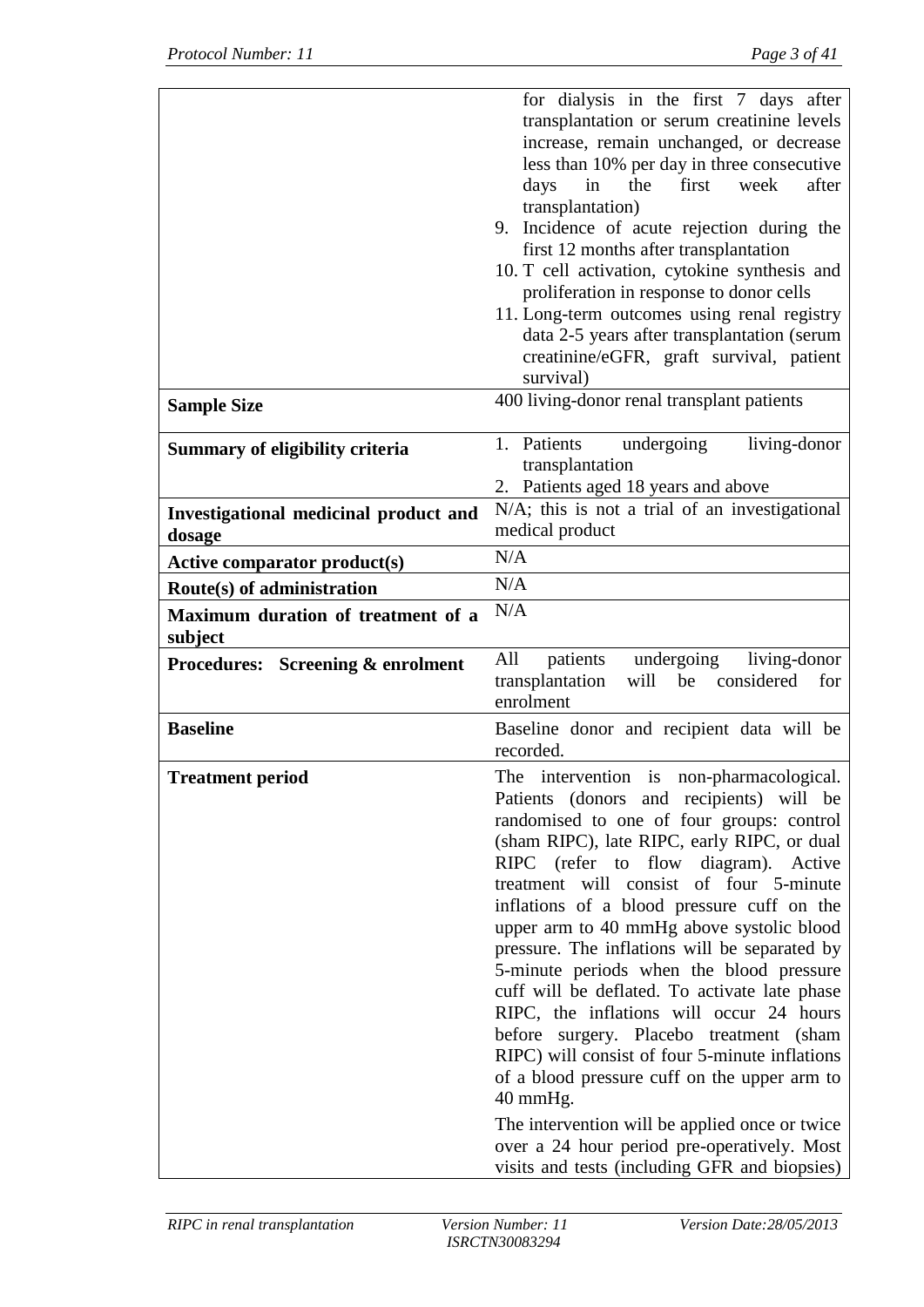|                                                  | in the first year are part of the transplantation<br>protocol in the centres. Data for years 2-5 will<br>be obtained from central databases in the UK<br>(Transplant UK)<br>Holland<br>and<br>(Eurotransplant).                                                                                                                                                                                                                                 |
|--------------------------------------------------|-------------------------------------------------------------------------------------------------------------------------------------------------------------------------------------------------------------------------------------------------------------------------------------------------------------------------------------------------------------------------------------------------------------------------------------------------|
| End of Study                                     | Patients will be followed-up for 5 years                                                                                                                                                                                                                                                                                                                                                                                                        |
| Procedures for safety monitoring during<br>trial | Serious unexpected adverse event reports will<br>be forwarded to the Trials Co-ordination<br>Group, London School of Hygiene and<br>Tropical Medicine. Reports will be made to<br>the Sponsor and the Data Monitoring<br>Committee (DMC). Non-serious unexpected<br>events will be<br>collated<br>adverse<br>and<br>summarised by the Trials Co-ordination<br>Group, London School of Hygiene and<br>Tropical Medicine and reported to the DMC. |
| safety grounds                                   | Criteria for withdrawal of patients on Non-tolerability of 4 cycles of arm ischaemia                                                                                                                                                                                                                                                                                                                                                            |
| submissions<br>Regulatory<br>on<br>grounds       | safety Not required as not a CTIMP                                                                                                                                                                                                                                                                                                                                                                                                              |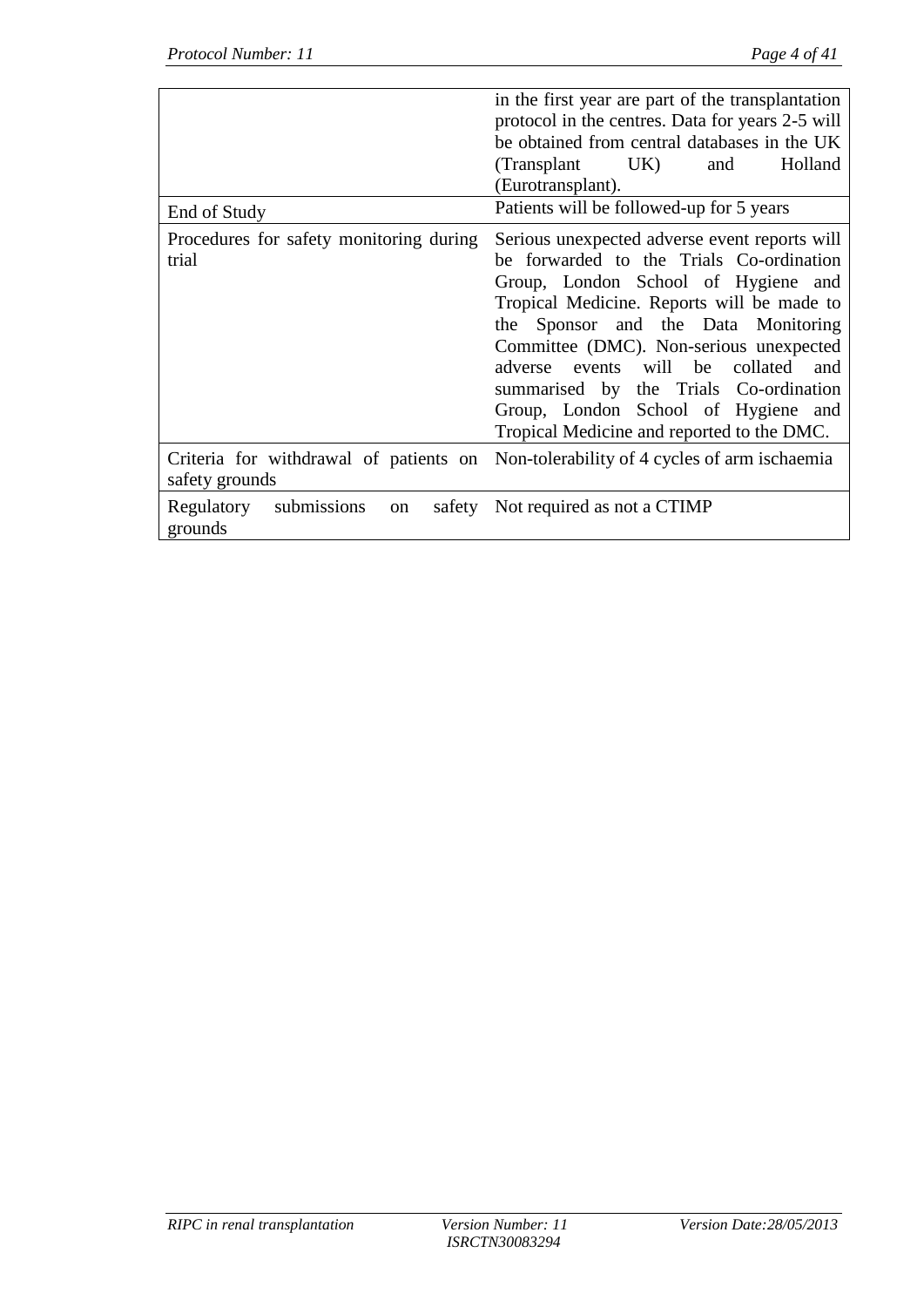# **2 STUDY FLOW CHART**

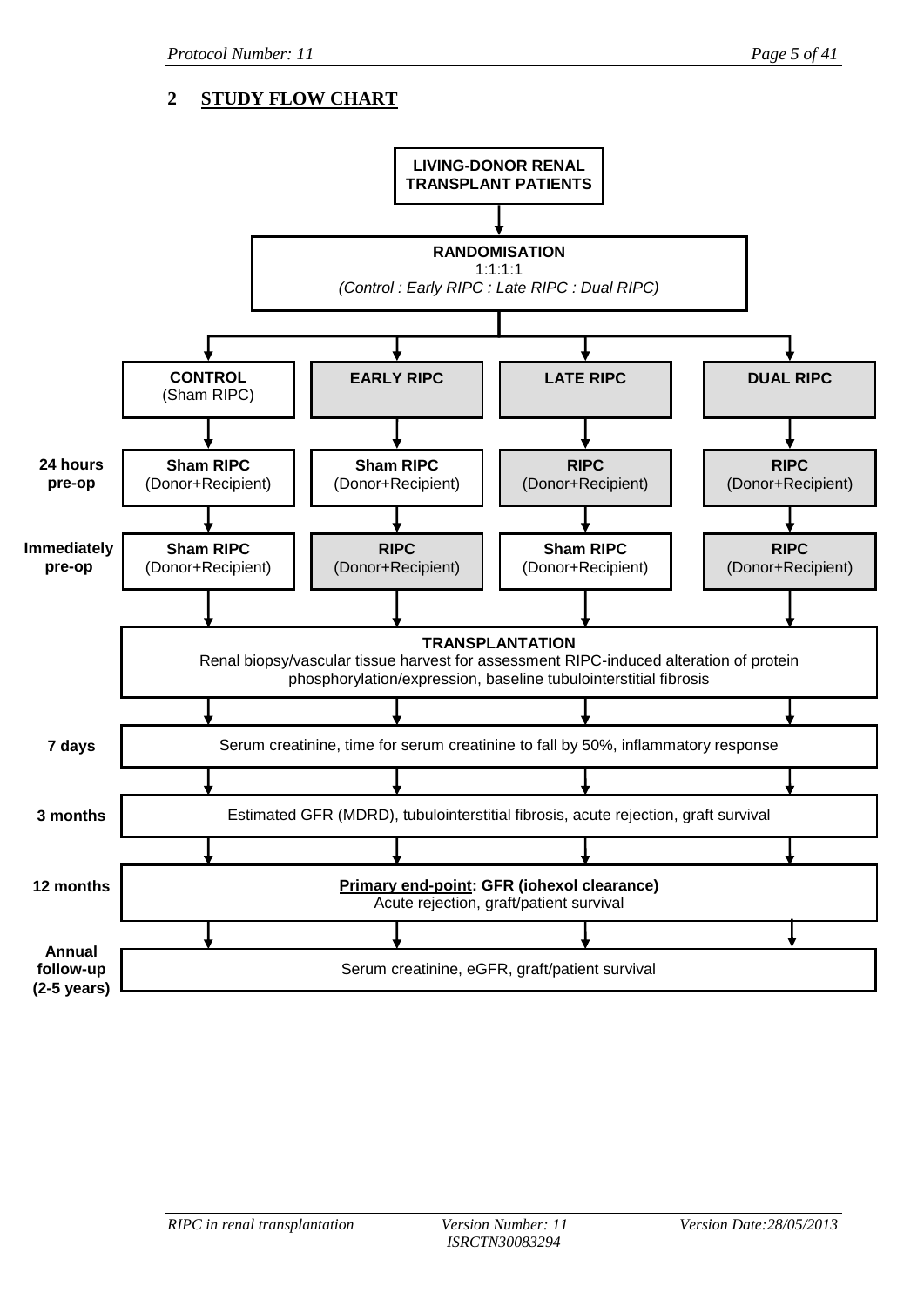| $\mathbf{1}$   |                                        |
|----------------|----------------------------------------|
| $\overline{2}$ |                                        |
|                |                                        |
| 3              | <b>Introduction</b>                    |
| 3.1            |                                        |
| 3.2            |                                        |
| 3.3            |                                        |
| 4              |                                        |
| 5              |                                        |
| 6              | <b>Trial Design</b>                    |
| 6.1            |                                        |
| 6.2            |                                        |
| 6.3            |                                        |
| 6.4            |                                        |
| 6.5            |                                        |
| 6.6            |                                        |
| 6.7            |                                        |
| 6.8            |                                        |
| 6.9            |                                        |
| 6.10           |                                        |
| $\overline{7}$ |                                        |
| 7.1            | Selection and withdrawal of subjects   |
| 7.2            |                                        |
| 7.3            |                                        |
| 7.4            |                                        |
| 7.5            |                                        |
| 7.6            |                                        |
|                |                                        |
| 8              | <b>Treatment regimens</b>              |
| 8.1            |                                        |
| 8.2            |                                        |
| 8.3            |                                        |
| 9              | <b>Study procedure and assessments</b> |
| 9.1            |                                        |
| 9.2            |                                        |
| 9.3            |                                        |
| 9.4            |                                        |
| 9.5            |                                        |
| 9.6            |                                        |
| 9.7            |                                        |
| 9.8            |                                        |
| 9.9            |                                        |
| 9.10           |                                        |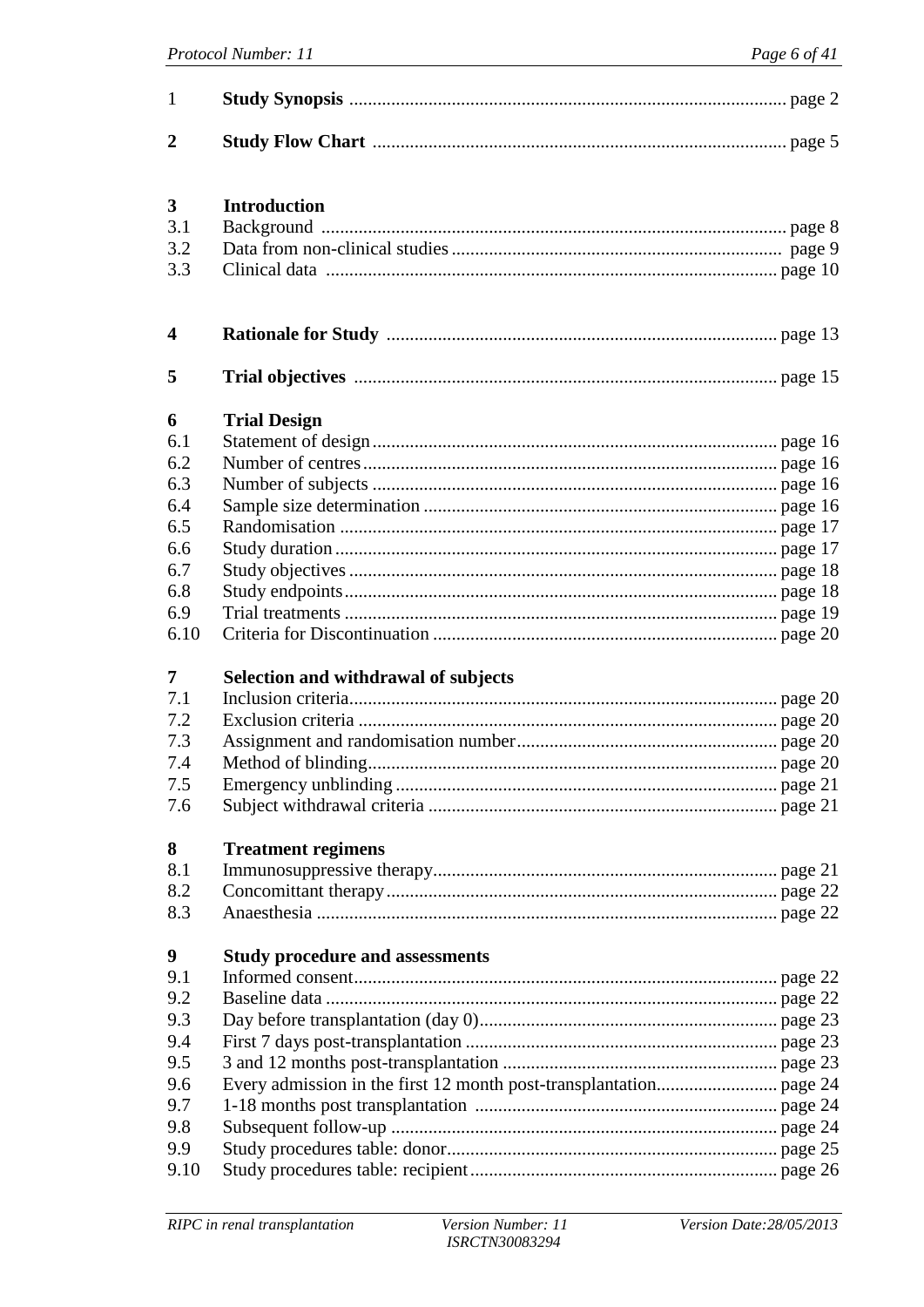| 9.11       |                               |
|------------|-------------------------------|
| 10<br>10.1 | <b>Evaluation of Results</b>  |
| 11         | <b>Assessment of Safety</b>   |
| 11.1       |                               |
| 11.2       |                               |
| 11.3       |                               |
| 11.4       |                               |
| 12         | <b>Statistics</b>             |
| 12.1       |                               |
| 12.2       |                               |
| 12.3       |                               |
| 12.4       |                               |
| 12.5       |                               |
| 12.6       |                               |
| 12.7       |                               |
| 13         |                               |
| 14         | <b>Ethical considerations</b> |
| 14.1       |                               |
| 14.2       |                               |
| 14.3       |                               |
| 15         |                               |
| 16         |                               |
| 17         |                               |
| 18         |                               |
| 19         |                               |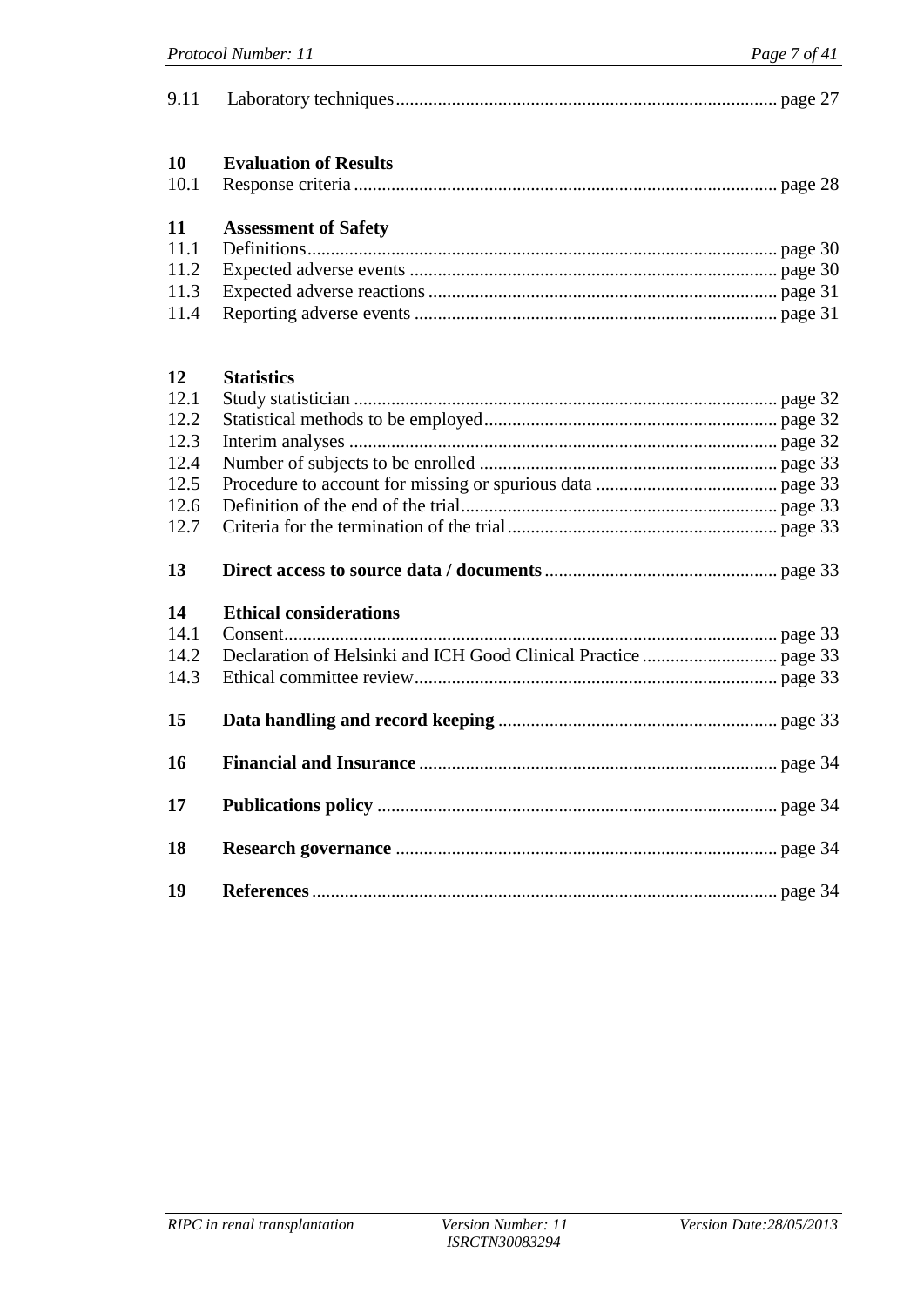# **3 INTRODUCTION**

# **3.1 Background**

# *3.1.1 Introduction*

Chronic kidney disease requiring renal replacement therapy affects 44,000 adult patients in the UK, a population that is growing at 6% per annum (1). Kidney transplantation remains the best form of renal replacement therapy for many of these patients. In the UK the prevalent kidney transplant population is approximately 20,000; the remainder of those needing renal replacement therapy are treated by dialysis (2). There is an increasing demand of recipients for kidney transplants, due not only to the increase in incident cases, but also from those patients whose transplanted kidney has failed; this occurs in 3% of the prevalent transplant population, resulting in approximately 600 patients per year returning to the transplant list (2). However, the supply of kidneys for transplantation is more-orless static, so that between 1997 and 2007, the number of patients in the UK waiting for a transplant increased by 43% (1). By 2007, this amounted to 6,480 patients, of which only 17% (1,440) received a kidney in 2007 (1). The picture is similar in other European countries (3). The consequences for a patient deemed best treated by transplantation of remaining on or returning to the transplant list are substantial; not only is there significant morbidity of dialysis but appreciable annual mortality (approximately 3%) among these patients. This is in addition to the cost of dialysis (£31,000 per patient per year in 2007), consuming approximately 1% of the NHS budget (1). Therefore, approaches that maximise the lifespan of each transplanted kidney will benefit patients directly, contribute to a reduction in the transplant list and moderate the costs of renal replacement therapy. This research protocol will evaluate the efficacy of an intervention that we hypothesise will improve the chances of early and late success of renal transplantation.

## *3.1.2 Renal injury is caused by ischaemia and reperfusion during transplantation*

In many renal transplants, the kidney is exposed to warm ischaemia prior to harvest, cold ischaemia caused by the delay in transplanting the harvested organ, and a further period of warm ischaemia during the transplantation procedure (4). Cell death follows interruption of the blood supply to the kidney and successful reperfusion is mandatory for tissue salvage. Whilst this may be an integral part of the healing process, it may also contribute to tissue injury (5). Therefore tissue damage is a composite of injury that occurs during ischaemia and reperfusion; so-called ischaemia-reperfusion (IR) injury. The degree of IR injury determines the speed of recovery of organ function in the short term (6), and is most significant following non-beating-heart transplantation. In addition, it may modulate organ rejection in the longer term (4;6-8) by priming the immune response early after transplantation (9;10). Reduction in IR injury has potential to improve the outcome of kidney (and other organ) transplantation, in the short- and long-term (11;12).

# *3.1.3 Ischaemic preconditioning reduces IR injury*

Ischaemic preconditioning (IPC) utilises sub-lethal ischaemia (preconditioning stimulus) to induce a state of protection against subsequent prolonged ischaemia (13). There are 2 phases of protection. There is a phase of IPC occurring within minutes of the preconditioning stimulus and lasts for up to 4 hours (14). The mechanism of early IPC has been extensively studied in animals and involves mediators that are generated during hypoxia (e.g. adenosine), a cascade of second messengers (e.g. phospholipases and kinases), and end effectors, including ATP-sensitive potassium channels (15) and the mitochondrial permeability transition pore (16). A late phase of IPC occurs 24 hours after the preconditioning stimulus, which lasts for up to 72 hours and is termed the "second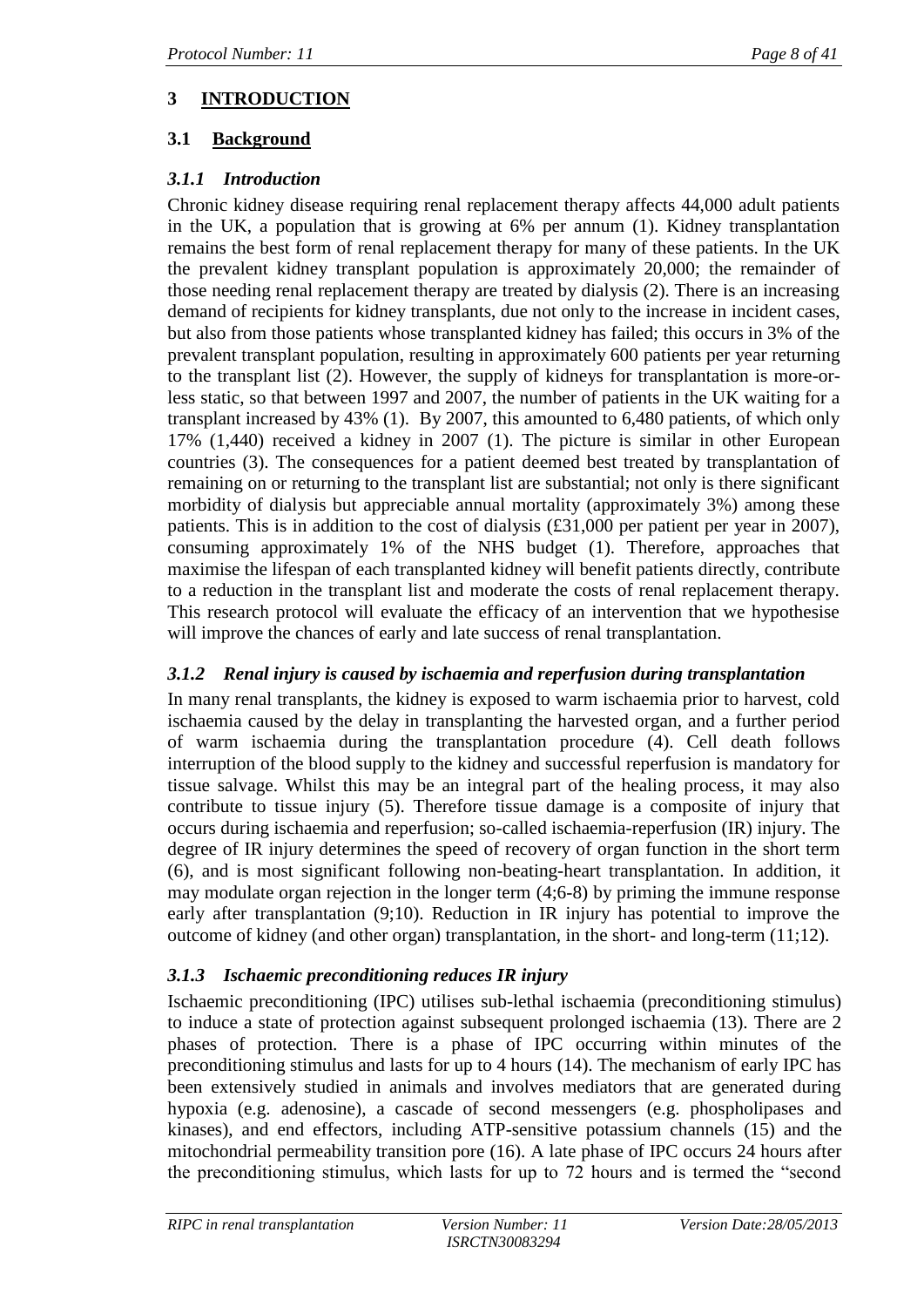window of protection", distinguishing it from early IPC (17;18). The prolonged (24-hour) interval between the preconditioning event and its renewed protection one day later is consistent with new protein synthesis (including heat shock and other cytoprotective proteins) (19). Although the majority of studies to date have demonstrated protection by IPC against IR injury to the myocardium of animals and humans (20), a smaller number of studies have investigated the potential of IPC to protect other organs, including the kidney (21). In animal models IPC attenuates injury and preserves function following renal IR (22-24) and after renal transplantation (25).

# *3.1.4 Remote ischaemic preconditioning*

Despite the 20 years that have elapsed since the first description of IPC, its therapeutic value in the clinical setting remains untested. This is largely due to the logistical difficulties of applying ischaemic stimuli to induce preconditioning in vital organs in humans. Nor has it yet been possible to induce IPC pharmacologically, a reflection of the incomplete understanding of the mechanisms and the likelihood that multiple biological targets need to be activated. Demonstrating that there is clinically relevant tissue protection would stimulate renewed interest in pharmacological approaches to modulate ischaemic preconditioning.

However, the realisation that IPC protects tissues that are distant from those undergoing preconditioning has led to recent interest in direct clinical application of IPC (26). This facet of preconditioning (termed remote ischaemic preconditioning; RIPC) has been shown to be protective against IR injury of the myocardium (27-29), skeletal muscle (30), small intestine (31) and kidney (32). RIPC is mechanistically similar to IPC and causes a similar degree of tissue protection, as does IPC (33). The preconditioning signal is spread systemically by a mechanism that includes activation of the autonomic nervous system (34;35), and as yet unidentified humoral mediators (36;37).

We were the first group to show that RIPC could be triggered by limb ischaemia, and reduce experimental myocardial infarct size in pigs (38). Subsequent studies by our group and by others have determined that short periods of limb ischaemia also induce RIPC in humans. Therefore it may be possible to induce ischaemic preconditioning in the kidney using a remote stimulus such as limb ischaemia. This clinical study will test this possibility, and determine whether transient periods of limb ischaemia can induce a protective state to reduce renal IR injury that occurs following living-donor renal transplantation.

## **3.2 Data from pre-clinical studies in humans**

This trial does not involve a pharmacological intervention, merely repeated 5-minute cycles of limb ischaemia. The human limb can tolerate ischaemia for up to 120 minutes without sustaining direct tissue damage. No safety concerns have arisen from the small number of pre-clinical studies performed to date, and this reflects the benign nature of the intervention. In healthy humans, we have shown that RIPC reduces IR injury to skeletal muscle and the vascular endothelium (38;39). Limb ischaemia was achieved by inflation of a blood pressure cuff to suprasystolic pressure on the upper arm for 5 minutes, after which the cuff was deflated for 5 minutes. The inflation/deflation cycle was performed 3 times. We confirmed that there were 2 phases of protection; an early and late phase, both of which are dependent on the function of autonomic nervous system (39). Activation of ATP-sensitive potassium channels is also a critical component of the mechanism (40).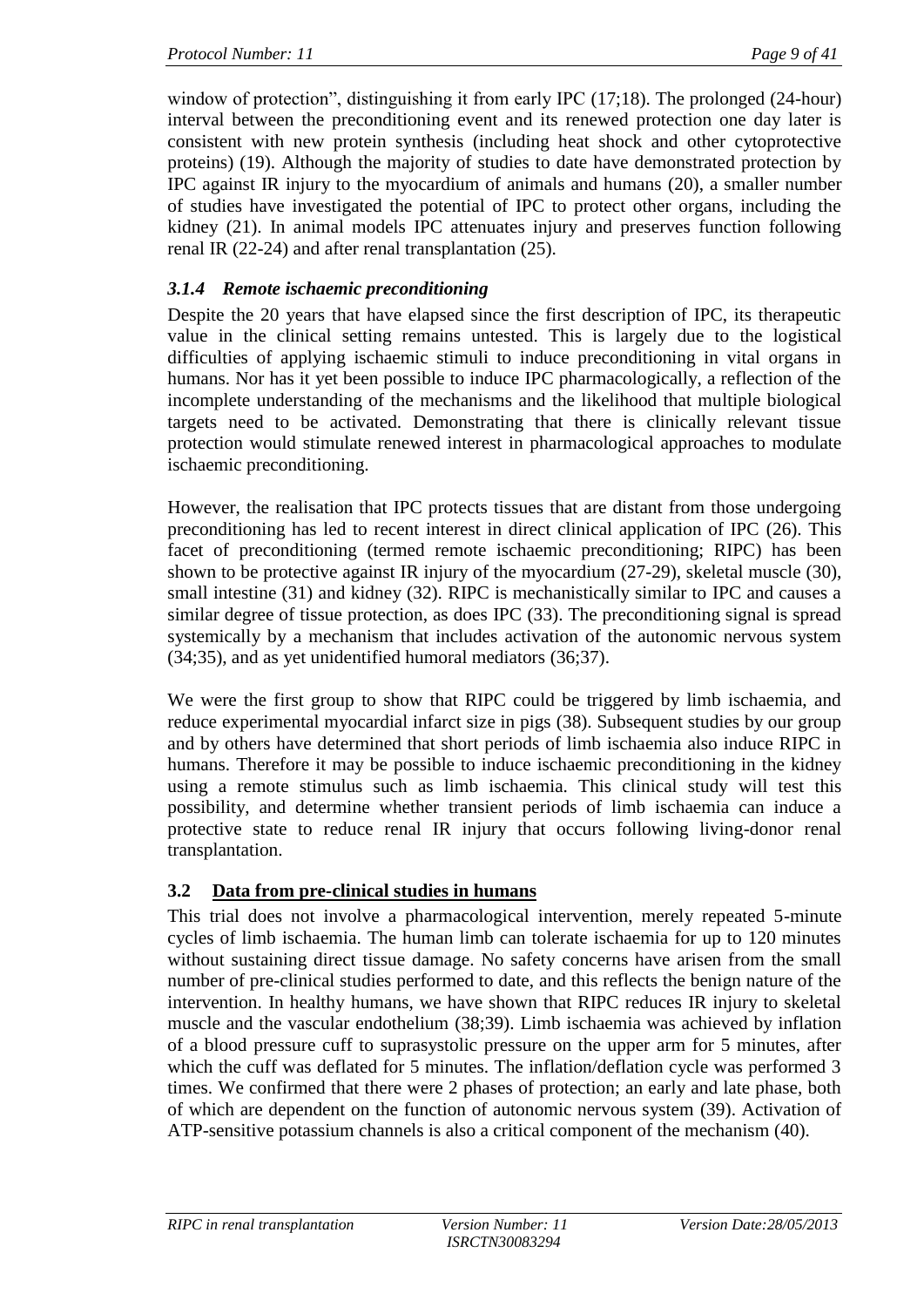# **3.3 Clinical Data**

# *3.3.1 Efficacy*

Limb ischaemia has been investigated as a preconditioning stimulus in paediatric cardiac surgery where there is a component of myocardial damage due to IR injury. Cheung et al used 4 cycles of limb ischaemia to induce early phase RIPC, and demonstrated that RIPC reduces myocardial injury following cardiac surgery in children (41). Moreover, a randomised controlled trial from our group has shown that early phase RIPC (3 cycles of arm ischaemia) is protective against myocardial injury in adults undergoing coronary artery bypass graft (CABG) surgery *(figure 1)* (42). More recently, RIPC has been demonstrated to reduce troponin release after angioplasty in patients with coronary artery disease (43).



**Figure 1** *Serum troponin-T levels over the 72 hour perioperative period in adult patients undergoing elective coronary artery bypass graft surgery, demonstrating that compared to control, RIPC reduces serum troponin-T at all time-points. [\*P<0.05 control (n=27) vs. RIPC (n=30)].*

In a clinical trial of paediatric living-donor renal transplantation, protective effects of late ("second window") RIPC were evident. A blood pressure cuff was used to cause 5-minute periods of limb ischaemia (3 cycles, applied to the donor and recipient) 24 hours in advance of surgery. The outcome markers of renal IR injury we used were urinary retinol binding protein (RBPu) and the fall in plasma creatinine post surgery. RBPu is a low molecular weight protein that is freely filtered by the glomerulus and is normally 99.9% reabsorbed by the proximal tubule (44). The proximal tubule (distal segment) is the primary site of injury in renal ischaemia and reperfusion due to its marginal oxygenation under normal physiologic conditions coupled with high basal metabolic demand (45-47). Consequently, we predicted that IR-induced proximal tubule injury would increase urinary concentration of RBP post-transplantation, and confirmed this in initial pilot studies. Following this, a prospective cohort of patients (n=20) were randomised in a blinded fashion to sham RIPC or RIPC  $(n=10$  in each group). RIPC reduced urinary RBP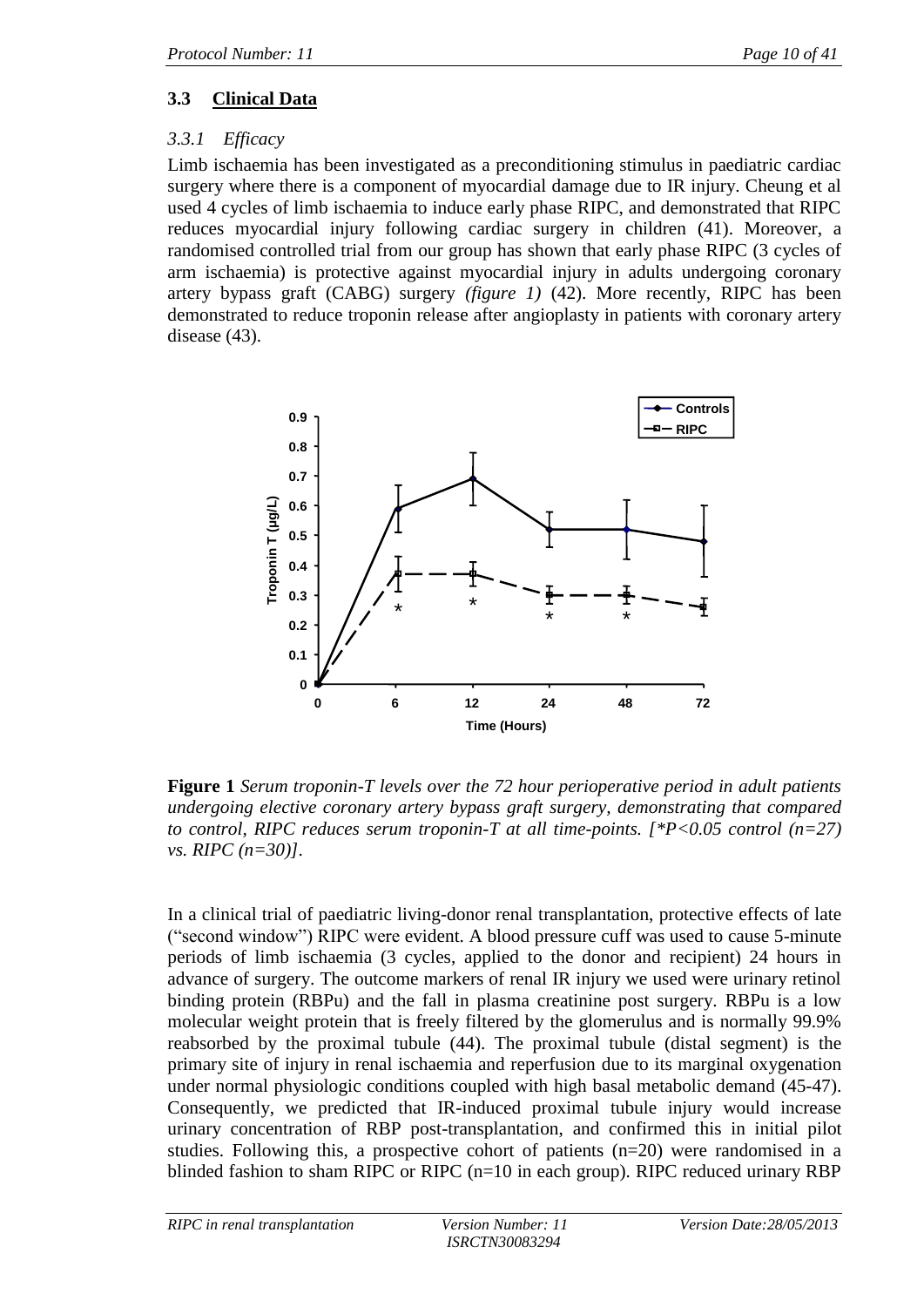*(figure 2)* consistent with an effect to reduce IR injury to the proximal tubules, and accelerated the post-transplantation decline in serum creatinine *(figure 3)*. In addition, there was a beneficial effect of RIPC on long-term renal function, which was maintained for up to two years following transplantation *(figure 4)*.



**Figure 2** *Effect of RIPC on urinary RBP following transplantation. (a) Urinary RBP concentration (expressed relative to urinary creatinine concentration) against time (for the first 72 hours post-transplantation) in control and RIPC groups [p<0.0001 control vs. RIPC; ANOVA] (b). Area under the time curve for RBP (AUC RBP) in control and RIPC groups († p<0.05 control vs. RIPC).*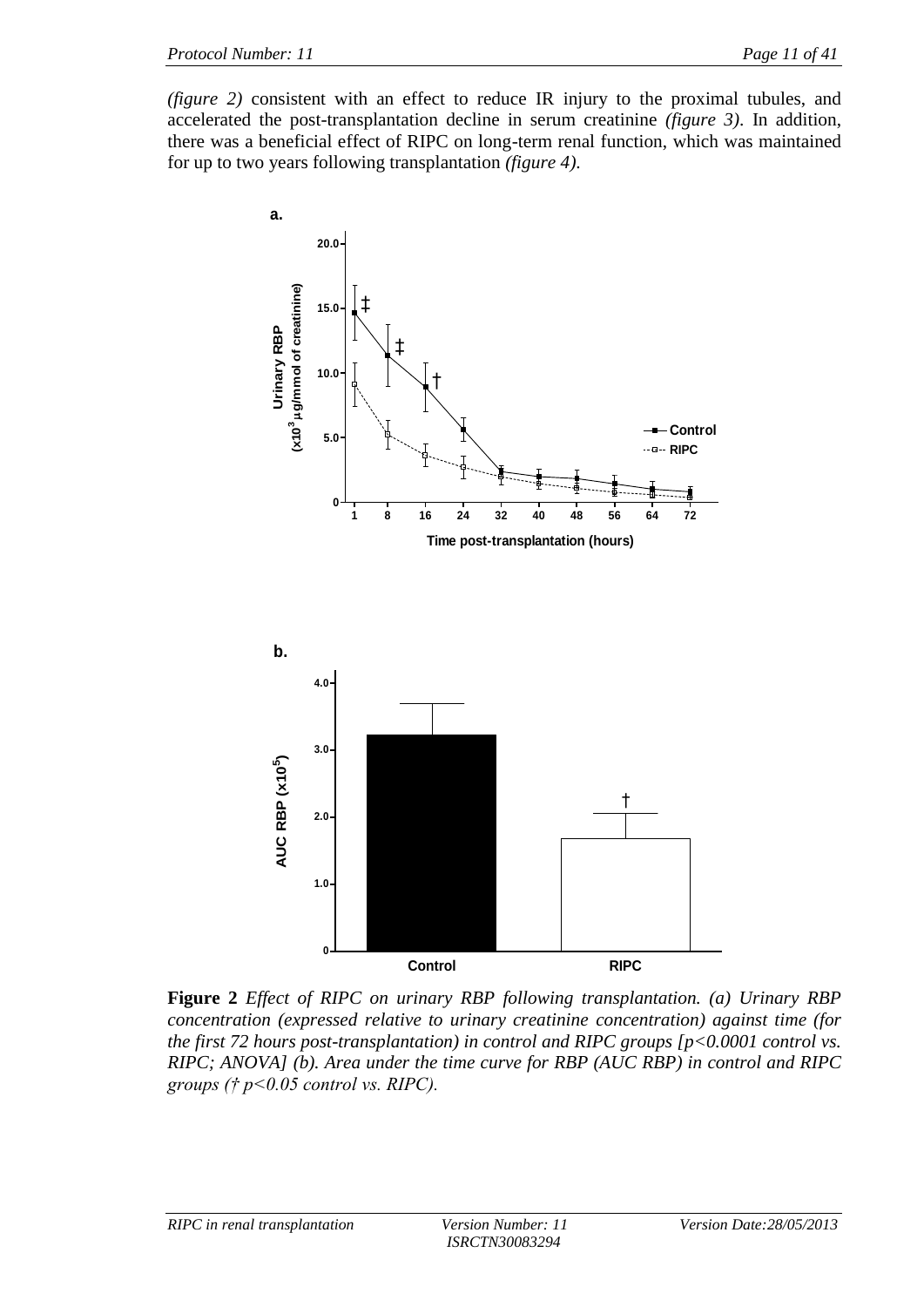

**Figure 3** *Effect of RIPC on plasma creatinine following transplantation. (a) Plasma creatinine concentration against time (for the first 72 hours post-transplantation in control and RIPC groups [p<0.0001 control vs. RIPC; ANOVA]. (b) Time for plasma creatinine to halve in control and RIPC groups (‡ p<0.01 control vs. RIPC).*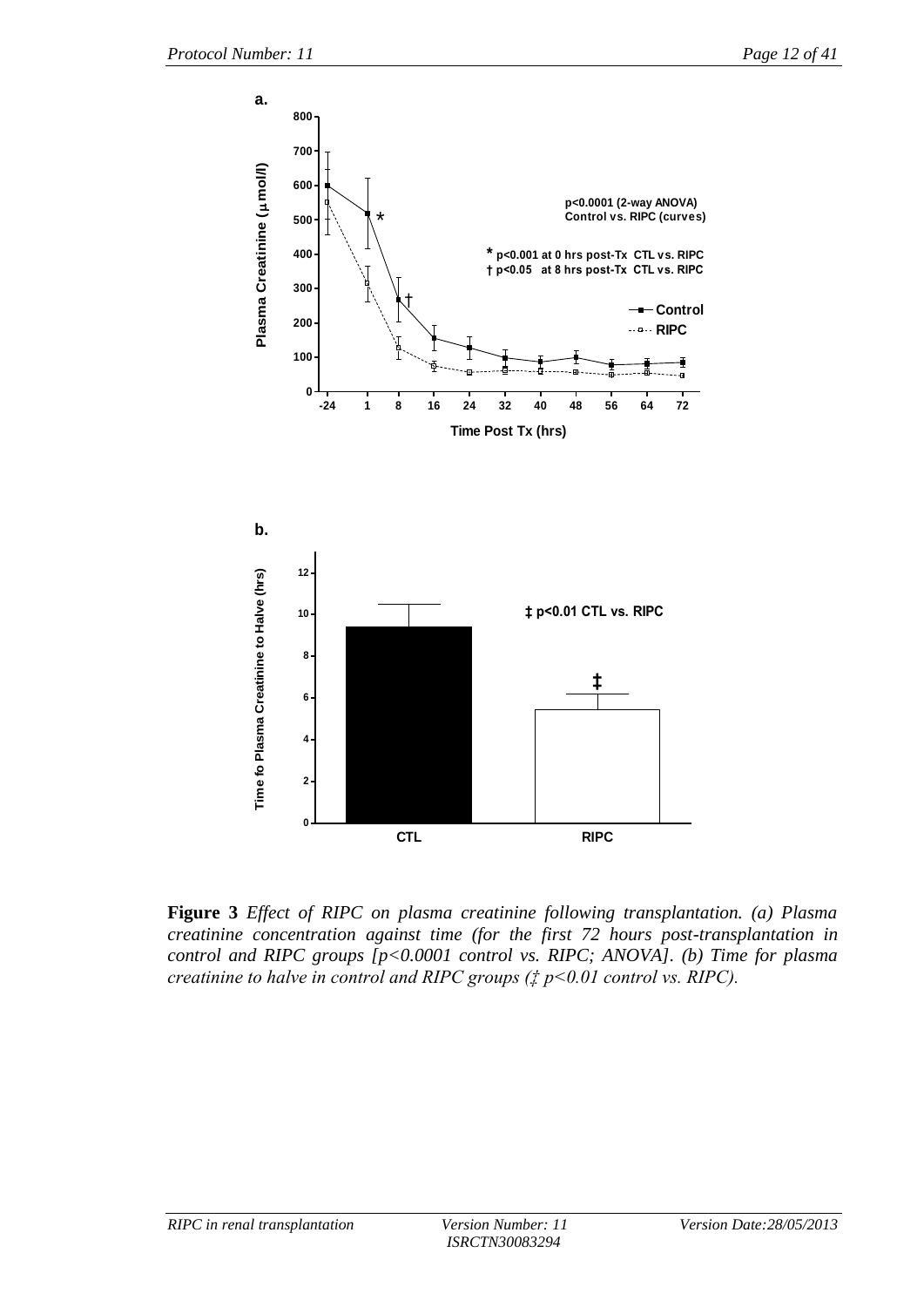

**Figure 4** *Effect of RIPC on long-term graft function following transplantation. Estimated GFR (eGFR) against time (1 to 12 months post-transplantation) in control and RIPC groups [p<0.01 control vs. RIPC (ANOVA), p<0.05 (6, 12 and 24 months posttransplantation)].* 

Renoprotection by RIPC has also been demonstrated in patients undergoing surgery for abdominal aortic aneurysm; in this study, surgery caused an approximate 50% increase in serum creatinine that was prevented by first window RIPC (48).

## *3.3.2 Safety and tolerability*

There have been no unexpected adverse events utilising 3 cycles of 5 minutes ischaemia of the arm, in pre-clinical and clinical studies we have performed to date. The inflation of the arm cuff caused a sensation of upper arm pressure and towards the end of the 5 minute inflation the subject sometimes experiences a tingling sensation in the arm, but this has never been so severe as to warrant abandoning the preconditioning protocol. The procedure has no effect on platelet function as assessed by bleeding time.

## **4 RATIONALE FOR THE STUDY**

We have confirmed that there are 2 phases of protection of RIPC in humans, each with measurable biological effects in patients undergoing IR injury in the clinical setting. A preconditioning stimulus causes an initial short-lived (up to 4 hours) period of protection from IR injury followed by a late phase 24 hours later, lasting for up to 72 hours. This trial will measure the effects of early (RIPC stimulus applied immediately before transplantation), late (RIPC stimulus applied 24 hours before transplantation) and combined (dual) RIPC in living-donor kidney transplantation.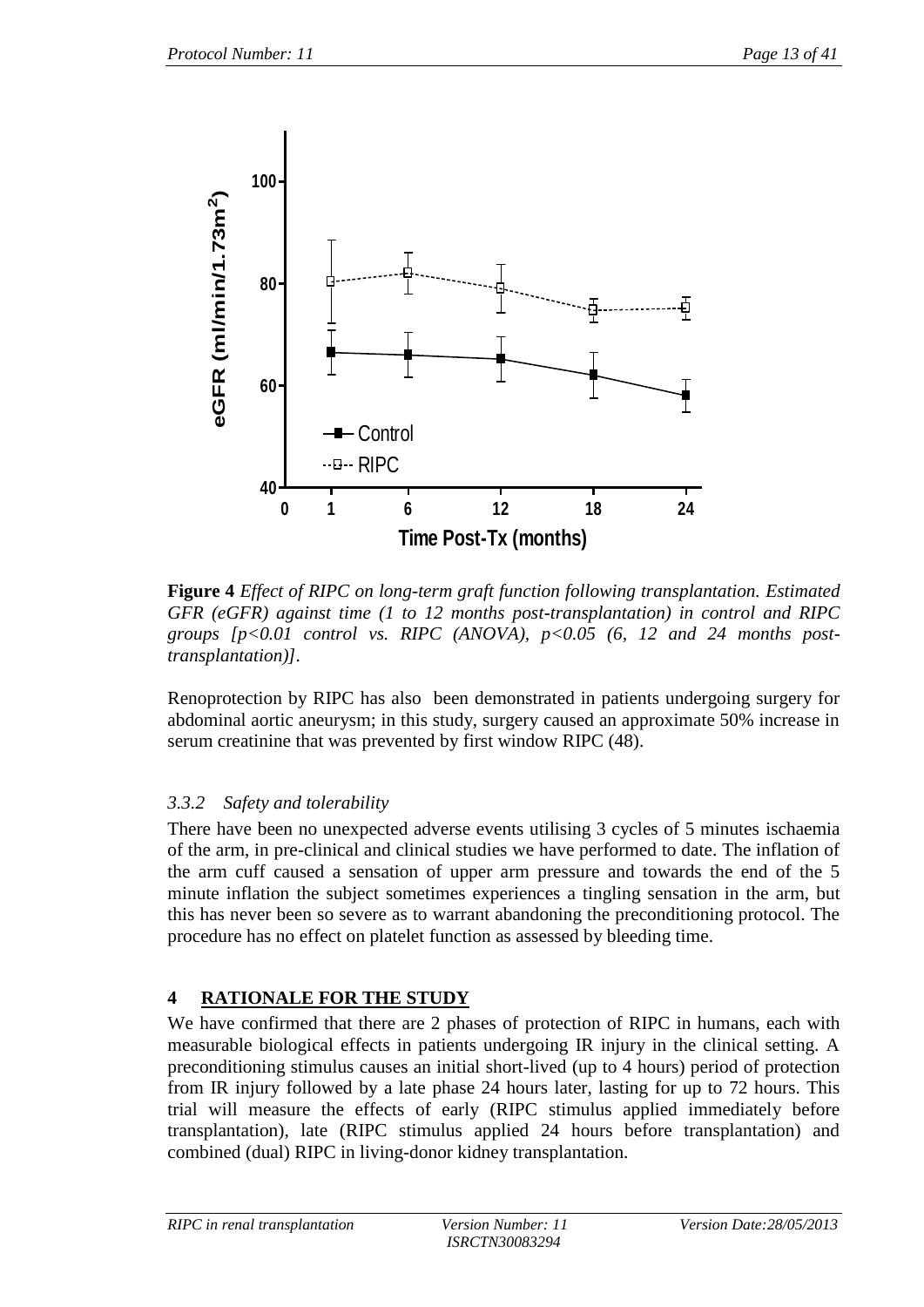# **4.1 Establishing the effects of late RIPC**

The data presented above suggest a biological effect of RIPC to preserve kidney function post-transplantation. The small sample size precludes a definitive statement about the clinical usefulness of RIPC in this setting. A larger study is needed to determine robustly the effect of RIPC on clinical outcomes, including long term graft function. Given the small number of paediatric transplants, we propose to extend the work to consider the effect of RIPC in adult patients undergoing living-donor transplantation. Late RIPC had demonstrable benefits in our pilot study of renal transplantation, which we hypothesise are secondary to its prolonged and sustained phenotype. This profile might reduce IR injury and blunt the secondary inflammatory response to tissue injury. Applying the RIPC stimulus 24 hours before surgery will enable the late and sustained effects of RIPC on renal function (primary end-point) to be assessed, and establish aspects of the mechanism in humans.

# **4.2 Establishing the effects of early RIPC**

Early RIPC activates an immediate but non-sustained protective effect, though this is followed 24 hours later by the late phase of protection. Whether this profile will result in reduction in renal IR injury will also be determined by this trial, as will aspects of the mechanism in tissues harvested peri-operatively. Identifying a protective effect of the early phase of RIPC has implications for future studies in deceased-donor transplantation, where the unpredictable availability of organs precludes the scheduling of a preconditioning protocol 24 hours in advance of surgery. In this clinical setting (and currently the majority of transplants) the only feasible preconditioning stimulus will be early RIPC.

## **4.3 Establishing the effects of dual RIPC**

It is rational to hypothesise that a combination of early and late RIPC will augment protection beyond that seen with either alone. As detailed in section 3.1.3, the early phase of protection appears to recruit different mechanisms (at least in animal studies) from those activated in late preconditioning. This new scientific principle will be examined in this trial by randomising patients to early, late and dual (early and late) preconditioning limbs of the trial. By examining the effects of dual RIPC on clinical end-points (early fall in creatinine and late GFR) we should establish if there is an augmented biological effect and assess its clinical value in this study.

# **4.4 Investigations of the mechanism of RIPC**

A detailed understanding of the mechanism of ischaemic preconditioning in humans will facilitate pharmacological approaches with potential to activate preconditioning pathways to supra-physiological levels. The first step will be to validate mechanisms that have been established in animal studies. Tissue samples will be harvested peri-operatively from donor and recipient. These will be small sections of renal graft artery and vein that are trimmed from vessels to facilitate anastomosis. In three of the centres participating in the study (Leiden, Cambridge, Royal Free Hospital), tissue biopsies are taken routinely from all kidney grafts during cold ischaemia. Where a section is deemed surplus to clinical need, this will be harvested for immunohistochemistry. At the Royal Free Hospital, surplus tissue designated for research is routinely placed in RNALater preservation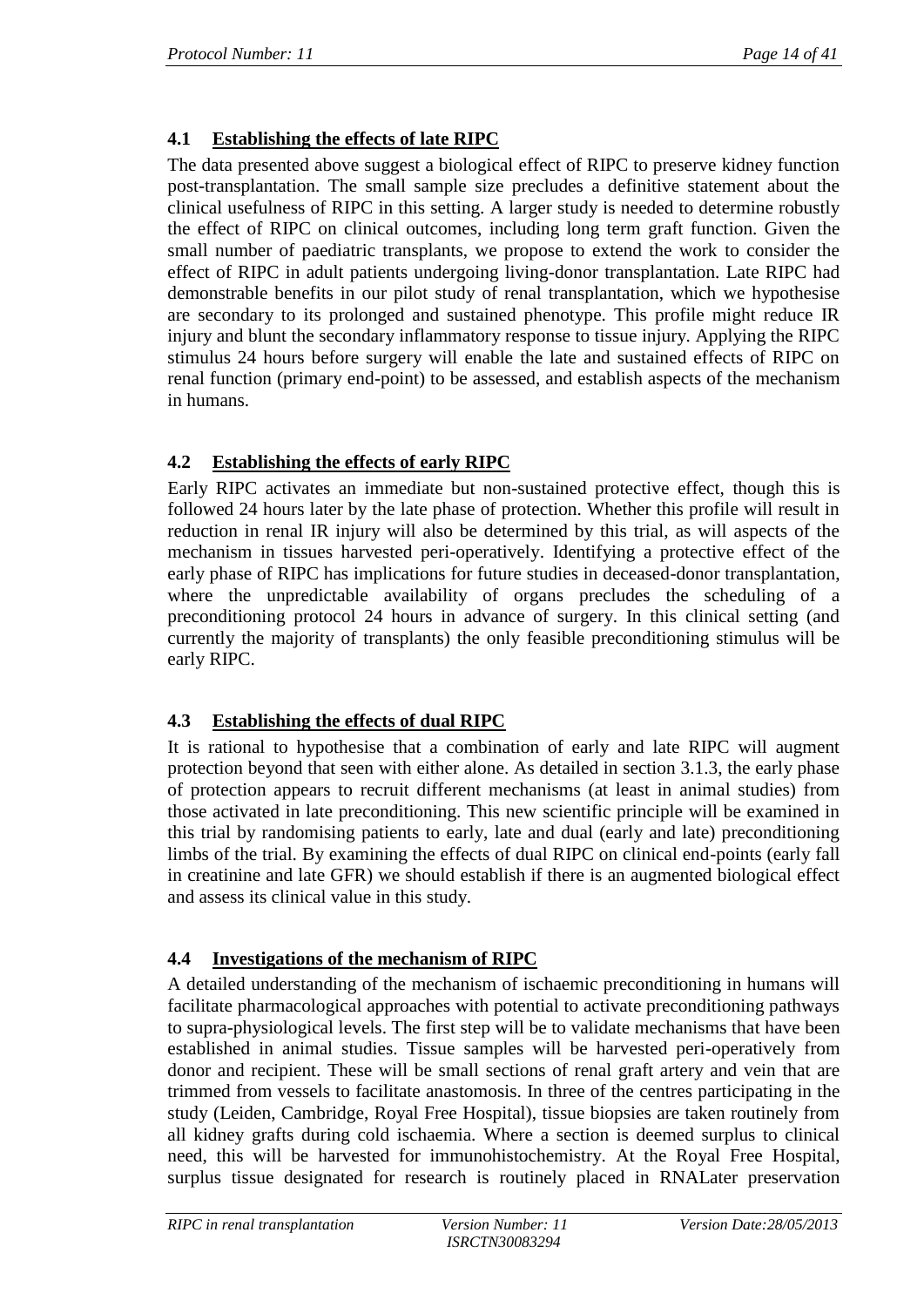solution prior to freezing. This tissue will be utilised for examination of changes in RNA expression that may contribute to the second window of protection of RIPC.

## *4.4.1 Mediators of RIPC*

Samples of donor vascular tissue will be used for immunoblotting, to probe for proteins induced by late RIPC. These will be manganese superoxide dismutase (MnSOD) (49), cyclo-oxygenase 2 (COX-2) (50;51), inducible nitric oxide synthase (iNOS) (52), and heat shock proteins (HSP) 27/72 (53). Antibodies against the human isoforms of these proteins will be used and comparisons made with control. Immunohistochemistry will also be used to identify expression of these proteins in renal biopsy samples. For putative mechanisms of early RIPC, tissues will be examined for activation of protein kinase C epsilon, comparing cytosolic (inactive) with membrane bound (active) fractions (54), and downstream mitogen activated protein (MAP) kinases, including activated (phosphorylated) Akt and ERK (55). Again comparisons will be made with tissues from controls. Similar assessment will be undertaken in tissues from subjects who have undergone dual RIPC and these analyses will give insight into potential interactions between the two phases of RIPC. Co-morbidities might interfere with RIPC mechanisms in patients with kidney failure and account for a null effect in this trial. Additional comparisons between tissue from donors with normal renal function and the recipients will assess this possibility.

# *4.4.2 Biological effects of RIPC*

The anti-inflammatory effects of RIPC will be assessed in donors and recipients. Downregulation of TNF alpha pathways has been described in leucocytes from healthy volunteers undergoing RIPC (56). Kidney harvest and transplantation will induce a systemic acute phase response in recipients and donors, including increases in plasma and urine IL6, TNF alpha and interferon gamma (57;58).

Blood and urine samples will be taken from the 4 groups and analysed for these cytokines. The degree of kidney graft tubulointerstitial fibrosis at 6 months following living-donor kidney transplantation has been shown to correlate with long-term graft survival and function (59;60). This analysis will be done in Leiden, the transplant centre with unique experience of this analysis.

Alloreactive T cells will be analysed with regard to their detailed surface phenotype (to give insight into their probable effector functions and tissue homing capacities). Monocyte-derived dendritic cells, lymphoblastoid cell lines and "inflammatory cytokine stimulated lymphocytes" from donor peripheral blood samples will be used as in vitro stimulator cells to test recipient T cell activation, cytokine synthesis and proliferation (61). This analysis will be done at the Royal Free Hospital.

Genomic and proteomic approaches will be used to identify putative gene and protein signals in response to RIPC and subsequent IR injury. Plasma, DNA and RNA samples will be taken before and after RIPC protocols from donors and recipients in each of the 4 groups, and after transplantation surgery from the recipients. Samples will be biobanked for subsequent secondary analyses in the future.

# **5 TRIAL OBJECTIVES**

The trial has 3 main objectives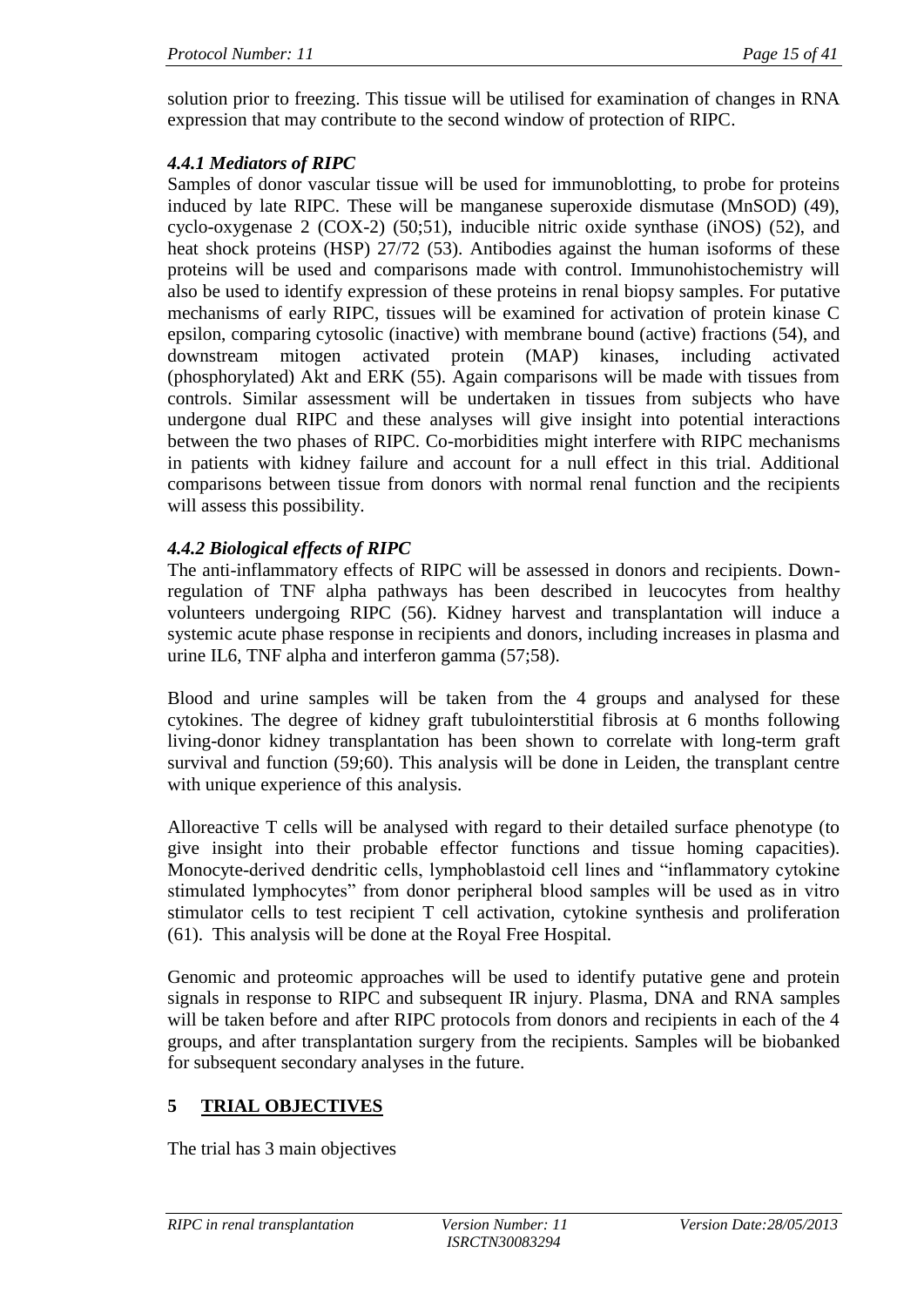- 1. To determine the effect of RIPC on renal ischaemia-reperfusion (IR) injury in adult living-donor renal transplantation
- 2. To establish whether combining early and late phase RIPC provides extra protection from IR injury after renal transplantation
- 3. To identify mechanisms of RIPC in humans

# **6 TRIAL DESIGN**

## **6.1 Statement of design**

A double-blind randomised trial of the effect of RIPC to reduce renal IR injury in adults undergoing renal transplantation.

# **6.2 Number of Centres**

Patients will be recruited from 13 centres:

- 1. Guy's and St. Thomas' NHS Trust
- 2. Leiden University Medical Centre, Leiden, The Netherlands
- 3. North Bristol NHS Trust
- 4. Cambridge University Hospitals, NHS Trust
- 5. Royal Free Hospital NHS Trust, London, UK
- 6. Queen Elizabeth Hospital, Birmingham
- 7. VU University Medical Centre Amsterdam, The Netherlands
- 8. St George's Hospital, London
- 9. The Royal London Hospital, London
- 10. Western Infirmary, Glasgow
- 11. CHU Erasme, Belgium
- 12. CHU Leige, Belgium
- 13. CHRU Lille, France

The trial will be co-ordinated by the Trials Co-ordination Group, London School of Hygiene and Tropical Medicine, London.

# **6.3 Number of Subjects**

We estimate a sample size of 400 subjects will need to be recruited.

# **6.4 Sample size determination**

## *6.4.1 Primary analysis*

There will be two main analyses to reflect the factorial design of the trial using mean GFR in the first year after transplantation. These will be (i) the two arms receiving late RIPC compared to the two arms not receiving late RIPC (ii) the two arms receiving early RIPC compared to the two arms not receiving early RIPC.

Mean GFR in the first year after transplantation is estimated to be  $47.3 \text{ ml/min}/1.73 \text{ m}^2$  in those not receiving RIPC with a SD of 13.9 (data from the Cambridge transplantation programme). The following calculations are based on either intervention increasing GFR by 10% (or 4.73 ml/min/1.73m<sup>2</sup>). A trial of 80 patients in each of the four arms (160 for each comparison group: 320 in total) gives 80% power (with a 5% type 1 error) to detect this difference in GFR at 12 months for either comparison allowing for a 15% dropout rate. The primary analysis will be performed when all patients taking part in the trial have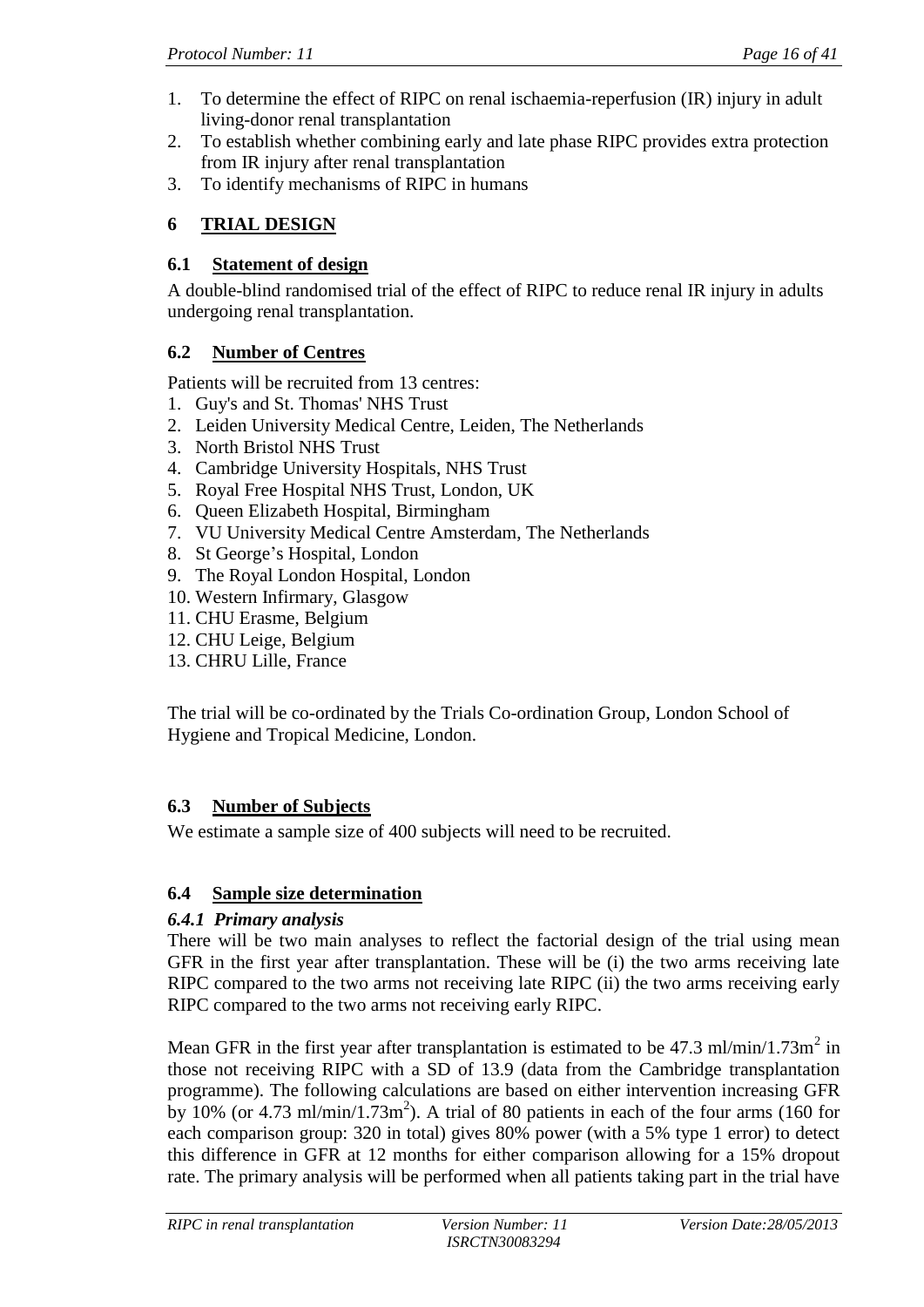reached the 12-month post-transplantation time-point. Analyses will be performed on an intention-to-treat basis.

|    |              | <b>Total</b><br><b>Treatment group</b>      |                                          |                                          |                                                 |     |  |  |  |  |  |  |
|----|--------------|---------------------------------------------|------------------------------------------|------------------------------------------|-------------------------------------------------|-----|--|--|--|--|--|--|
|    |              | <b>Control early</b><br><b>Control late</b> | <b>Early RIPC</b><br><b>Control late</b> | <b>Control early</b><br><b>Late RIPC</b> | <b>Early</b><br><b>RIPC</b><br><b>Late RIPC</b> |     |  |  |  |  |  |  |
|    | $(i)$ 12.9   | 69                                          | 69                                       | 69                                       | 69                                              | 276 |  |  |  |  |  |  |
| SD | (ii) 13.9    | 80                                          | 80                                       | 80                                       | 80                                              | 320 |  |  |  |  |  |  |
|    | $(iii)$ 14.9 | 92                                          | 92                                       | 92                                       | 92                                              | 368 |  |  |  |  |  |  |

**Table 1.** Sample size calculations for comparison of GFR assuming 10% higher GFR on RIPC (for 80% power and allowing for 15% dropout).

This schedule of randomisation gives us adequate power for the primary end-point, whilst retaining useful power for secondary analyses. The trial will provide greater than 80% power if the difference is greater than  $4.73 \text{ ml/min}/1.73 \text{ m}^2$  (as might be expected if the effects of early and late RIPC combine multiplicatively i.e. a 21% increase compared to no RIPC), the SD is lower than anticipated or dropouts are lower than 15%.

Further, some allowance for the possibility of a moderate interaction will be made whereby the impact might be to lessen the anticipated effect when comparing (i) the arms receiving late RIPC vs not receiving late RIPC, and (ii) the arms receiving early RIPC vs not receiving early RIPC. To allow for this possibility the aim is to recruit 100 patients in each of the four arms (400 in total).

## *6.4.2 Secondary analyses*

A large interaction between early and late RIPC on mean GFR is not expected although this will be assessed. For instance, if it appears as though there is no additional benefit of receiving both early and late RIPC together over receiving either early or late separately, a secondary analysis will be undertaken combining all RIPC arms together vs. the control arm receiving no RIPC. A trial of this size gives well over 90% power to detect a 15% difference in the time for creatinine to halve post-transplantation at 80% power (time for creatinine to halve is 9.4 hours with an SD of 3.4 hours). For urine and plasma cytokine analyses, the sample size will allow the detection of a 20% difference in cytokine levels. For tissue analysis no power calculation is possible; much of the analysis will be qualitative and there are no quantitative human data. We anticipate that 8-10 tissue samples will be harvested from each limb of the study. Similarly, for T cell alloreactivity, we anticipate that samples will be obtained for 8-10 donor/recipient pairs.

## **6.5 Randomisation**

Recruits will be allocated at random in a 1:1:1:1 ratio to control (sham RIPC), early RIPC (immediately pre-operatively), late RIPC (24 hours pre-operatively) and dual RIPC ( RIPC 24 hours and immediately pre-operatively) groups.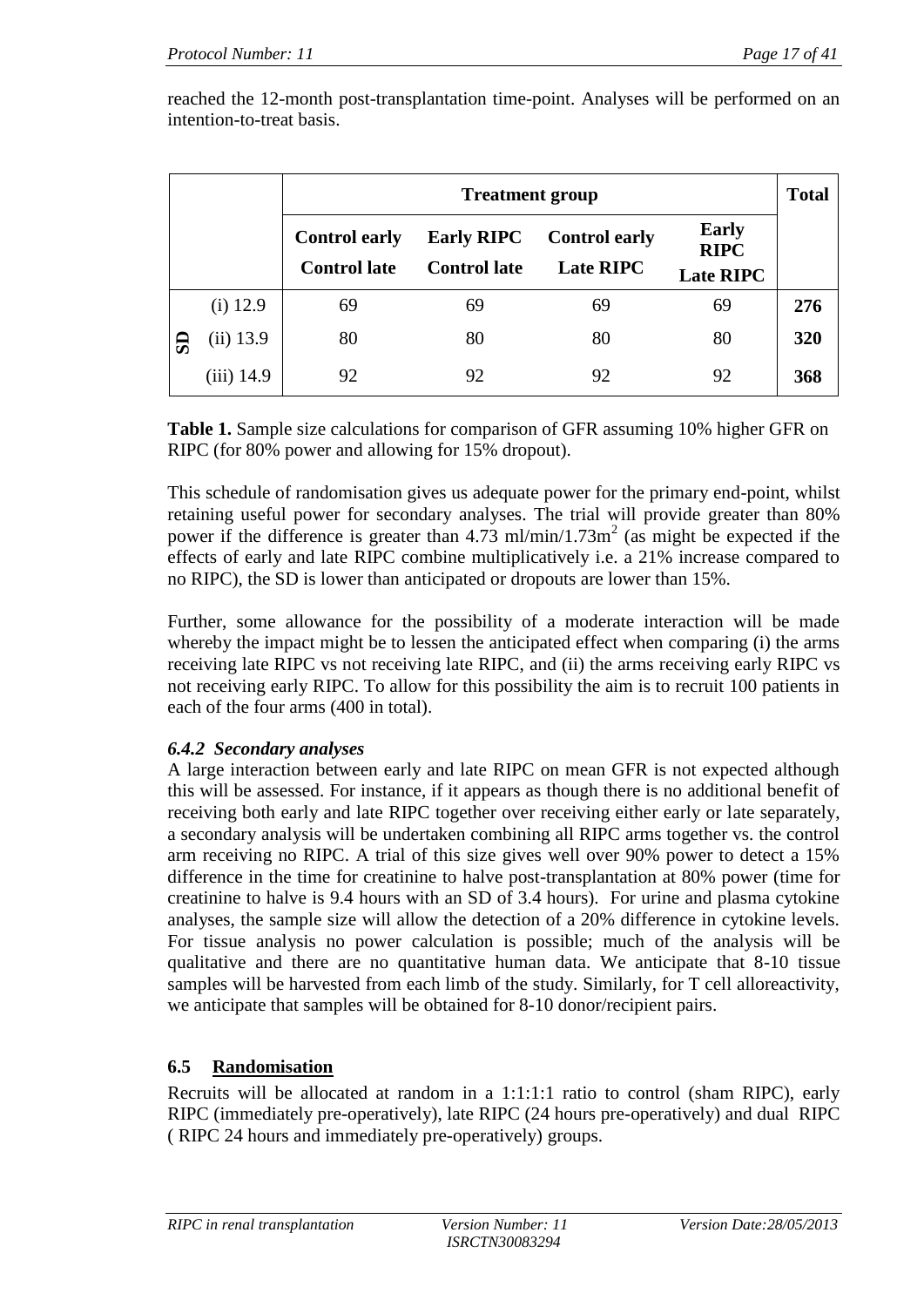# **6.6 Study duration**

The anticipated duration will be 5 years. The intervention phase will last 80 minutes over a 24 hour period. Data collection will occur for up to 5 years after recruitment.

## **6.7 Study objectives**

## *6.7.1 Primary objective*

To determine if RIPC improves glomerular filtration rate of the transplanted kidney in adults 12 months after undergoing living-donor transplantation.

## *6.7.2 Secondary objectives*

To determine the effects of RIPC on

- 1. Rate of fall in creatinine in the first 72 hours after transplantation
- 2. Inflammatory response to surgery in the first 5 days after transplantation
- 3. Protein expression in kidney parenchyma samples using histochemistry
- 4. Protein activation and expression in renal vasculature using immunoblotting
- 5. Kidney fibrosis 6 months after transplantation
- 6. Alloreactivity of T cells in the first 18 months after transplantation
- 7. Patient outcomes 2-5 years after transplantation using renal registry data

# **6.8 Study endpoints**

## *6.8.1 Primary endpoint*

Glomerular filtration rate (GFR) 12 months after transplantation using iohexol clearance

## *6.8.2 Secondary endpoints*

- 1. Time for serum creatinine to fall by 50%
- 2. eGFR 3 months after transplantation
- 3. White cell count, CRP and plasma IL6, interferon gamma and TNF alpha before, and 1-3 days after surgery (donors)
- 4. White cell count, CRP and plasma IL6, interferon gamma and TNF alpha before, and 1-5 days after surgery (recipients)
- 5. RIPC-induced protein expressional changes in renal tissue [analysis in biopsy material; protein kinase C (epsilon isoform; activated/membrane-bound fraction), superoxide dismutase (MnSOD), cyclo-oxygenase 2 (COX-2), inducible nitric oxide synthase (iNOS), heat shock proteins (HSP) 27/72, reperfusion injury salvage kinases (PI3K-Akt and MEK1/2-ERK)]
- 6. Renal graft cortical tubulointerstitial fibrosis at 6 months (digital analysis of Sirius red staining in biopsy material)
- 7. Incidence of delayed graft function (either the need for dialysis in the first 7 days after transplantation or serum creatinine levels increase, remain unchanged, or decrease less than 10% per day in three consecutive days in the first week after transplantation)
- 8. T cell activation, cytokine synthesis and proliferation in response to donor cells
- 9. Incidence of acute rejection during the first 12 months after transplantation
- 10. Serum creatinine and eGFR 2 to 5 years after transplantation
- 11. 3 month, 12 month, and 2 to 5 year graft survival
- 12. 12 month, and 2-5 year patient survival

.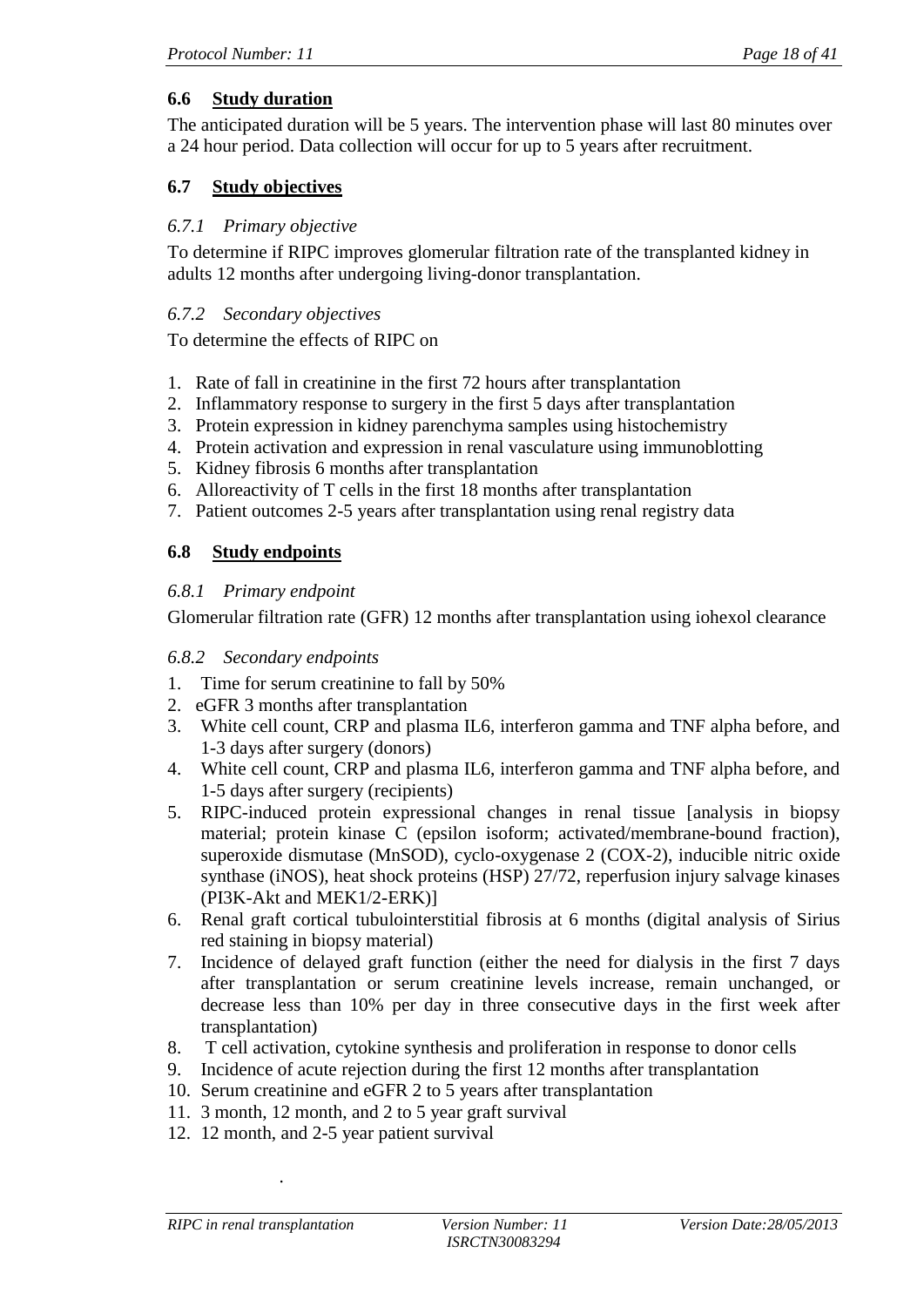# **6.9 Trial treatments**

The intervention is non-pharmacological. Patients will be randomised into 4 groups: control (sham RIPC), early RIPC, (immediately pre-operatively, late RIPC (24 hours and immediately pre-operatively) and dual RIPC (early and late RIPC; *figure 5*).



**Figure 5** *Randomisation and RIPC schedules*

## *6.9.1 24 hours before surgery*

Two of the groups will undergo active treatments (late and dual) and two will undergo sham RIPC (control and early). Active treatment will consist of four 5-minute inflations of a blood pressure cuff on the upper arm to 40 mmHg above systolic blood pressure. The inflations will be separated by 5-minute periods when the blood pressure cuff will be deflated. Placebo treatment (sham RIPC) will consist of three 5-minute inflations of a blood pressure cuff on the upper arm to 40 mmHg. The inflations will be separated by 5 minute periods when the blood pressure cuff will be deflated and will also occur 24 hours before surgery *(figure 5)*.

# *6.9.2 Immediately before surgery*

The group randomised to early RIPC and dual RIPC will undergo an RIPC stimulus immediately before surgery to activate early phase RIPC. Patients randomised to the control group or late RIPC will receive sham RIPC immediately pre-operatively *(figure*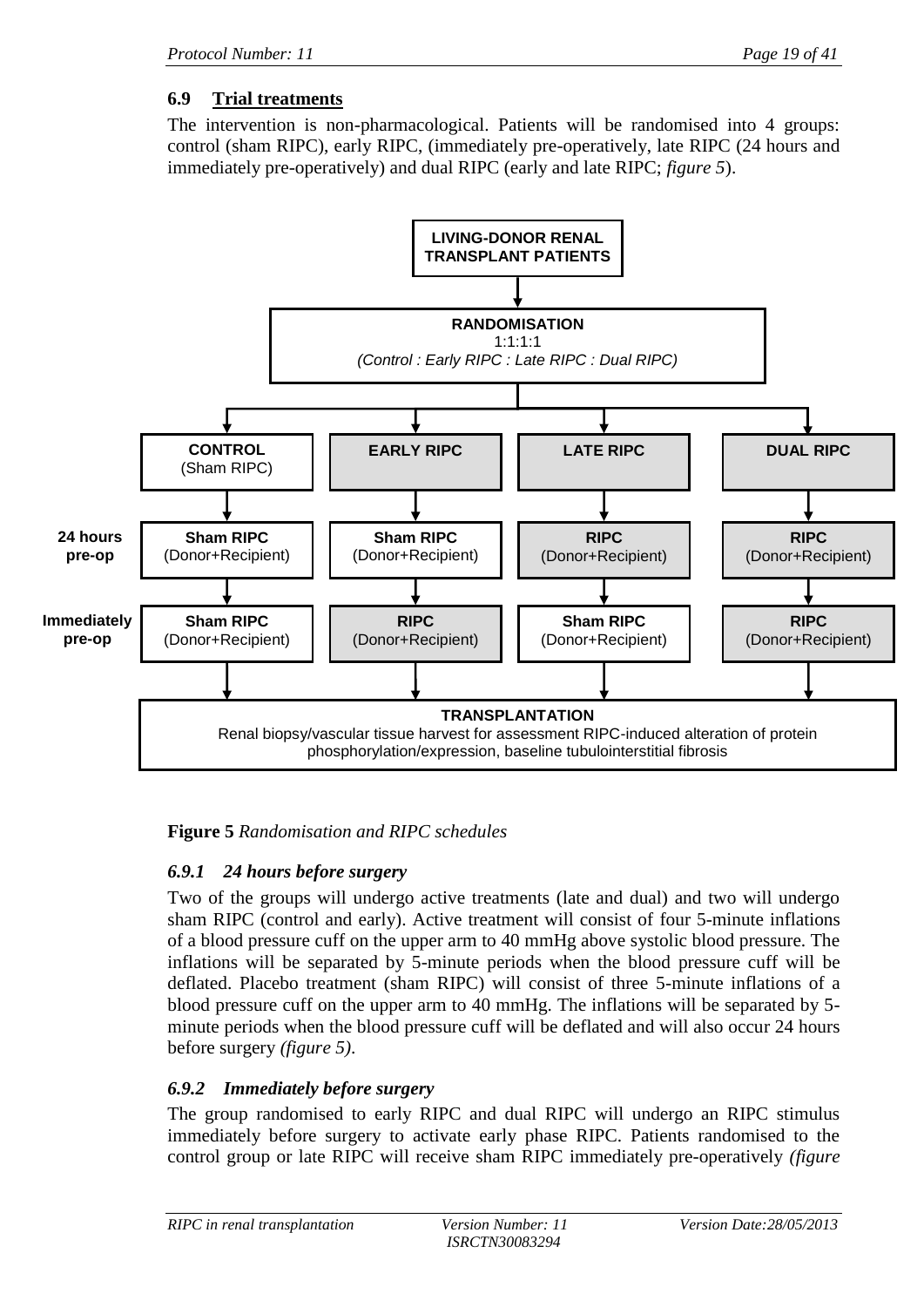*5)*. The active or placebo sequences will be initiated before induction of anaesthesia and completed in advance of the initiation of surgery.

There will be no other interventions.

### **6.10 Criteria for discontinuation**

### *6.10.1 Individual subject*

- 1. Patients are free to choose to withdraw from the trial at any time.
- 2. Operative complications that directly influence graft revascularisation.

## *6.10.2 Trial*

Unexpected safety issues on the advice of the Data Monitoring Committee

# **7 SELECTION AND WITHDRAWAL OF SUBJECTS**

### **7.1 Inclusion criteria**

- 1. Patients undergoing living donor transplantation
- 2. Patients aged 18 years and above

## **7.2 Exclusion criteria**

- 1. Patients on ATP-sensitive potassium channel opening or blocking drugs
- 2. Patients on ciclosporin
- 3. Patients with a known iodine sensitivity (who cannot undergo iohexol clearance studies)
- 4. Patients with ABO incompatibility
- 5. Any patient requiring HLA antibody removal therapy

## **7.3 Assignment and randomisation number**

This will be done on a web-based service through the Trials Co-ordination Group at the London School of Hygiene and Tropical Medicine.

## **7.4 Method of blinding**

A research nurse at each study site will remain blinded to the allocation of patients to either real or sham RIPC. The preconditioning procedure will be performed by an investigator who is not involved in sample collection or data analysis.

## **7.5 Emergency un-blinding**

The benign and short-term nature of the intervention makes this an unlikely event. This will be overseen by the Trials Co-ordination Group at the London School of Hygiene and Tropical Medicine.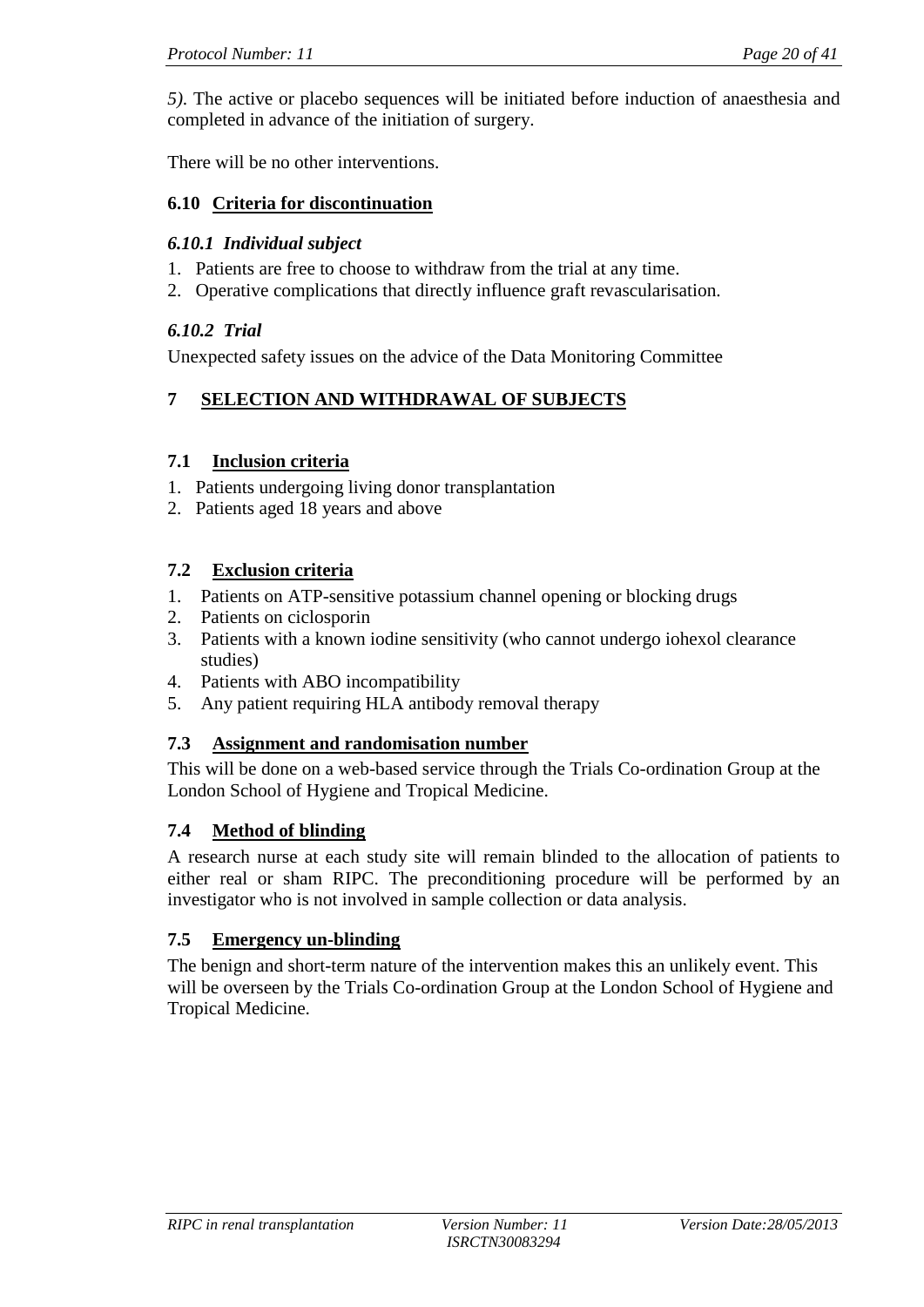## **7.6 Subject withdrawal criteria**

Withdrawal from the study will be uncommon, because of the benign nature of the intervention, its application within a single 24 hour period, and the embedding of followup within routine clinical care

### *7.6.1 Criteria for withdrawal from study*

Withdrawal of consent by the patients Complications of surgery that result in failed anastomosis

### *7.6.2 When and how to withdraw subjects from the trial*

This can happen at any time pre-, peri- or post-operatively. There are no specific procedures required.

### *7.6.3 Replacement of withdrawn subjects*

If a subject withdraws from the study before randomisation he/she will be replaced with another subject. The sample size allows for up to a 15% drop-out rate during the trial.

### *7.6.4 Follow-up of subjects withdrawing from study*

Patients who are randomised but withdraw before the intervention will undergo standard clinical care according to local protocols. If patients undergo the intervention but subsequently withdraw, they will undergo standard clinical care. Patients will be encouraged to allow data and samples that have been collected before withdrawal to be used in the analyses. However, if consent to use data/samples is also withdrawn, then these will be discarded. All patients participating in the study will undergo routine posttransplant follow-up. Patients withdrawing from the study will continue to be followed-up by their local transplant team. There should be no need for further follow-up from the research team.

### **8 TREATMENT REGIMENS**

### **8.1 Immunosuppressive therapy**

In order to make the outcome analysis as straightforward as possible, patients will follow the same immunosuppressive protocol. The immunosuppression, agreed by all participating centres, will comprise:

### *8.1.1 Prednisolone*

Patients will receive methylprednisolone and/or prednisolone according to local practice.

### *8.1.2 Anti-CD25 (Basiliximab)*

This will be administered according to the manufacturer's recommendations, 20mg iv pre transplant followed by 20mg iv on day 4.

## *8.1.3 Mycophenolate/Azathiaprine*

Patients will receive mycophenolate or Azathiaprine according to local practice. Mycophenolate will be administered as mofetil (CellCept) starting at a dose of at least 1gm/day, or mycophenolate sodium (Myfortic) starting at a dose of at least 720mg/day. Azathiaprine will be administered at a starting dose of Azathioprine 2mg/kg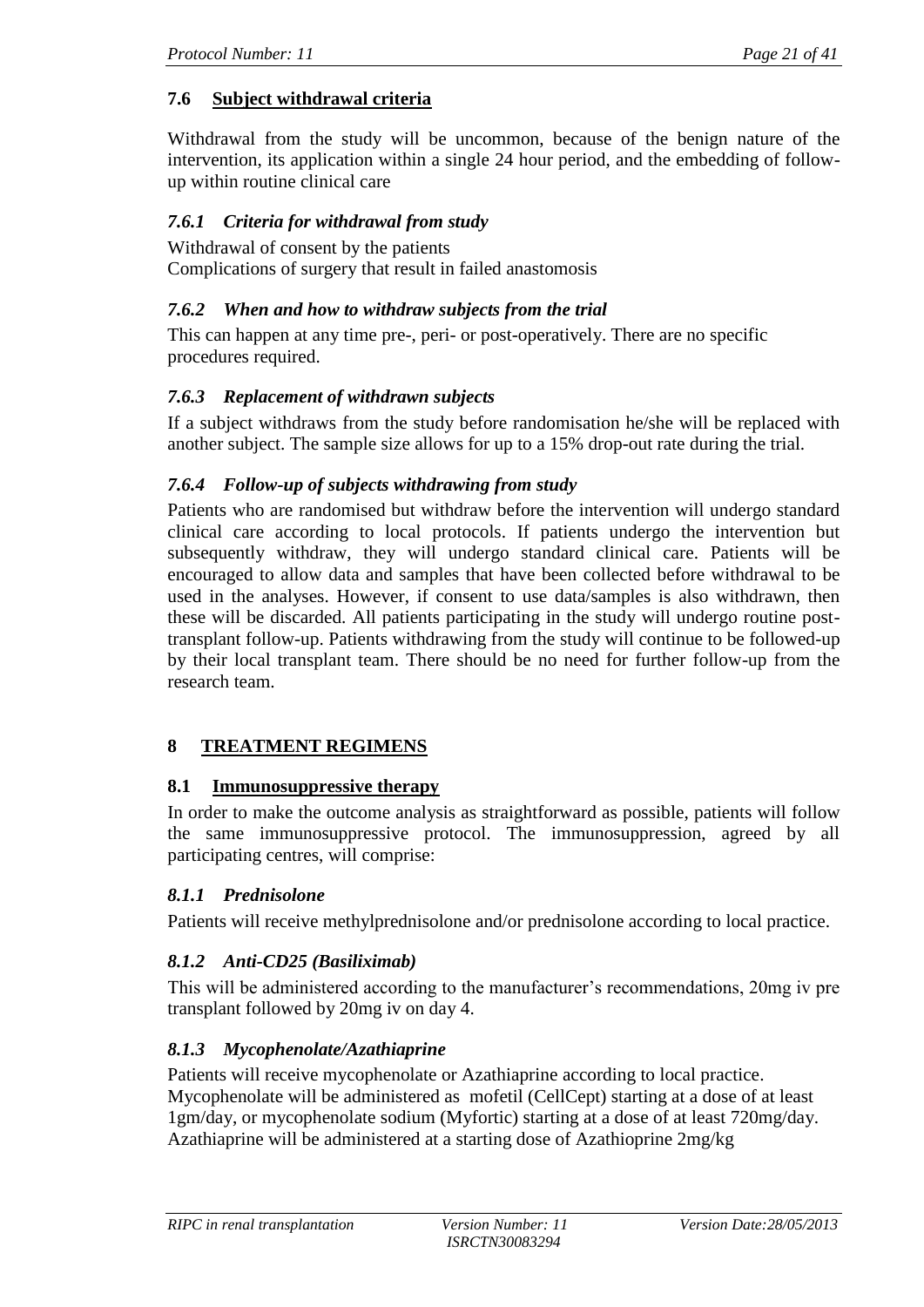## *8.1.4 Tacrolimus*

All patients will receive tacrolimus (first dose pre-operatively). Target concentration will be according to local practice.

### **8.2 Concomitant therapy: antimicrobial and anti-thrombotic prophylaxis**

Anti-microbial and anti-thrombotic prophylaxis will be in accordance with local practice. It is anticipated that subjects will receive prophylaxis against pneumocystis carinii pneumonia, oral candida albicans, and cytomegalovirus (CMV donor positive, recipient negative).

There will be no alterations to routine treatment.

### **8.3 Anaesthesia**

There will be no changes from routine practice.

### **9 STUDY PROCEDURES AND ASSESSMENTS**

#### **9.1 Informed consent**

Subjects will be informed about the study in advance of being admitted for surgery. Recruitment of subjects will be initiated in the outpatient setting.

### **9.2 Baseline data**

#### *9.2.1 Recipient*

All recipients will have a full medical history taken and a clinical examination as part of usual care. The following are to be recorded:

- 1. Weight
- 2. Height
- 3. Gender
- 4. Ethnicity Caucasian, Asian, Afro-Caribbean, other
- 5. Date of birth
- 6. Blood Pressure
- 7. Date when started dialysis (or creatinine if pre-dialysis)
- 8. Type of dialysis at time of admission: Pre / Haemodialysis/ Peritoneal dialysis
- 9. Creatinine, urea, albumin pre-transplant

### *9.2.2 Donor*

The following donor information will be recorded from the UK Transplant or Eurotransplant organ donor form:

- 1. Weight
- 2. Height
- 3. Gender
- 4. Age
- 5. Ethnicity Caucasian, Asian, Afro-Caribbean, other
- 6. Blood Pressure
- 7. Creatinine, urea, albumin pre-transplant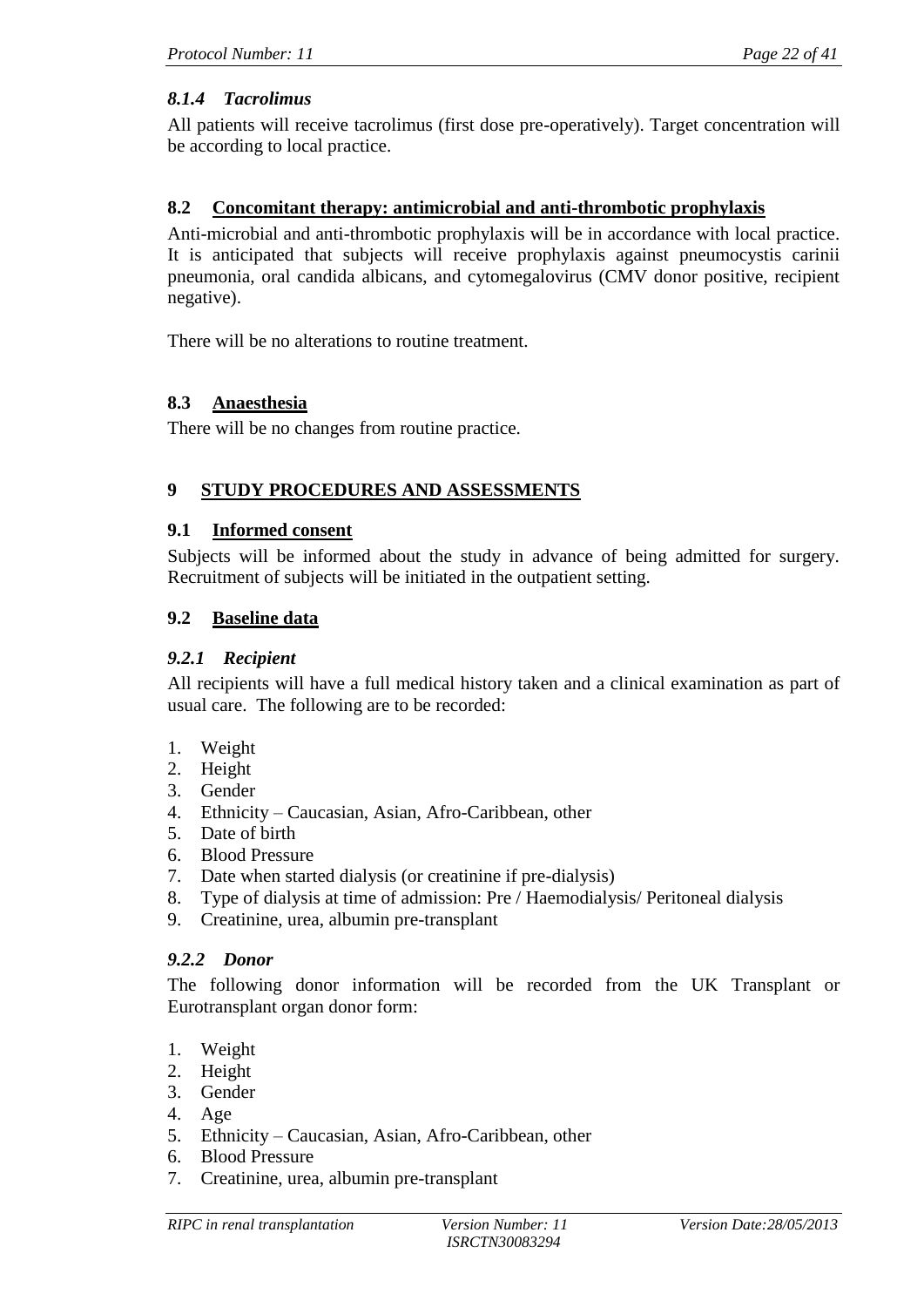## 8. GFR (MDRD equation)

### **9.3 Day before transplantation (day 0)**

### *9.3.1 Donor*

- 1. Pre-transplant serum creatinine
- 2. Plasma and urine for cytokine analysis
- 3. Blood for DNA and RNA analysis

## *9.3.2 Recipient*

- 1. Pre-transplant serum creatinine (but after any pre-transplant haemodialysis)
- 2. Plasma and urine collected for cytokine analysis
- 4. Blood for DNA and RNA analysis
- 3. Blood for lymphocyte isolation

## **9.4 First 7 days post-transplantation**

### *9.4.1 Donor*

- 1. Plasma and urinary inflammatory indices at day 1, 2 and 3 after surgery.
- 2. Collection of vascular biopsy samples

## *9.4.2 Recipient*

- 1. Serum creatinine; 4, 8 and 24 hours and then daily up to 72 hours post-operatively (first collection at recovery)
- 2. Plasma and urinary inflammatory indices at day 1, 2 and 5 after surgery.
- 3. Collection of vascular biopsy samples
- 4. Delayed graft function (serum creatinine levels increase, remain unchanged, or decrease less than 10% per day in three consecutive days in the first week after transplantation)
- 5. Peri-operative transplant biopsies; redundant tissue to be processed for immunohistochemistry

### **9.5 3 and 12 months post-transplantation**

The following are to be measured/recorded at 3 months and 12 months for each kidney recipient:

- 1. Weight
- 2. Biochemistry (creatinine, urea, albumin)
- 3. eGFR at 3 months, iohexol clearance at 12 months
- 4. Date of last dialysis
- 5. Total number of dialysis episodes and their nature (haemodialysis or peritoneal dialysis)
- 6. Date commenced tacrolimus
- 7. Kidney biopsy at 6 months (Leiden only); redundant tissue to be processed for immunohistochemistry
- 8. Blood samples for T cell alloreactivity studies (donor and recipient)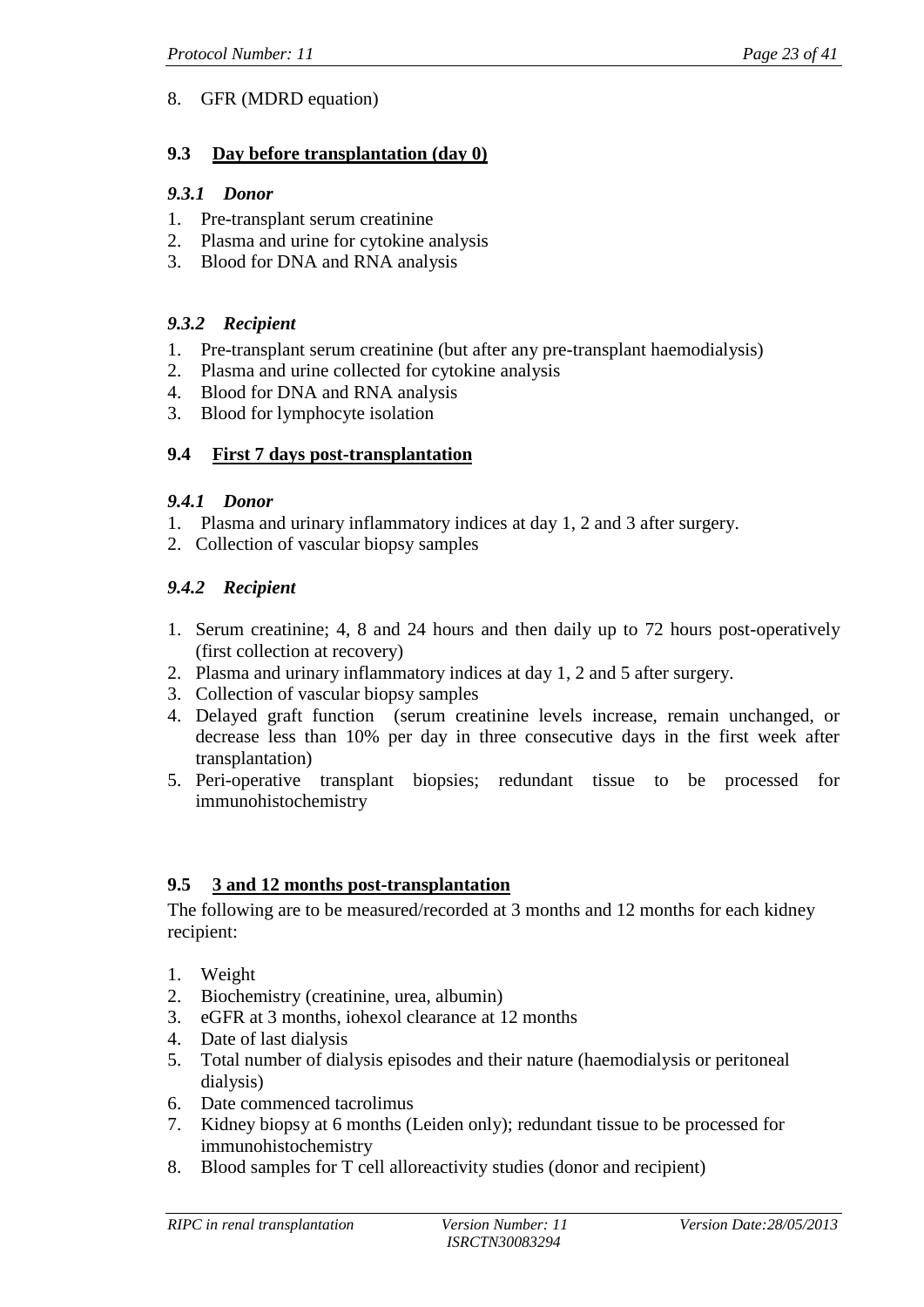### **9.6 Every admission in the first 12 months post-transplantation**

The following are to be recorded at every admission during the first post-operative year for each kidney recipient:

- 1. Admission date
- 2. Indication for admission
- 3. Discharge date
- 4. Dialysis episodes while inpatient (and nature; haemodialysis or peritoneal dialysis)
- 5. Acute rejection episodes and their treatment
- 6. Date of death (if applicable)
- 7. Date of graft loss (if applicable)

### **9.7 1-18 months post-transplantation (Royal Free Hospital only)**

1. Lymphocyte preparation at 1, 3, 6, 12 and 18 months from donor and recipient

### **9.8 Subsequent follow up**

Serum creatinine (for estimated GFR calculation using the MDRD equation), graft and patient survival data will be obtained annually for years 2 to 5 following transplantation. Subjects will continue follow-up at their local transplant centre as per local protocol. There is no additional requirement for study visits.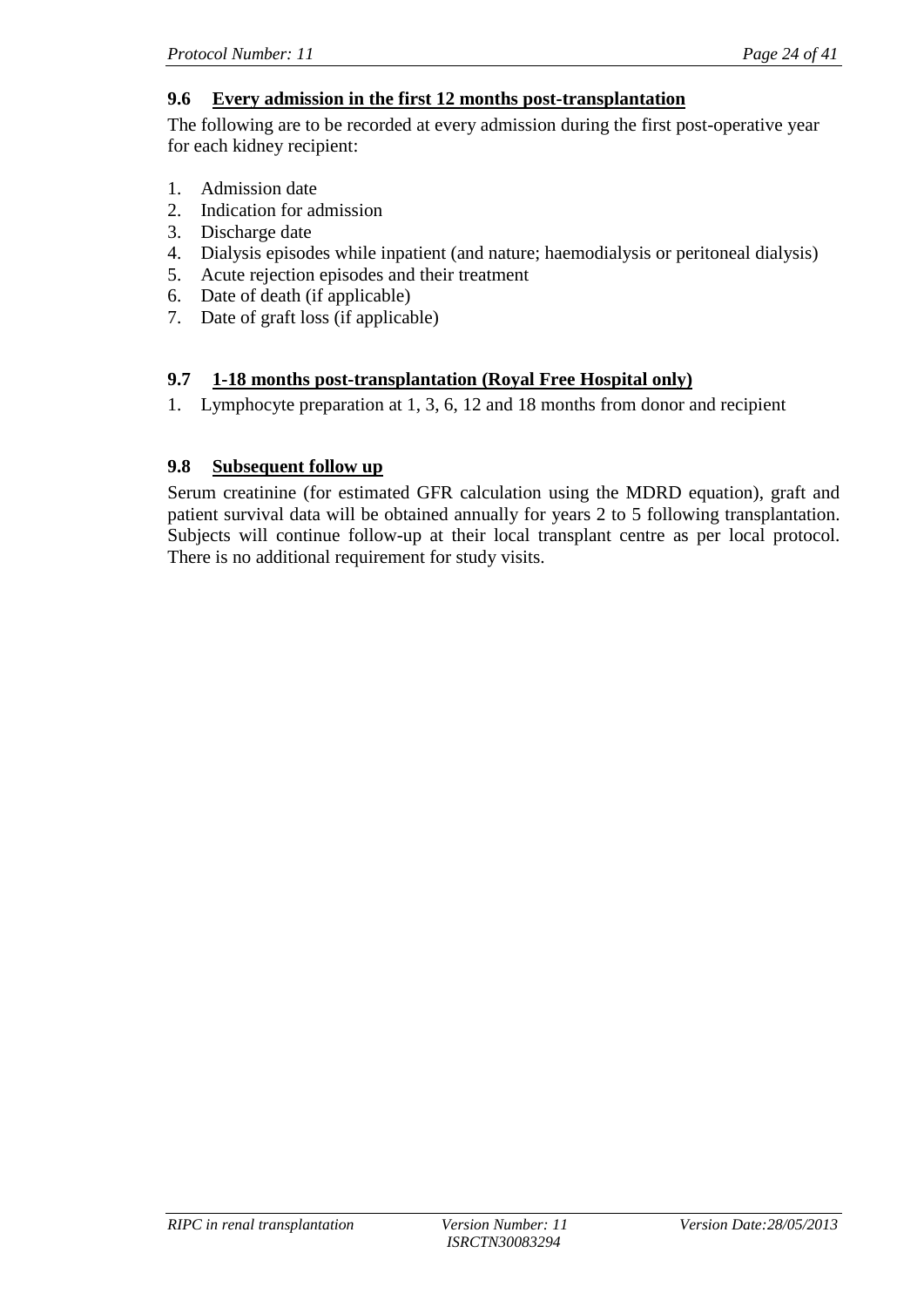# **9.9 Study procedures table: donor**

|                               | Study visits |              |             |                            |              |                           |                |                                    |             |             |             |             |  |  |  |
|-------------------------------|--------------|--------------|-------------|----------------------------|--------------|---------------------------|----------------|------------------------------------|-------------|-------------|-------------|-------------|--|--|--|
|                               |              | Post-op      |             |                            |              |                           |                |                                    |             |             |             |             |  |  |  |
|                               |              |              |             |                            |              |                           |                |                                    |             |             |             |             |  |  |  |
|                               |              |              |             | Visit                      |              | Visit identified by study |                |                                    |             |             |             |             |  |  |  |
|                               |              |              |             |                            |              |                           | identified     | month                              |             |             |             |             |  |  |  |
|                               |              |              |             |                            | by study     |                           |                |                                    |             |             |             |             |  |  |  |
|                               |              |              |             |                            |              | day                       |                |                                    |             |             |             |             |  |  |  |
| <b>CLINICAL</b>               | screen       | baseline     | Pre         | Post                       | $\mathbf{1}$ | $\overline{2}$            | $\overline{3}$ | 3<br>$\mathbf{1}$<br>6<br>12<br>18 |             |             |             |             |  |  |  |
| <b>ASSESSMENTS</b>            |              |              | <b>RIPC</b> | <b>RIPC</b>                |              |                           |                |                                    |             |             |             |             |  |  |  |
| Informed consent              | $\mathbf X$  |              |             |                            |              |                           |                |                                    |             |             |             |             |  |  |  |
| Review of                     | $\mathbf{x}$ |              |             |                            |              |                           |                |                                    |             |             |             |             |  |  |  |
| inclusion/exclusion           |              |              |             |                            |              |                           |                |                                    |             |             |             |             |  |  |  |
| criteria                      |              |              |             |                            |              |                           |                |                                    |             |             |             |             |  |  |  |
| History and                   | $\mathbf{x}$ |              |             |                            |              |                           |                |                                    |             |             |             |             |  |  |  |
| physical                      |              |              |             |                            |              |                           |                |                                    |             |             |             |             |  |  |  |
| examination                   |              |              |             |                            |              |                           |                |                                    |             |             |             |             |  |  |  |
| Weight, height                | $\mathbf X$  |              |             |                            |              |                           |                |                                    |             |             |             |             |  |  |  |
| Demographics                  | $\bf{X}$     |              |             |                            |              |                           |                |                                    |             |             |             |             |  |  |  |
|                               |              |              |             |                            |              |                           |                |                                    |             |             |             |             |  |  |  |
| <b>LABORATORY</b>             |              |              |             |                            |              |                           |                |                                    |             |             |             |             |  |  |  |
| <b>ASSESSMENTS</b>            |              |              |             |                            |              |                           |                |                                    |             |             |             |             |  |  |  |
|                               |              |              |             |                            |              |                           |                |                                    |             |             |             |             |  |  |  |
| Urea, creatinine,<br>albumin  |              | $\mathbf{X}$ |             |                            |              |                           |                |                                    |             |             |             |             |  |  |  |
| Plasma cytokines              |              | $\mathbf X$  |             |                            | $\mathbf X$  | $\mathbf X$               | $\mathbf X$    |                                    |             |             |             |             |  |  |  |
| Urine cytokines               |              | $\mathbf X$  |             |                            |              | $\mathbf X$               | $\mathbf X$    |                                    |             |             |             |             |  |  |  |
| Blood lymphocyte <sup>1</sup> |              | $\mathbf X$  |             |                            | X            |                           |                | X                                  | $\mathbf X$ | $\mathbf X$ | $\mathbf X$ | $\mathbf X$ |  |  |  |
| Plasma biomarkers             |              |              |             |                            |              |                           |                |                                    |             |             |             |             |  |  |  |
| <b>Blood</b> for              |              |              | $\mathbf X$ | $\mathbf X$<br>$\mathbf X$ |              |                           |                |                                    |             |             |             |             |  |  |  |
| <b>DNA/RNA</b>                |              |              | X           |                            |              |                           |                |                                    |             |             |             |             |  |  |  |
|                               |              |              |             |                            |              |                           |                |                                    |             |             |             |             |  |  |  |
|                               |              |              |             |                            |              |                           |                |                                    |             |             |             |             |  |  |  |

**<sup>1</sup> Royal Free Hospital only**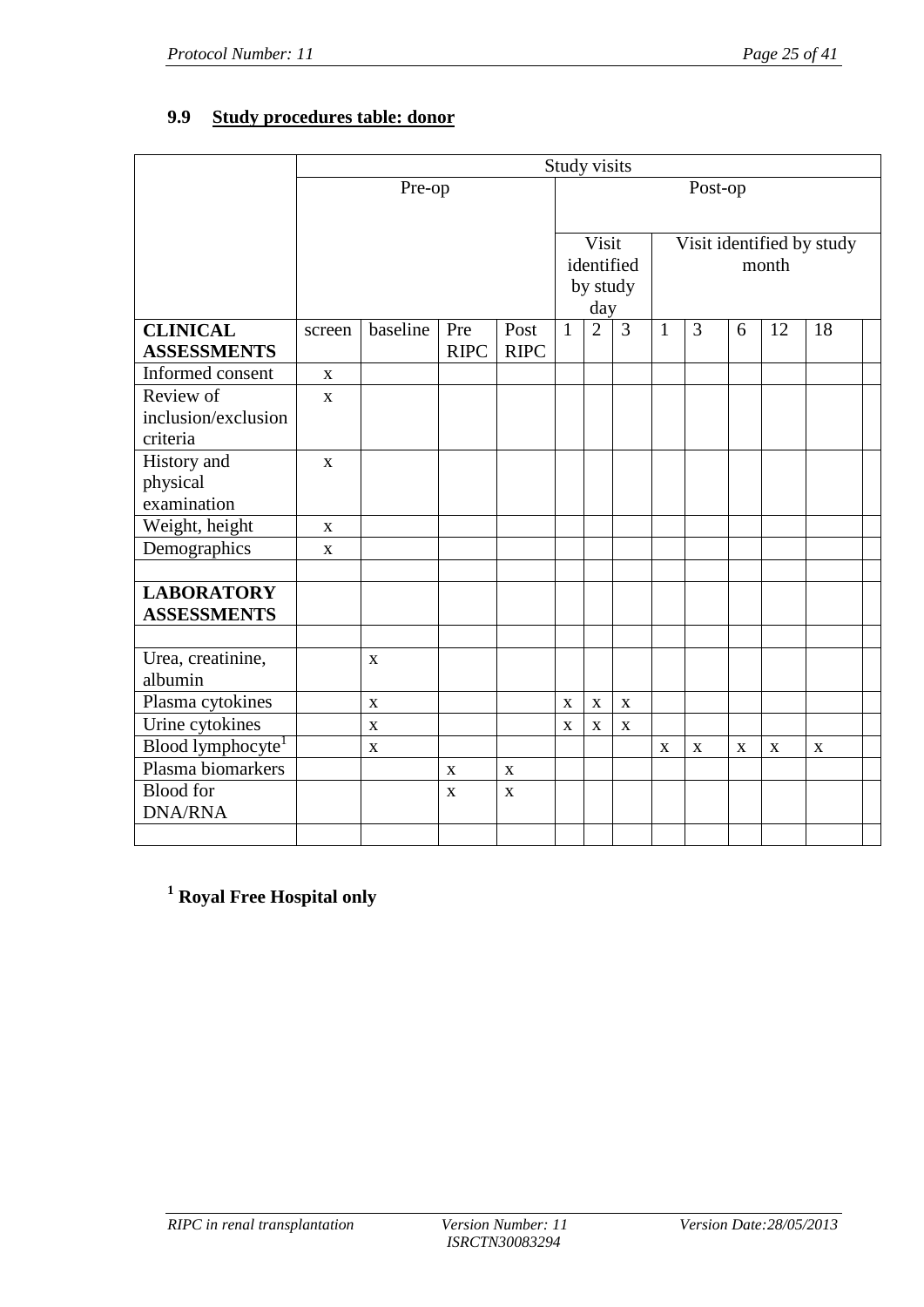## **Study procedures table: recipient**

|                                     | Study visits |             |             |             |             |              |                |                |                |                                 |              |             |              |             |             |             |             |             |  |
|-------------------------------------|--------------|-------------|-------------|-------------|-------------|--------------|----------------|----------------|----------------|---------------------------------|--------------|-------------|--------------|-------------|-------------|-------------|-------------|-------------|--|
|                                     |              |             |             |             |             |              |                |                |                |                                 |              |             |              |             |             |             |             |             |  |
|                                     | Pre-op       |             |             |             |             | Post-op      |                |                |                |                                 |              |             |              |             |             |             |             |             |  |
|                                     |              | op          |             |             |             |              |                |                |                |                                 |              |             |              |             |             |             |             |             |  |
|                                     |              |             |             |             |             |              | Visit          | identified     |                | Visit identified by study month |              |             |              |             |             |             |             |             |  |
|                                     |              |             |             |             |             |              |                | by study       |                |                                 |              |             |              |             |             |             |             |             |  |
|                                     |              |             |             | day         |             |              |                |                |                |                                 |              |             |              |             |             |             |             |             |  |
| <b>CLINICAL</b>                     | screen       | <b>Base</b> | Pre         | Post        |             | $\mathbf{1}$ | $\overline{2}$ | $\overline{3}$ | $\overline{5}$ | $\mathbf{1}$                    | 3            | 6           | 12           | 18          | 24          | 36          | 48          | 60          |  |
| <b>ASSESSMENTS</b>                  |              | line        | <b>RIPC</b> | <b>RIPC</b> |             |              |                |                |                |                                 |              |             |              |             |             |             |             |             |  |
| Informed consent                    | $\mathbf X$  |             |             |             |             |              |                |                |                |                                 |              |             |              |             |             |             |             |             |  |
| Review of                           | $\mathbf X$  |             |             |             |             |              |                |                |                |                                 |              |             |              |             |             |             |             |             |  |
| inclusion/exclusion                 |              |             |             |             |             |              |                |                |                |                                 |              |             |              |             |             |             |             |             |  |
| criteria                            |              |             |             |             |             |              |                |                |                |                                 |              |             |              |             |             |             |             |             |  |
| History and                         | $\mathbf X$  |             |             |             |             |              |                |                |                |                                 |              |             |              |             |             |             |             |             |  |
| physical                            |              |             |             |             |             |              |                |                |                |                                 |              |             |              |             |             |             |             |             |  |
| examination                         |              |             |             |             |             |              |                |                |                |                                 |              |             |              |             |             |             |             |             |  |
| Weight, height                      | $\mathbf X$  |             |             |             |             |              |                |                |                |                                 | $\mathbf X$  |             | $\mathbf X$  |             |             |             |             |             |  |
| Demographics                        | $\mathbf X$  |             |             |             |             |              |                |                |                |                                 |              |             |              |             |             |             |             |             |  |
| <b>LABORATORY</b>                   |              |             |             |             |             |              |                |                |                |                                 |              |             |              |             |             |             |             |             |  |
| <b>ASSESSMENTS</b>                  |              |             |             |             |             |              |                |                |                |                                 |              |             |              |             |             |             |             |             |  |
|                                     |              |             |             |             |             |              |                |                |                |                                 |              |             |              |             |             |             |             |             |  |
| Urea, creatinine,                   |              | $\mathbf X$ |             |             |             | X            | $\mathbf X$    | $\mathbf X$    |                |                                 | $\mathbf{X}$ |             | $\mathbf{X}$ |             |             |             |             |             |  |
| albumin                             |              |             |             |             |             |              |                |                |                |                                 |              |             |              |             |             |             |             |             |  |
| Plasma cytokines                    |              | $\mathbf X$ |             |             |             | X            | $\mathbf{X}$   |                | $\mathbf X$    |                                 |              |             |              |             |             |             |             |             |  |
| Urine cytokines                     |              | $\mathbf X$ |             |             |             | $\mathbf X$  | $\mathbf X$    |                | $\mathbf X$    |                                 |              |             |              |             |             |             |             |             |  |
| Blood lymphocyte                    |              | $\mathbf X$ |             |             |             |              |                |                |                | $\mathbf X$                     | $\mathbf X$  | $\mathbf X$ | $\mathbf X$  | $\mathbf X$ |             |             |             |             |  |
| Plasma biomarkers                   |              |             | $\mathbf X$ | $\mathbf X$ |             |              |                |                |                |                                 |              |             |              |             |             |             |             |             |  |
| <b>Blood</b> for                    |              |             | $\mathbf X$ | $\mathbf X$ |             |              |                |                |                |                                 |              |             |              |             |             |             |             |             |  |
| <b>DNA/RNA</b>                      |              |             |             |             |             |              |                |                |                |                                 |              |             |              |             |             |             |             |             |  |
| Tissue samples                      |              |             |             |             | $\mathbf X$ |              |                |                |                |                                 |              |             |              |             |             |             |             |             |  |
| Iohexol clearance                   |              |             |             |             |             |              |                |                |                |                                 |              |             | $\mathbf X$  |             |             |             |             |             |  |
| eGFR                                |              |             |             |             |             |              |                |                |                |                                 | $\mathbf X$  |             | $\mathbf X$  |             | $\mathbf X$ | $\mathbf X$ | $\mathbf X$ | $\mathbf X$ |  |
| Biopsy for<br>fibrosis <sup>2</sup> |              |             |             |             |             |              |                |                |                |                                 |              | $\mathbf X$ |              |             |             |             |             |             |  |
|                                     |              |             |             |             |             |              |                |                |                |                                 |              |             |              |             |             |             |             |             |  |
|                                     |              |             |             |             |             |              |                |                |                |                                 |              |             |              |             |             |             |             |             |  |
|                                     |              |             |             |             |             |              |                |                |                |                                 |              |             |              |             |             |             |             |             |  |
|                                     |              |             |             |             |             |              |                |                |                |                                 |              |             |              |             |             |             |             |             |  |
| <b>CLINICAL</b><br><b>OUTCOMES</b>  |              |             |             |             |             |              |                |                |                |                                 |              |             |              |             |             |             |             |             |  |
| /SAFETY                             |              |             |             |             |             |              |                |                |                |                                 |              |             |              |             |             |             |             |             |  |
| Dialysis episodes                   |              |             |             |             |             |              |                |                |                |                                 | $\mathbf X$  |             | $\mathbf X$  |             |             |             |             |             |  |
| Routine clinical                    |              |             |             |             |             |              |                |                |                |                                 |              |             | $\mathbf X$  |             | $\mathbf X$ | $\mathbf X$ | $\mathbf X$ | $\mathbf X$ |  |
| data                                |              |             |             |             |             |              |                |                |                |                                 |              |             |              |             |             |             |             |             |  |

**<sup>1</sup> Royal Free Hospital only <sup>2</sup>Leiden only**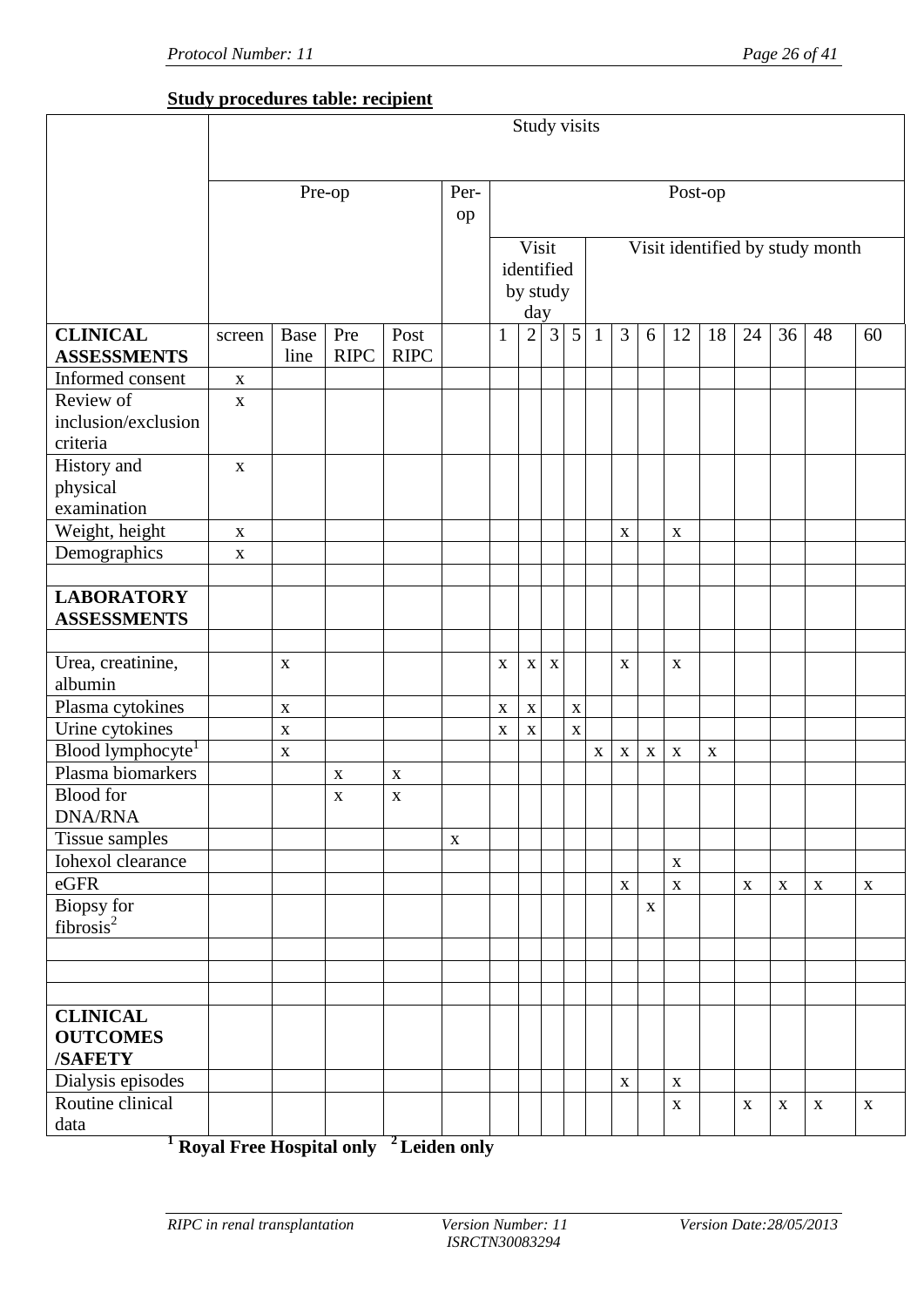## **9.10 Laboratory techniques**

## *9.10.1 GFR assessment at 12 months*

1.2g iodine/2.59g ml of iohexol (5 ml Omnipaque 240) will be administered intravenously and blood samples taken at 5, 120, 180, and 240 min after dosing. Heparinised blood (5 ml) will be centrifuged at 400g for 10 minutes and a 2 ml sample of supernatant aspirated and collected in labelled eppindorf**.** Heparinised plasma will be stored at  $-70^{\circ}$ C/-80 $^{\circ}$ C, until analysis, with GFR calculated using the iohexol clearance rate between 120 and 240 min. Results will be corrected for body surface area.

## *9.10.2 Immunoblotting*

Vascular tissue will be homogenised in buffer containing peptidase inhibitors, electrophoresed on an SDS-polyacrylamide gel and transferred to nitrocellulose (as previously described (62). Antibodies (Calbiochem, Invitrogen and Dako) against the components specified in section 4.4.1 will be used to probe membranes for protein. G6PDH immunoblotting will be used as a control. We will aim to collect 8-10 tissue samples from donors and recipients in each of the control, early, late and dual RIPC limbs of the trial for qualitative analyses.

# *9.10.3 Immunohistochemistry*

5m cross-sections will be obtained from formalin fixed, paraffin embedded renal biopsy tissues. Sections will be prepared for immunohistochemistry by dewaxing and rehydrating using xylene and alcohol. Antibodies for immunohistochemistry will be obtained from Serotec (MnSOD, HSP27) or Abcam (COX-2, iNOS). Diaminobenzidine (0.06% [w/v], DAKO) will be used to provide visualization of immunoreactivity with methyl green counterstaining. Isotypic and pre-adsorbed staining controls will also be included to demonstrate antibody selectivity and specificity.

## *9.10.4 Kidney graft fibrosis*

Cortical tubulointerstitial collagen deposition will be assessed by Sirius red staining of tissue slices, using digital analysis software (63;64). Analysis will be performed at baseline and at 6 months following transplantation; graft fibrosis at 6 months will be expressed relative to baseline graft fibrosis.

## *9.10.5 ELISA assessments*

ELISA (R+D Systems) will be used to measure interleukin 6, interferon gamma and TNF alpha in plasma (donors and recipients) and urine (recipients) before (plasma), 1-5 days after surgery (58). Urine and heparinised blood (5 ml) will be centrifuged at 400g for 10 minutes and a 2 ml sample of supernatant aspirated and collected in labelled eppindorfs. Urine and heparinised plasma will be stored at  $-70^{\circ}C/-80^{\circ}C$ , until analysis at UCL.

# *9.10.6 T cell alloreactivity (Royal Free Hospital only)*

Host lymphocytes will be isolated from blood taken pre-transplant and at 1, 3, 6, 12 and 18 months post transplant. Alloreactive T cells will be stimulated by co-incubation with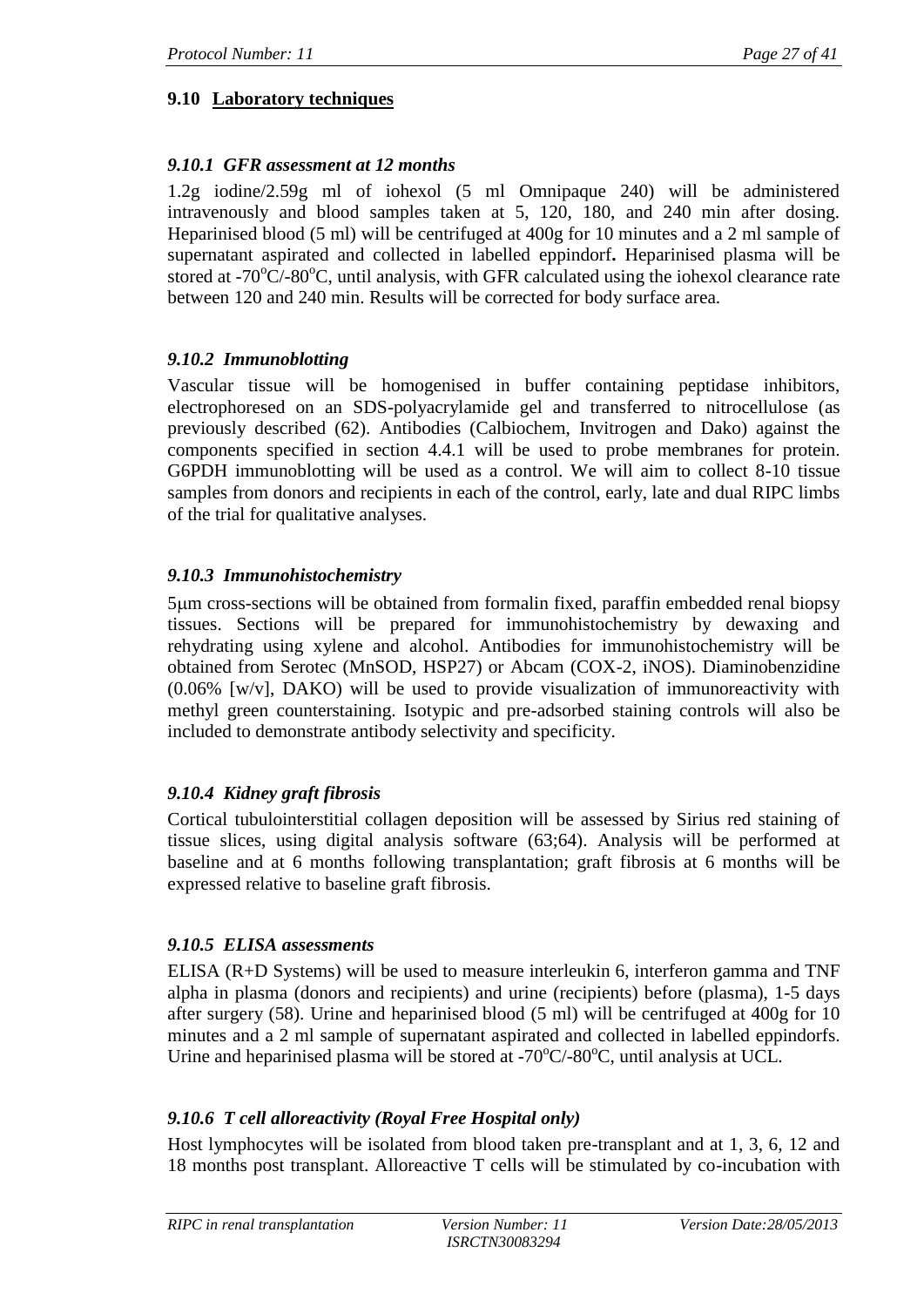cells from the peripheral blood of the specific donor. These will be monocyte-derived dendritic cells, cytokine-stimulated mononuclear cells and EBV-transformed lymphoblastoid cell lines (61), to represent decreasing levels of allostimulator capacity. These assays will test the capacity of host T cells to respond to "directly" presented alloantigens. 9-colour flow cytometry (FCM) will simultaneously measure activation (CD69/CD138), cytokine synthesis (intracellular interleukins, TNF alpha and interferon gamma), cell proliferation (BRDU-uptake) and cell surface phenotype (CD3, CD4, CD8, CD45RA, CCR7). This allows the comparison of cell surface phenotypes of cells with different functional characteristics.

### *9.10.7 Genomic and/proteomic analyses*

Blood (10mls) will be taken before RIPC (or sham RIPC) at t-24. A second sample will be taken at t=0 after completion of the second RIPC (or sham RIPC) stimulus. A 5 ml EDTA sample will be stored  $-70^{\circ}$ C/ $-80^{\circ}$ C, until analysis at UCL. A 5 ml heparinised sample will be centrifuged at 400g for 10 minutes and a 2 ml sample of supernatant aspirated and collected in an eppindorf. Heparinised plasma will be stored at  $-70^{\circ}$ C/-80 $^{\circ}$ C, until analysis at UCL.

# **10 EVALUATION OF RESULTS**

## **10.1 Response criteria**

### *10.1.1 Biochemical measures*

These categorical variables will be measured as described above.

## *10.1.2 Delayed graft function*

Delayed graft function will be diagnosed by the need for dialysis in the first 7 days after transplantation or when serum creatinine levels increase, remain unchanged, or decrease less than 10% per day in three consecutive days in the first week after transplantation  $(65)$ .

## *10.1.3 Acute rejection*

Rejection will be defined in three ways:

- 1. *Biopsy proven rejection* will be defined as any rejection grade according to the Banff criteria (66) of the histopathological appearances of a needle core biopsy of the transplant kidney.
- 2. *Clinical acute rejection* will be defined as any biopsy proven or biochemical rejection which is treated with pulsed methyl prednisolone.
- *3. Steroid resistant rejection* will be defined as a rejection episode that doesn't respond to a three day course of pulsed methyl prednisolone and which requires antithymocyte globulin or muromonab-CD3 therapy.

## *10.1.4 Survival (patient and graft)*

These will be measured from the date of transplant and will be reported for all deaths and graft failures both due to rejection and due to all causes. The cause of death or graft failure is thus to be recorded in all instances.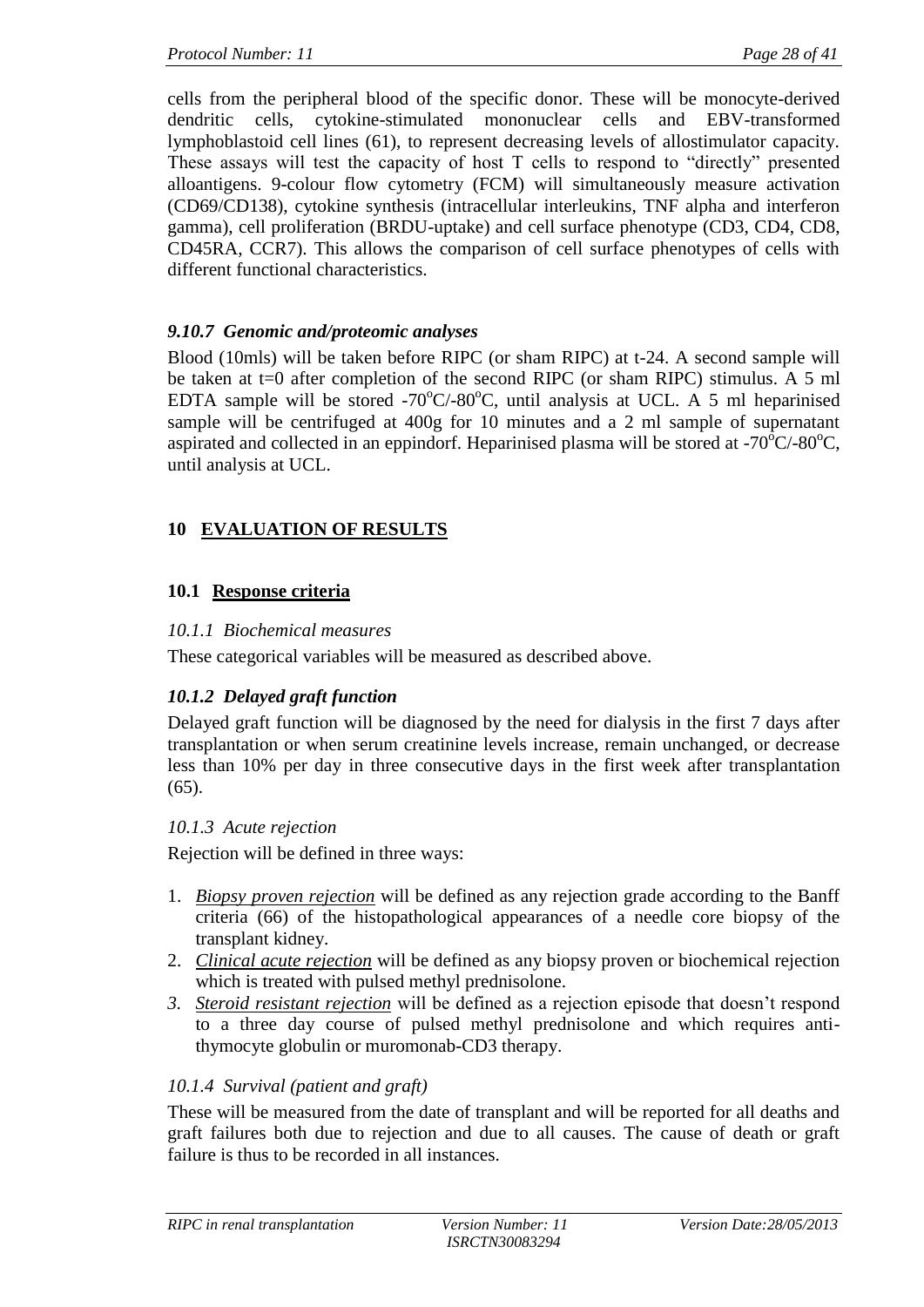## *10.1.5 Graft function*

Graft function will be defined by *"formal"* GFR measured by iohexol clearance 12 months post-transplantation, and *"estimated"* GFR using the Modification of Diet in Renal Disease (MDRD) equation (at 3 months and annually 2 to 5 years posttransplantation) (67).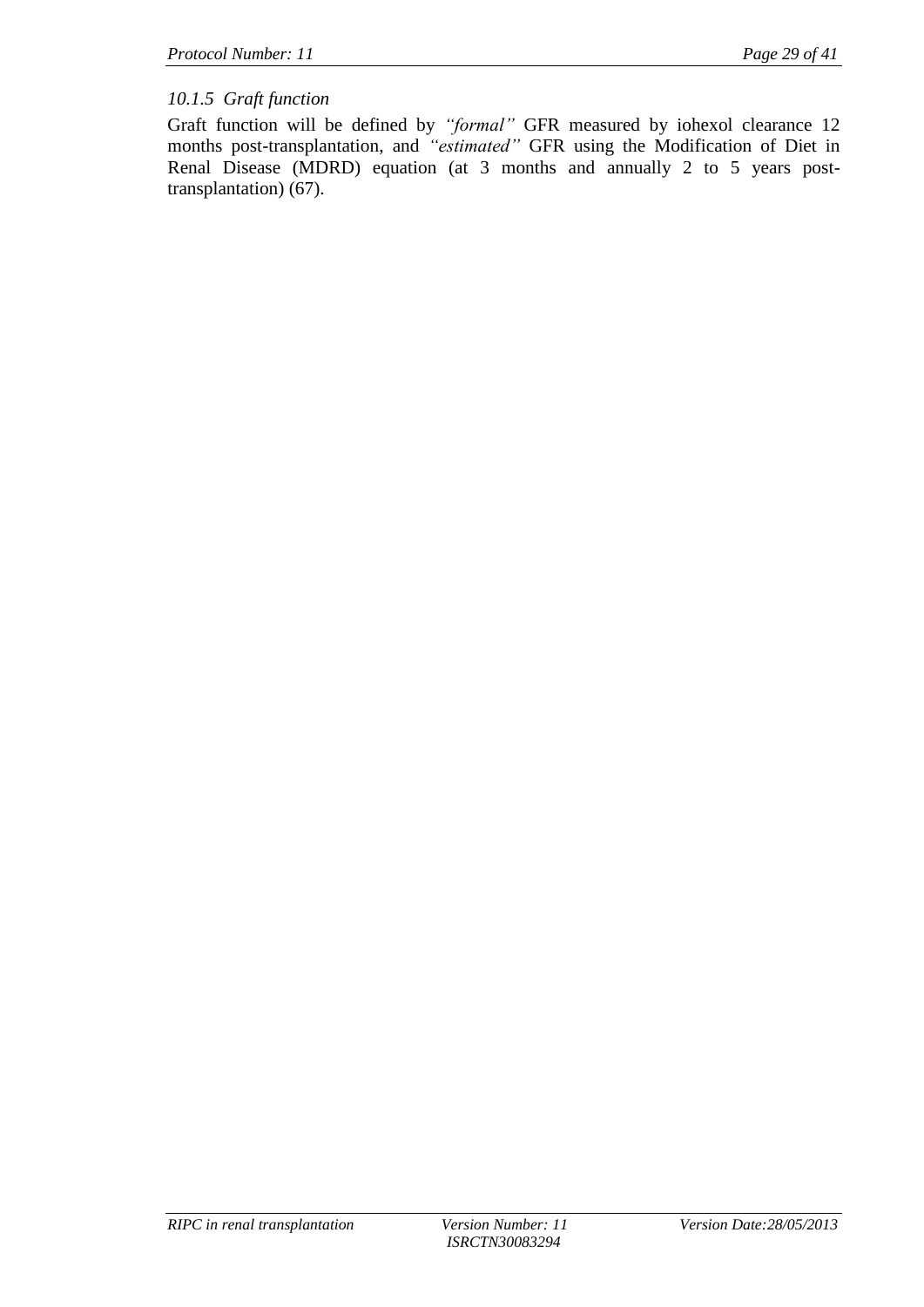# **11 ASSESSMENT OF SAFETY**

## **11.1 Definitions**

This is not a trial of an investigational medicinal product. Therefore, by definition all untoward occurrences will be adverse events rather than adverse reactions. Safety assessments will be from time of randomisation to completion of follow up for recipients, and from time of intervention to discharge for donors.

### *11.1.1 Adverse event*

This is defined as any untoward medical occurrence affecting a patient which does not necessarily have a causal relationship with the RIPC stimulus. The terms *"mild, moderate or severe"* are used to describe the intensity of a specific event or reaction. This is not the same as *"serious"* which is based on patient/event outcome or action criteria as defined below. An adverse event can therefore be any unfavourable and unintended sign (including an abnormal laboratory finding), symptom, or disease temporally associated with the use of RIPC whether or not considered related to the technique.

## *11.1.2 Serious adverse event (SAE)*

Any untoward medical occurrence/effect that:

- 1. Results in death.
- 2. Is life-threatening.
- 3. Requires hospitalisation or prolongation of existing inpatient's hospitalisation.
- 4. Results in persistent or significant disability or incapacity.

*"Life-threatening"* in the definition of a serious adverse event refers to an event in which the subject was at risk of death at the time of event; it does not refer to an event which hypothetically might have caused death if it were more severe.

## *11.1.3 Unexpected adverse event*

This is defined as an adverse event, the nature or severity of which is not consistent with an expected consequence of RIPC.

### **11.2 Expected adverse events (recognised to be caused by the RIPC stimulus)**

The benign nature of the RIPC stimulus excludes there being any expected serious adverse events. The following are expected non-serious events in response to the RIPC stimulus and will be recorded on the Case Report Form. They do not need to be reported to the Trials Co-ordination group (see section 11.4).

- 1. Transient (1-2 minutes) pain, paraesthesia
- 2. Skin petechiae caused by cuff inflation

### **11.3 Expected serious adverse events related to usual clinical care**

These events are recognised complications of renal transplantation and related interventions. They will be recorded on the Case Report Form but do not need to be reported separately on an SAE form (see section 11.4).

- 1. Delayed graft function
- 2. Acute rejection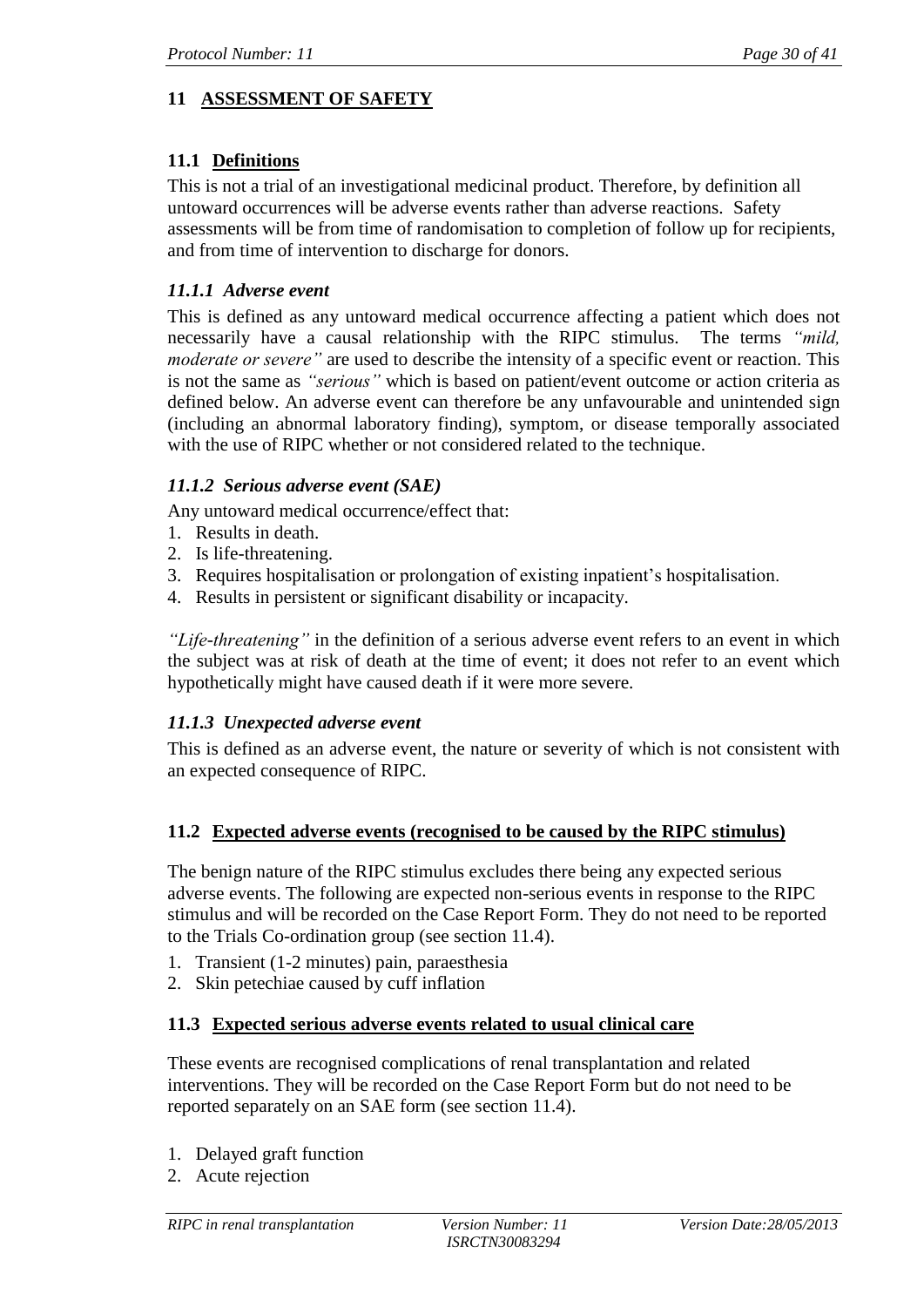- 3. Renal artery thrombosis
- 4. Renal vein thrombosis
- 5. Post-operative infection
- 6. Graft loss
- 7. Haemodialysis, peritoneal dialysis, or haemofiltration
- 8. Admission for removal of ureteric stents
- 9. Admission for removal of a peritoneal dialysis catheter
- 10. Admission for protocol kidney biopsy or for biopsies of kidneys with suspected rejection
- 11. Admission for any other recognised complication of renal transplantation

The following events are recognised complications of routine clinical care and for the purposes of this trial will not be designated as SAEs. They do not need to be reported.

- 1. Complications of surgery (other than those listed in 11.3)
- 2. Complications due to administration of anaesthetic agents
- 3. Known adverse effects of immunosuppressive and other drugs used in routine clinical care

# **11.4 Reporting unexpected adverse events**

Investigators will make their reports of all unexpected adverse events, whether serious or not, to the Trials Co-ordination Group, London School of Hygiene and Tropical Medicine.

# *11.4.1 Unexpected Serious Adverse Events (SAE)*

SAEs (other than those described in 11.3) should be reported to the Trial Coordination Group within 7 days. The report should include an assessment of causality by the Principal Investigator (see section 11.4.4). The Chief Investigator will be responsible for the prompt notification of findings that could adversely affect the health of subjects or impact on the conduct of the trial. Notification of confirmed unexpected SAEs will be to the Sponsor, the Research Ethics Committee and the Data Monitoring Committee (DMC). All deaths will be reported to the sponsor irrespective of whether the death is related to transplantation or is an unrelated event.

## *11.4.2 Unexpected Non serious adverse events (NSAE)*

Unexpected non-serious adverse events should be evaluated by the Principal Investigator. This should include an assessment of causality and intensity (see section 11.4.4) and reports made within 14 days. The Trials Co-ordination Group will keep detailed records of all unexpected adverse events reported. Reports will be reviewed by the Chief Investigator to consider intensity, causality, and expectedness. As appropriate these will be reported to the sponsor, the DMC and the Ethics Committee.

# *11.4.3 Assessment of intensity*

- *Mild:* The subject is aware of the event or symptom, but the event or symptom is easily tolerated.
- *Moderate:* The subject experiences sufficient discomfort to interfere with or reduce his or her usual level of activity.
- *Severe:* Significant impairment of functioning; the subject is unable to carry out usual activities and/or the subject's life is at risk from the event.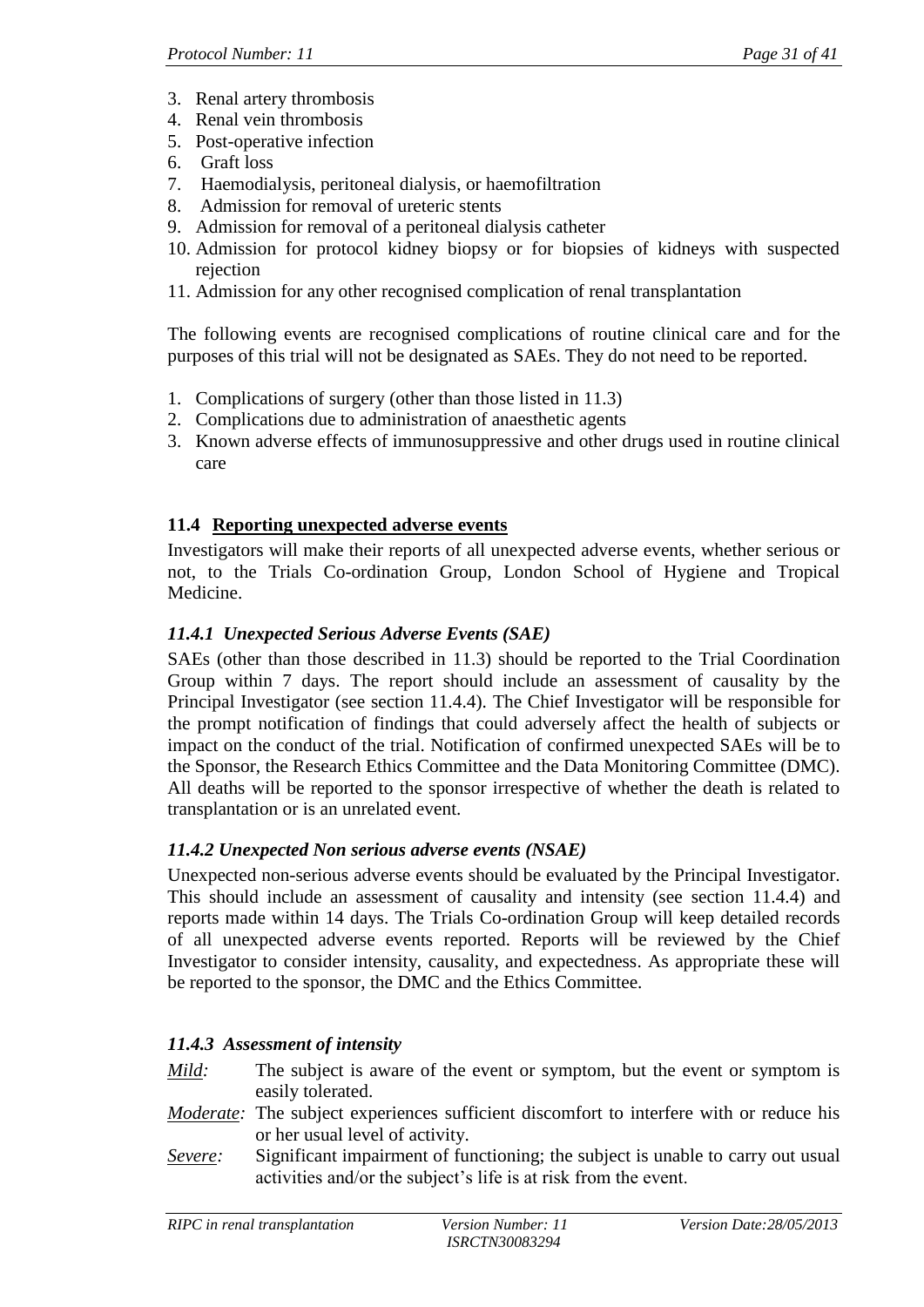## *11.4.4. Assessment of causality*

- *Probable:* A causal relationship is clinically */* biologically highly plausible and there is a plausible time sequence between onset of the adverse event and administration of the intervention.
- *Possible:* A causal relationship is clinically / biologically plausible and there is a plausible time sequence between onset of the adverse event and administration of the intervention.
- *Unlikely:* A causal relation is improbable and another documented cause of the adverse event is most plausible.
- *Unrelated:* A causal relationship can be definitely excluded and another documented cause of the adverse event is most plausible.

# **12 STATISTICS**

## **12.1 Study statistician**

Mr Tim Clayton, Trials Co-ordination Group, London School of Hygiene and Tropical Medicine.

# **12.2 Statistical methods to be employed**

A detailed statistical analysis plan will be produced prior to unblinding of any data. However, the primary analyses will be comparisons of mean GFR at one year after transplantation between (i) the two arms receiving late RIPC compared to the two arms not receiving late RIPC (ii) the two arms receiving early RIPC compared to the two arms not receiving early RIPC. A large interaction between early and late RIPC on mean GFR is not expected although this will be assessed by using a regression model and fitting an interaction term between the two treatments (early and late RIPC). If a large interaction exists, a secondary analysis will be undertaken as described in 6.4.1. Differences in means (continuous variables) and proportions (categorical variables) will be calculated together with 95% confidence intervals. Significance tests will also be calculated using ttests and chi-squared tests. The primary analyses will be conducted on an intention to treat basis.

## **12.3 Interim analyses**

The DMC (section 18.2) will perform an interim safety analysis at least annually.

## **12.4 Number of subjects to be enrolled**

We estimate that 400 subjects will need to be recruited *(see section 6.4 for power calculation)*.

# **12.5 Procedure to account for missing or spurious data**

All subjects randomised to the study will be analysed on an intention to treat basis as well as according to the actual pre-treatment that the kidney received. Data will be validated and the data analysis will take appropriate account of missing values.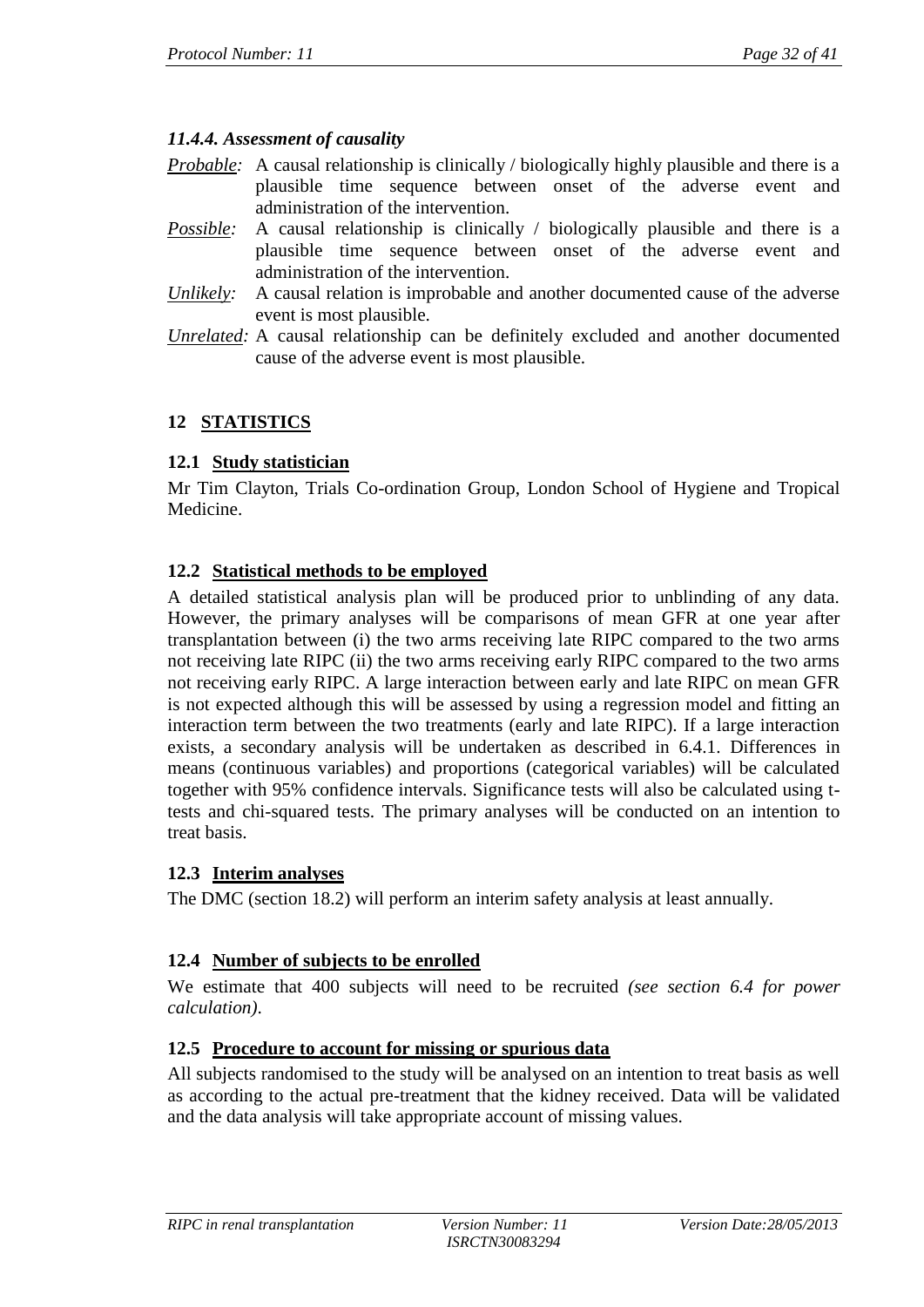## **12.6 Definition of the end of the trial**

The trial shall be considered finished when the last patient recruited reaches the 5-year follow up point. At that point notification of closure of the study will be sent to the Research Ethics Committee.

### **12.7 Criteria for the termination of the trial**

The trial will terminate once the last patient recruited reaches 5 year follow-up.

### **13 DIRECT ACCESS TO SOURCE DATA / DOCUMENTS**

Local investigators shall ensure that all study data are available for trial related monitoring, audits, and research ethics committee review.

# **14 ETHICAL CONSIDERATIONS**

### **14.1 Consent**

All patients will freely give their informed consent to participate in the study. A patient may decide to withdraw from the study at any time without prejudice to their future care.

### **14.2 Declaration of Helsinki and ICH Good Clinical Practise**

The study will conform to the spirit and the letter of the declaration of Helsinki, and in accord with the ICH Good Clinical Practice Guidelines.

### **14.3 Ethical committee review**

An appropriately constituted research ethics committee will review the study protocol, and a favourable opinion required before study commencement. Copies of the letters of approval are to be filed in the study files at each centre.

### **15 DATA HANDLING AND RECORD KEEPING**

Electronic data will be returned to the London School of Hygiene and Tropical Medicine. Data will be kept for 15 years following completion of the study. The use of the data from the study will be controlled by the chief investigator and the Trials Co-ordination Group at the London School of Hygiene and Tropical Medicine. A signed hard-copy of the RIPC intervention sheet will be kept at each centre and copied to the Trials Coordination Group at the London School of Hygiene and Tropical Medicine.

### **16 INSURANCE**

Centres will be covered by NHS indemnity for negligent harm providing researchers hold a contract of employment with the NHS, including honorary contracts held by academic staff. Medical co-investigators will also be covered by their own medical defence insurance for non-negligent harm.

### **17 PUBLICATIONS POLICY**

It is our intention to disseminate the results of the study as widely as possible. This is likely to be through a publication in a peer-reviewed transplant journal, and through presentations at National and International Transplantation conferences. Publications will follow the CONSORT guidelines. Authorship will follow international guidelines.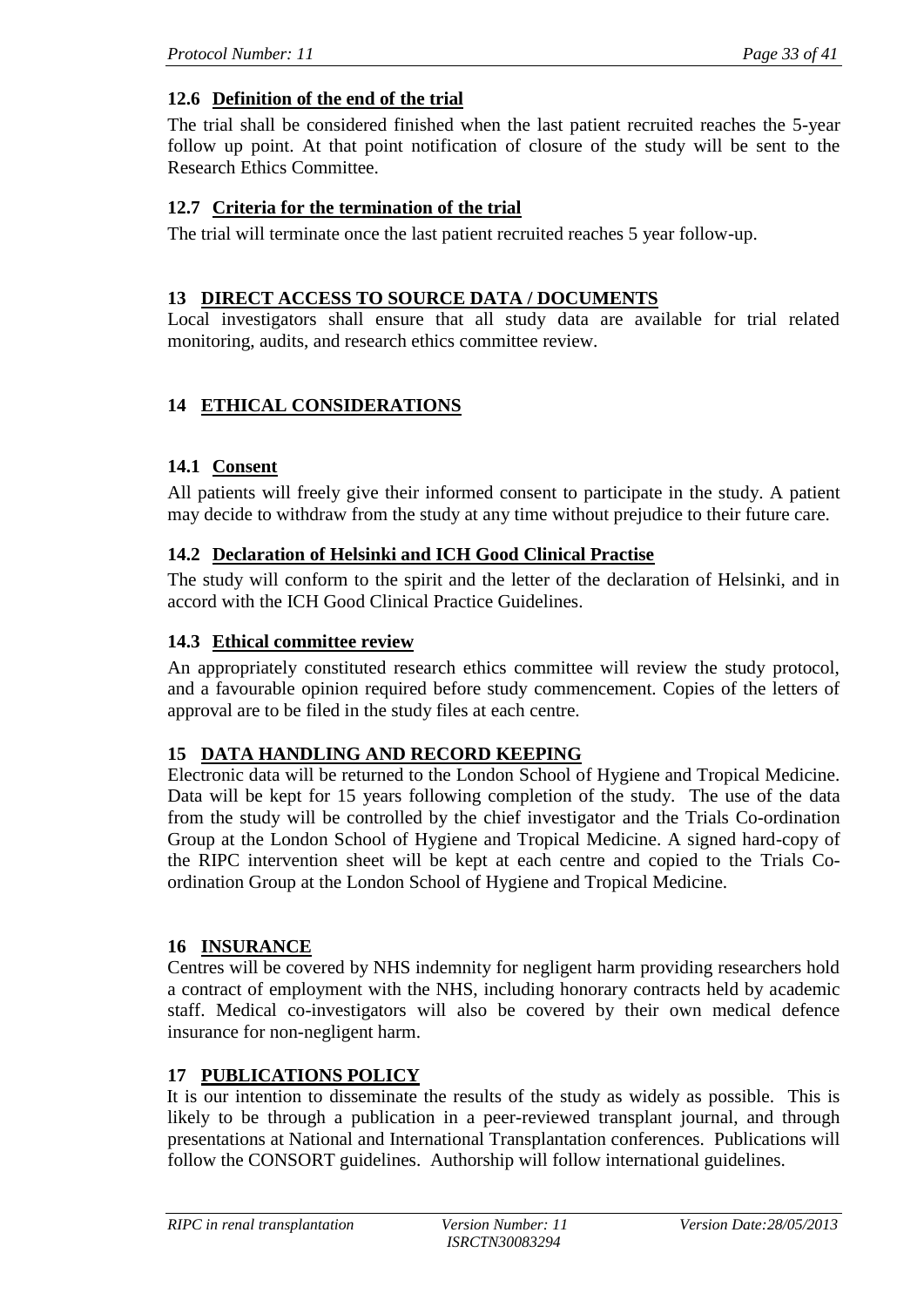# **18 RESEARCH GOVERNANCE**

### **18.1 Trial Steering Committee**

University College London will be the sponsor of this study. The Trial Steering Committee (TSC) will include independent experts (Professor Tom Meade (Chair), Adam McClean, John Forsyth and Lisa Burnapp Consultant nurse, living donor transplant) and trial investigators, including Raymond MacAllister, Stavros Loukogeorgakis, Mark Harber, Chris Watson and Rosemary Knight. Two consumer representatives will also be appointed. The TSC will oversee arrangements for ethics committee application, and recruitment of research staff. Once the study is underway, it will meet 6 monthly to review recruitment rate and consider protocol amendments. It will be responsible for drafting the final report and submission for publication.

## **18.2 Data Monitoring Committee (DMC)**

This consists of three independent members with expertise in ischaemic preconditioning, renal medicine, clinical trials and statistics. They are Rajesh Kharbanda, Alan Jardine and Joan Morris. A pre-enrolment meeting will be held by the DMC to establish its charter. Subsequently the DMC will meet at least annually to review data. The DMC will primarily focus on patient safety while also reviewing operational issues such as recruitment.

# **19 REFERENCES**

- 1. UK Transplant Activity Report 2006-2007. [http://www.uktransplant.org.uk/ukt/statistics/transplant\\_activity\\_report/current\\_ac](http://www.uktransplant.org.uk/ukt/statistics/transplant_activity_report/current_activity_reports/ukt/transplant_activity_uk_2006-2007.pdf) [tivity\\_reports/ukt/transplant\\_activity\\_uk\\_2006-2007.pdf](http://www.uktransplant.org.uk/ukt/statistics/transplant_activity_report/current_activity_reports/ukt/transplant_activity_uk_2006-2007.pdf) . 2007. Accessed 18-8- 2008.
- 2. UK Renal Registry 2007 Annual Report Chapter 1. [http://www.renalreg.com//wp](http://www.renalreg.com/wp-content/themes/renalregistry/pdf/Report%202007/Chapter01.pdf)[content/themes/renalregistry/pdf/Report%202007/Chapter01.pdf](http://www.renalreg.com/wp-content/themes/renalregistry/pdf/Report%202007/Chapter01.pdf) . 2007. 18-8- 2008.
- 3. UK Renal Registry 2007 Annual Report Chapter 12. [http://www.renalreg.com//wp](http://www.renalreg.com/wp-content/themes/renalregistry/pdf/Report%202007/Chapter12.pdf)[content/themes/renalregistry/pdf/Report%202007/Chapter12.pdf](http://www.renalreg.com/wp-content/themes/renalregistry/pdf/Report%202007/Chapter12.pdf) . 2007. Accessed 18-8-2008.
- 4. Tilney NL, Guttmann RD. Effects of initial ischemia/reperfusion injury on the transplanted kidney. Transplantation 1997;64:945-7.
- 5. Land WG. The role of postischemic reperfusion injury and other nonantigendependent inflammatory pathways in transplantation. Transplantation 2005;79:505-14.
- 6. Ojo AO, Wolfe RA, Held PJ, Port FK, Schmouder RL. Delayed graft function: risk factors and implications for renal allograft survival. Transplantation 1997;63:968-74.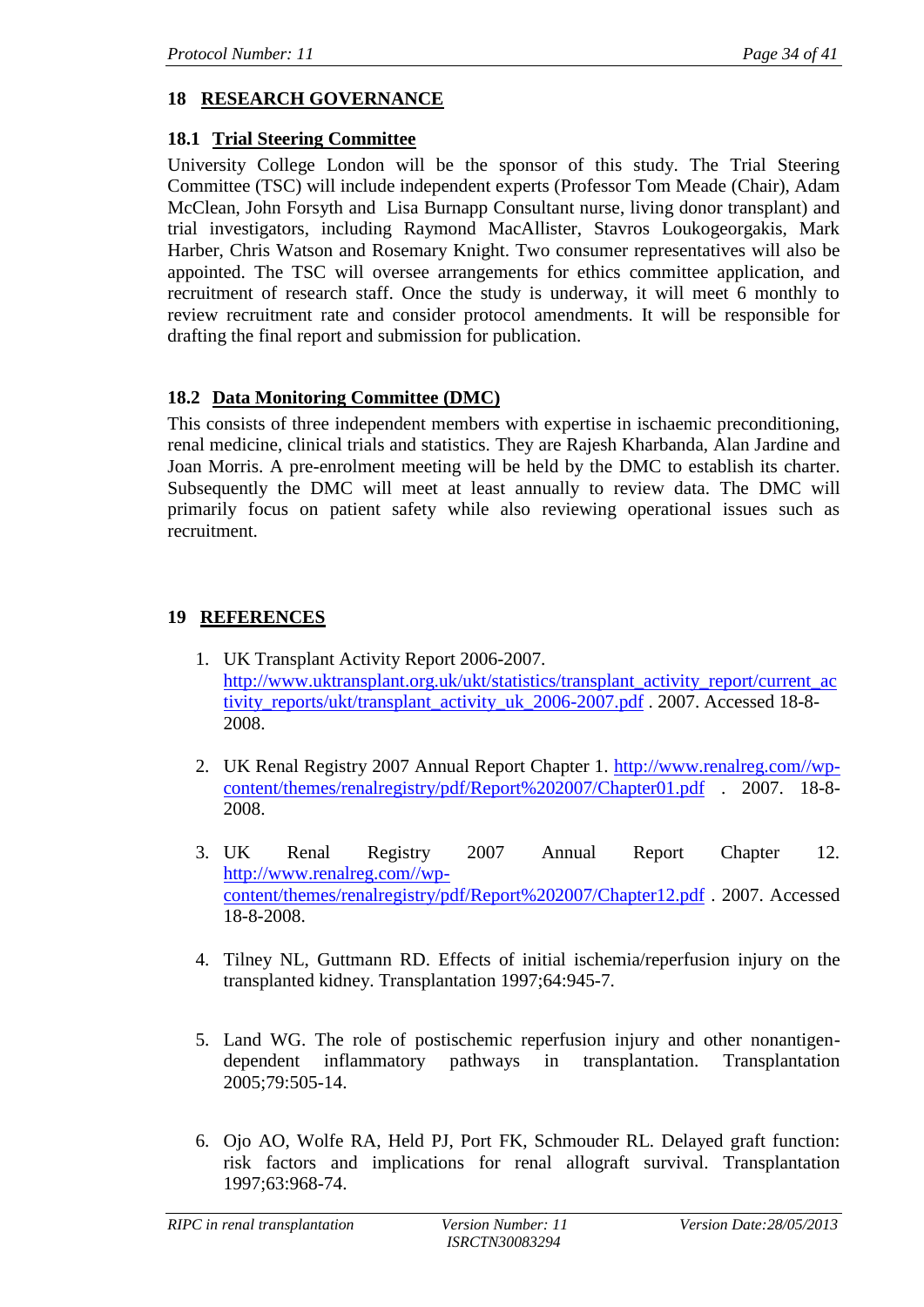- 7. Halloran PF, Aprile MA, Farewell V et al. Early function as the principal correlate of graft survival. A multivariate analysis of 200 cadaveric renal transplants treated with a protocol incorporating antilymphocyte globulin and cyclosporine. Transplantation 1988;46:223-8.
- 8. Halloran PF, Hunsicker LG. Delayed graft function: state of the art, November 10-11, 2000. Summit meeting, Scottsdale, Arizona, USA. Am J Transplant 2001;1:115-20.
- 9. Shackleton CR, Ettinger SL, McLoughlin MG, Scudamore CH, Miller RR, Keown PA. Effect of recovery from ischemic injury on class I and class II MHC antigen expression. Transplantation 1990;49:641-4.
- 10. Lu CY, Penfield JG, Kielar ML, Vazquez MA, Jeyarajah DR. Hypothesis: is renal allograft rejection initiated by the response to injury sustained during the transplant process? Kidney Int 1999;55:2157-68.
- 11. Land W, Schneeberger H, Schleibner S et al. The beneficial effect of human recombinant superoxide dismutase on acute and chronic rejection events in recipients of cadaveric renal transplants. Transplantation 1994;57:211-7.
- 12. Perico N, Cattaneo D, Sayegh MH, Remuzzi G. Delayed graft function in kidney transplantation. Lancet 2004;364:1814-27.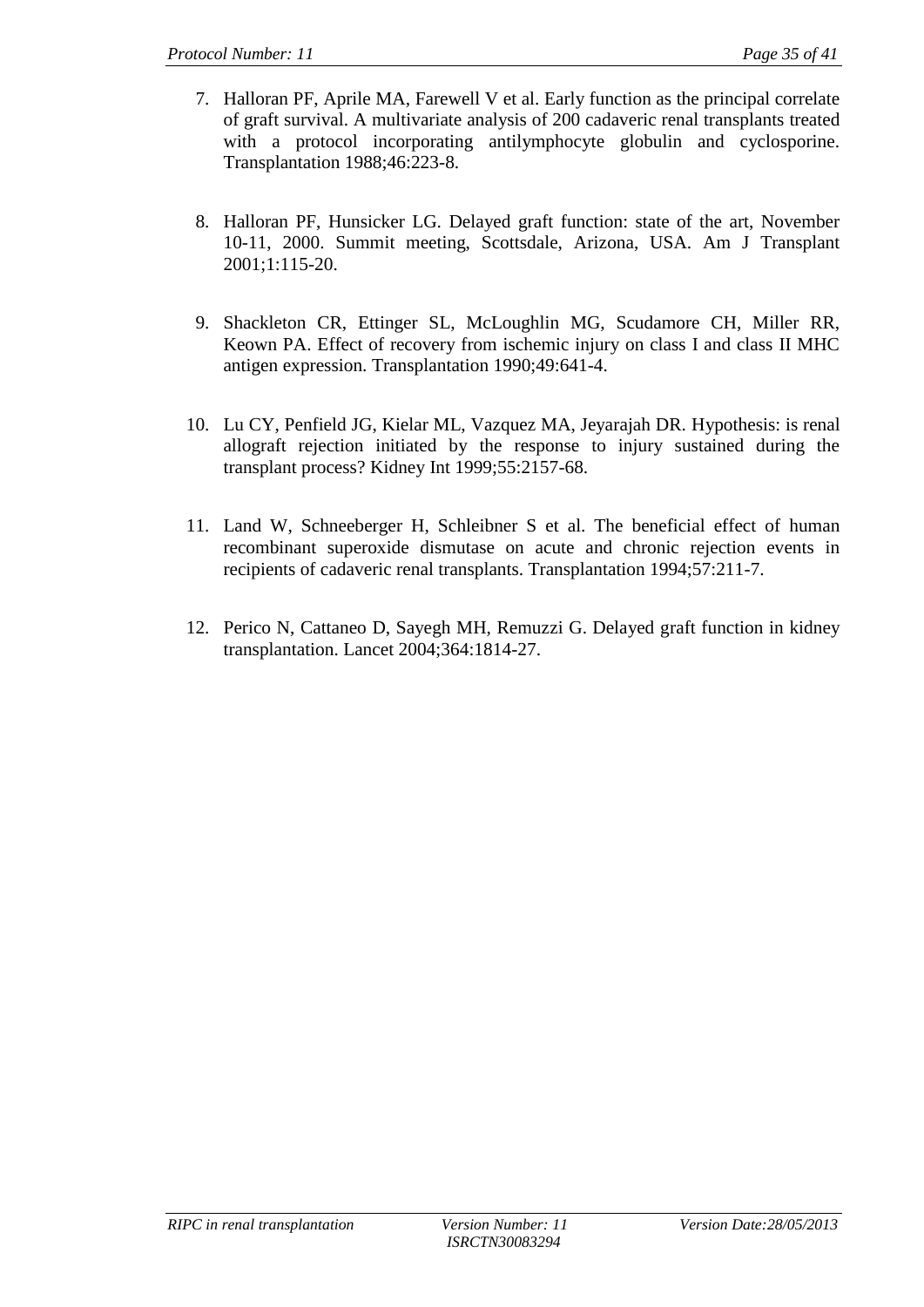- 13. Murry CE, Jennings RB, Reimer KA. Preconditioning with ischemia: a delay of lethal cell injury in ischemic myocardium. Circulation 1986;74:1124-36.
- 14. Sack S, Mohri M, Arras M, Schwarz ER, Schaper W. Ischaemic preconditioning- time course of renewal in the pig. Cardiovasc Res 1993;27:551-5.
- 15. Gross GJ, Auchampach JA. Blockade of ATP-sensitive potassium channels prevents myocardial preconditioning in dogs. Circ Res 1992;70:223-33.
- 16. Hausenloy DJ, Duchen MR, Yellon DM. Inhibiting mitochondrial permeability transition pore opening at reperfusion protects against ischaemia-reperfusion injury. Cardiovasc Res 2003;60:617-25.
- 17. Marber MS, Latchman DS, Walker JM, Yellon DM. Cardiac stress protein elevation 24 hours after brief ischemia or heat stress is associated with resistance to myocardial infarction. Circulation 1993;88:1264-72.
- 18. Baxter GF, Goma FM, Yellon DM. Characterisation of the infarct-limiting effect of delayed preconditioning: timecourse and dose-dependency studies in rabbit myocardium. Basic Res Cardiol 1997;92:159-67.
- 19. Yellon DM, Baxter GF. A "second window of protection" or delayed preconditioning phenomenon: future horizons for myocardial protection? J Mol Cell Cardiol 1995;27:1023-34.
- 20. Yellon DM, Downey JM. Preconditioning the myocardium: from cellular physiology to clinical cardiology. Physiol Rev 2003;83:1113-51.
- 21. Bonventre JV. Kidney ischemic preconditioning. Curr Opin Nephrol Hypertens 2002;11:43-8.
- 22. Riera M, Herrero I, Torras J et al. Ischemic preconditioning improves postischemic acute renal failure. Transplant Proc 1999;31:2346-7.
- 23. Lee HT, Emala CW. Protein kinase C and G(i/o) proteins are involved in adenosine- and ischemic preconditioning-mediated renal protection. J Am Soc Nephrol 2001;12:233-40.
- 24. Jefayri MK, Grace PA, Mathie RT. Attenuation of reperfusion injury by renal ischaemic preconditioning: the role of nitric oxide. BJU Int 2000;85:1007-13.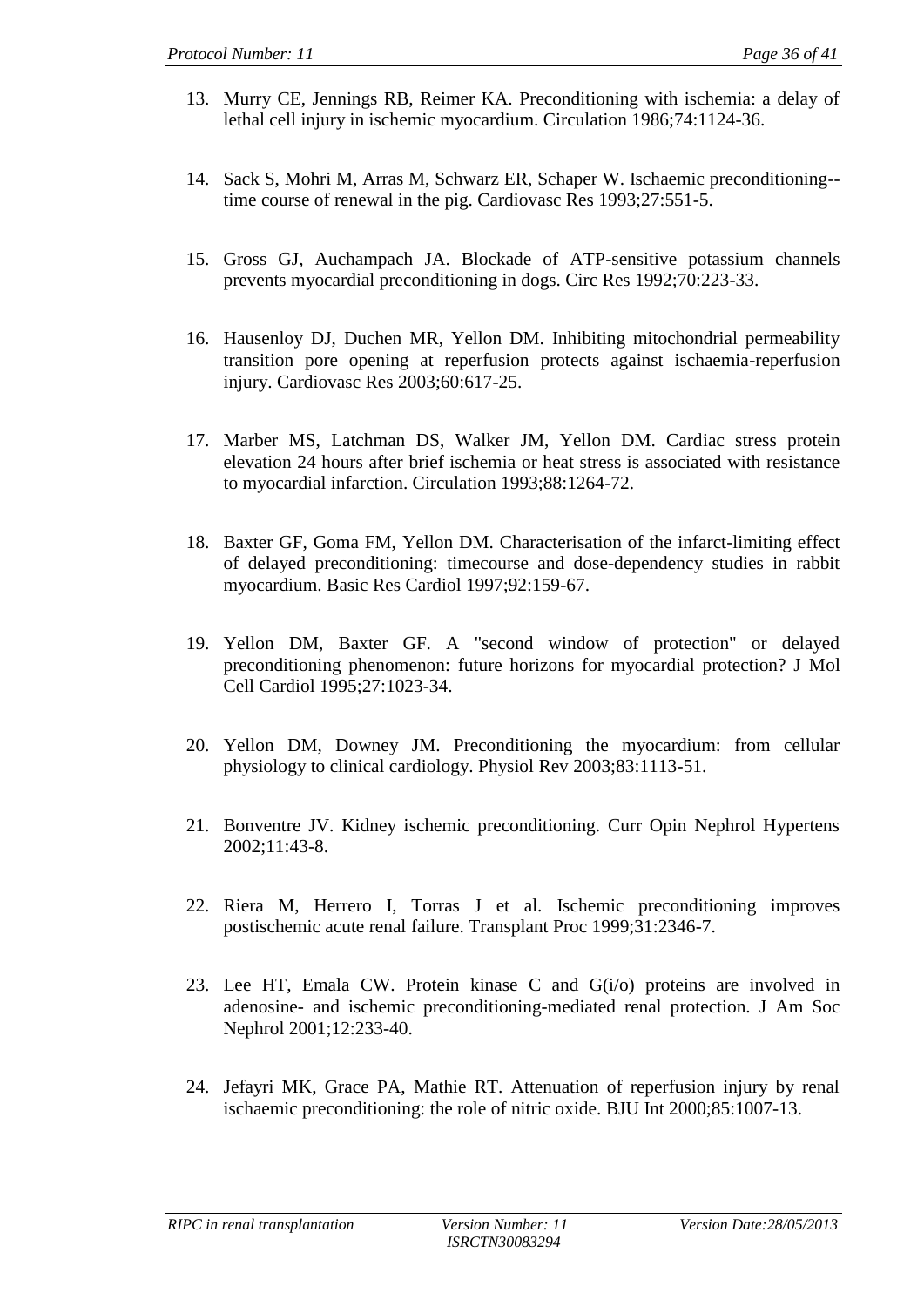- 25. Torras J, Herrero-Fresneda I, Lloberas N, Riera M, Ma CJ, Ma GJ. Promising effects of ischemic preconditioning in renal transplantation. Kidney Int 2002;61:2218-27.
- 26. Przyklenk K, Darling CE, Dickson EW, Whittaker P. Cardioprotection 'outside the box'--the evolving paradigm of remote preconditioning. Basic Res Cardiol 2003;98:149-57.
- 27. Przyklenk K, Bauer B, Ovize M, Kloner RA, Whittaker P. Regional ischemic 'preconditioning' protects remote virgin myocardium from subsequent sustained coronary occlusion. Circulation 1993;87:893-9.
- 28. Patel HH, Moore J, Hsu AK, Gross GJ. Cardioprotection at a distance: mesenteric artery occlusion protects the myocardium via an opioid sensitive mechanism. J Mol Cell Cardiol 2002;34:1317-23.
- 29. Takaoka A, Nakae I, Mitsunami K et al. Renal ischemia/reperfusion remotely improves myocardial energy metabolism during myocardial ischemia via adenosine receptors in rabbits: effects of "remote preconditioning". J Am Coll Cardiol 1999;33:556-64.
- 30. Addison PD, Neligan PC, Ashrafpour H et al. Noninvasive remote ischemic preconditioning for global protection of skeletal muscle against infarction. Am J Physiol Heart Circ Physiol 2003;285:H1435-H1443.
- 31. Dickson EW, Tubbs RJ, Porcaro WA et al. Myocardial preconditioning factors evoke mesenteric ischemic tolerance via opioid receptors and K(ATP) channels. Am J Physiol Heart Circ Physiol 2002;283:H22-H28.
- 32. Ates E, Genc E, Erkasap N et al. Renal protection by brief liver ischemia in rats. Transplantation 2002;74:1247-51.
- 33. Loukogeorgakis SP, Panagiotidou AT, MacAllister RJ. Therapeutic potential of remote ischemic preconditioning in humans. Bulletin of the British Society of Cardiovascular Research 2004;17:4-9.
- 34. Gho BC, Schoemaker RG, van den Doel MA, Duncker DJ, Verdouw PD. Myocardial protection by brief ischemia in noncardiac tissue. Circulation 1996;94:2193-200.
- 35. Liem DA, Verdouw PD, Ploeg H, Kazim S, Duncker DJ. Sites of action of adenosine in interorgan preconditioning of the heart. Am J Physiol Heart Circ Physiol 2002;283:H29-H37.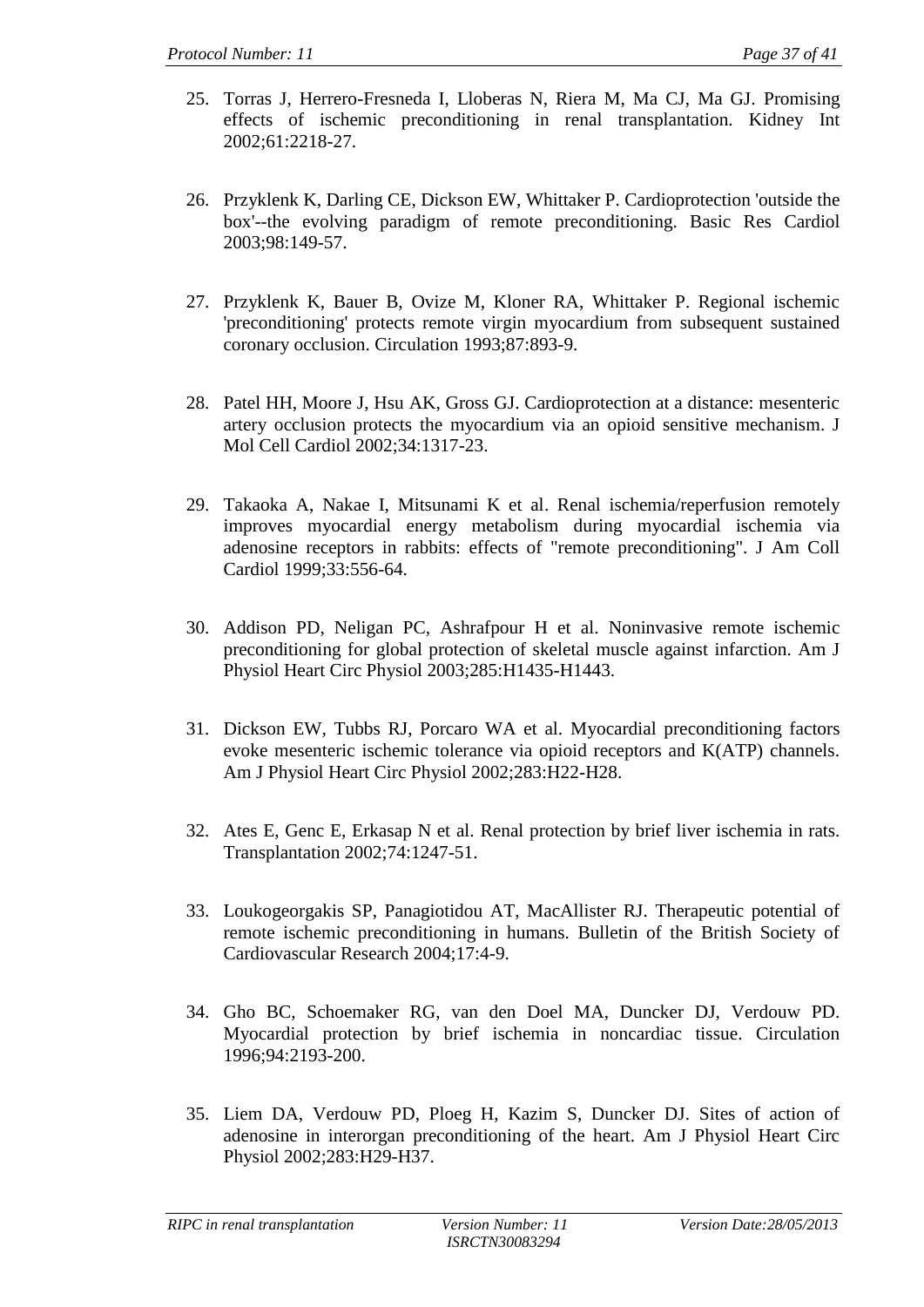- 36. Dickson EW, Lorbar M, Porcaro WA et al. Rabbit heart can be "preconditioned" via transfer of coronary effluent. Am J Physiol 1999;277:H2451-H2457.
- 37. Dickson EW, Reinhardt CP, Renzi FP, Becker RC, Porcaro WA, Heard SO. Ischemic preconditioning may be transferable via whole blood transfusion: preliminary evidence. J Thromb Thrombolysis 1999;8:123-9.
- 38. Kharbanda RK, Mortensen UM, White PA et al. Transient limb ischemia induces remote ischemic preconditioning in vivo. Circulation 2002;106:2881-3.
- 39. Loukogeorgakis SP, Panagiotidou AT, Broadhead MW, Donald A, Deanfield JE, MacAllister RJ. Remote ischemic preconditioning provides early and late protection against endothelial ischemia reperfusion injury in humans; role of the autonomic nervous system. J Am Coll Cardiol 2005;46:450-6.
- 40. Loukogeorgakis SP, Williams R, Panagiotidou AT et al. Transient limb ischemia induces remote preconditioning and remote postconditioning in humans by a K(ATP)-channel dependent mechanism. Circulation 2007;116:1386-95.
- 41. Cheung MM, Kharbanda RK, Konstantinov IE, Shimizu M, Frndova H, Li J, Holtby HM, Cox PN, Smallhorn JF, Van Arsdell GS, Redington AN. Randomized controlled trial of the effects of remote ischemic preconditioning on children undergoing cardiac surgery: first clinical application in humans. J Am Coll Cardiol. 2006; 47: 2277-82.
- 42. Hausenloy DJ, Mwamure PK, Venugopal V et al. Effect of remote ischaemic preconditioning on myocardial injury in patients undergoing coronary artery bypass graft surgery: a randomised controlled trial. Lancet 2007;370:575-9.
- 43. Hoole SP, Heck PM, Sharples L, Khan SN, Duehmke R, Densem CG, Clarke SC, Shapiro LM, Schofield PM, O'Sullivan M, Dutka DP. Cardiac Remote Ischemic Preconditioning in Coronary Stenting (CRISP Stent) Study: a prospective, randomized control trial. Circulation. 2009; 119:820-7.
- 44. Tomlinson PA. Low molecular weight proteins in children with renal disease. Pediatr Nephrol 1992;6:565-71.
- 45. Venkatachalam MA, Bernard DB, Donohoe JF, Levinsky NG. Ischemic damage and repair in the rat proximal tubule: differences among the S1, S2, and S3 segments. Kidney Int 1978;14:31-49.
- 46. Brezis M, Rosen S. Hypoxia of the renal medulla--its implications for disease. N Engl J Med 1995;332:647-55.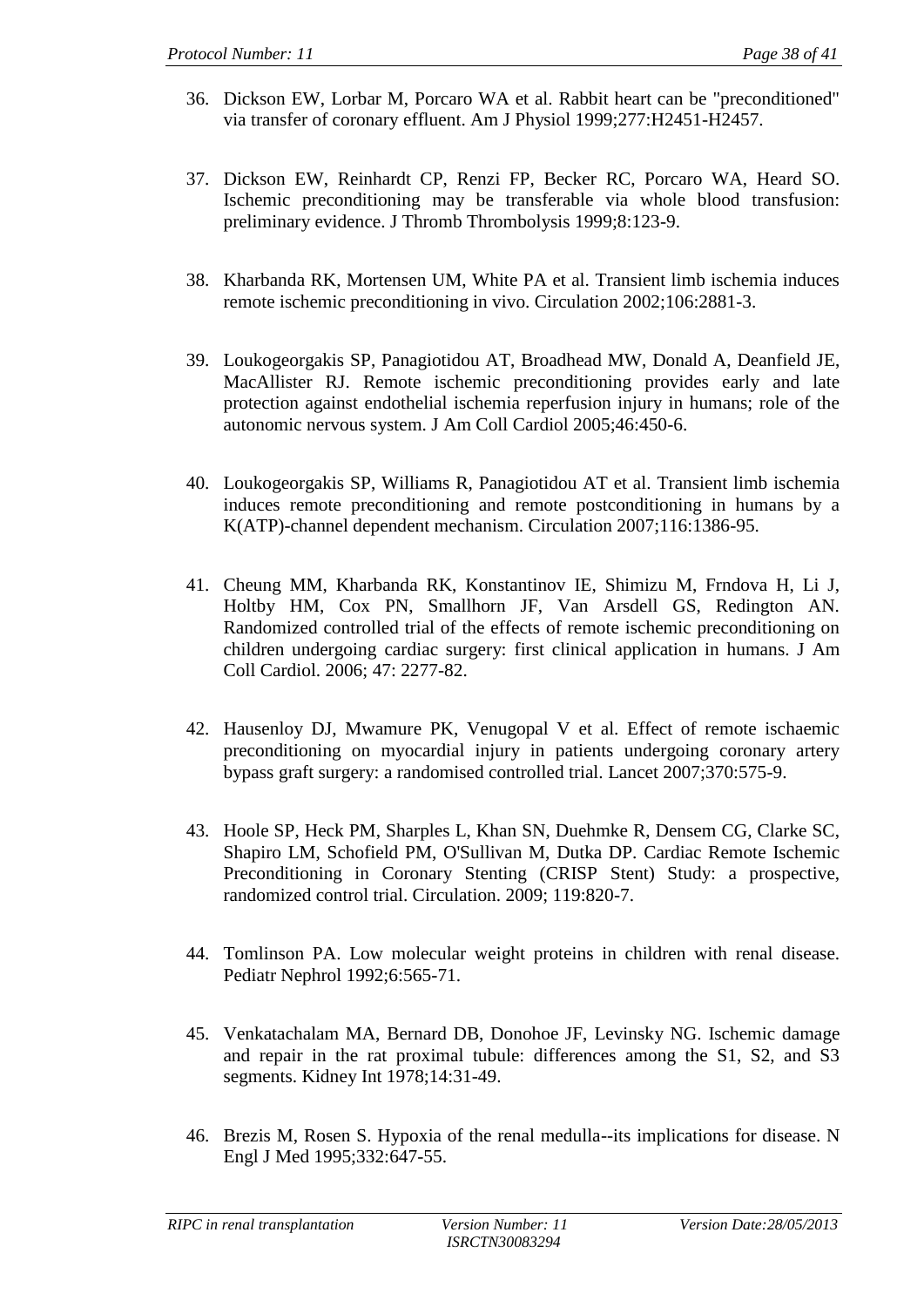- 47. Lieberthal W, Nigam SK. Acute renal failure. I. Relative importance of proximal vs. distal tubular injury. Am J Physiol 1998;275:F623-F631.
- 48. Ali ZA, Callaghan CJ, Lim E et al. Remote ischemic preconditioning reduces myocardial and renal injury after elective abdominal aortic aneurysm repair: a randomized controlled trial. Circulation 2007;116:198-105.
- 49. Hoshida S, Kuzuya T, Fuji H et al. Sublethal ischemia alters myocardial antioxidant activity in canine heart. Am J Physiol 1993;264:H33-H39.
- 50. Brzozowski T, Konturek PC, Konturek SJ et al. Ischemic preconditioning of remote organs attenuates gastric ischemia-reperfusion injury through involvement of prostaglandins and sensory nerves. Eur J Pharmacol 2004;499:201-13.
- 51. Shinmura K, Tang XL, Wang Y et al. Cyclooxygenase-2 mediates the cardioprotective effects of the late phase of ischemic preconditioning in conscious rabbits. Proc Natl Acad Sci U S A 2000;97:10197-202.
- 52. Wang Y, Xu H, Mizoguchi K, Oe M, Maeta H. Intestinal ischemia induces late preconditioning against myocardial infarction: a role for inducible nitric oxide synthase. Cardiovasc Res 2001;49:391-8.
- 53. Liauw SK, Rubin BB, Lindsay TF, Romaschin AD, Walker PM. Sequential ischemia/reperfusion results in contralateral skeletal muscle salvage. Am J Physiol 1996;270:H1407-H1413.
- 54. Wolfrum S, Schneider K, Heidbreder M, Nienstedt J, Dominiak P, Dendorfer A. Remote preconditioning protects the heart by activating myocardial PKCepsilonisoform. Cardiovasc Res 2002;55:583-9.
- 55. Hausenloy DJ, Yellon DM. New directions for protecting the heart against ischaemia-reperfusion injury: targeting the Reperfusion Injury Salvage Kinase (RISK)-pathway. Cardiovasc Res 2004;61:448-60.
- 56 Konstantinov IE, Arab S, Kharbanda RK, Li J, Cheung MM, Cherepanov V, Downey GP, Liu PP, Cukerman E, Coles JG, Redington AN. The remote ischemic preconditioning stimulus modifies inflammatory gene expression in humans. Physiol Genomics 2004;19:143-50.
- 57. Miyake H, Kawabata G, Gotoh A, Fujisawa M, Okada H, Arakawa S, Kamidono S, Hara I. Comparison of surgical stress between laparoscopy and open surgery in the field of urology by measurement of humoral mediators. Int J Urol. 2002;9:329-33.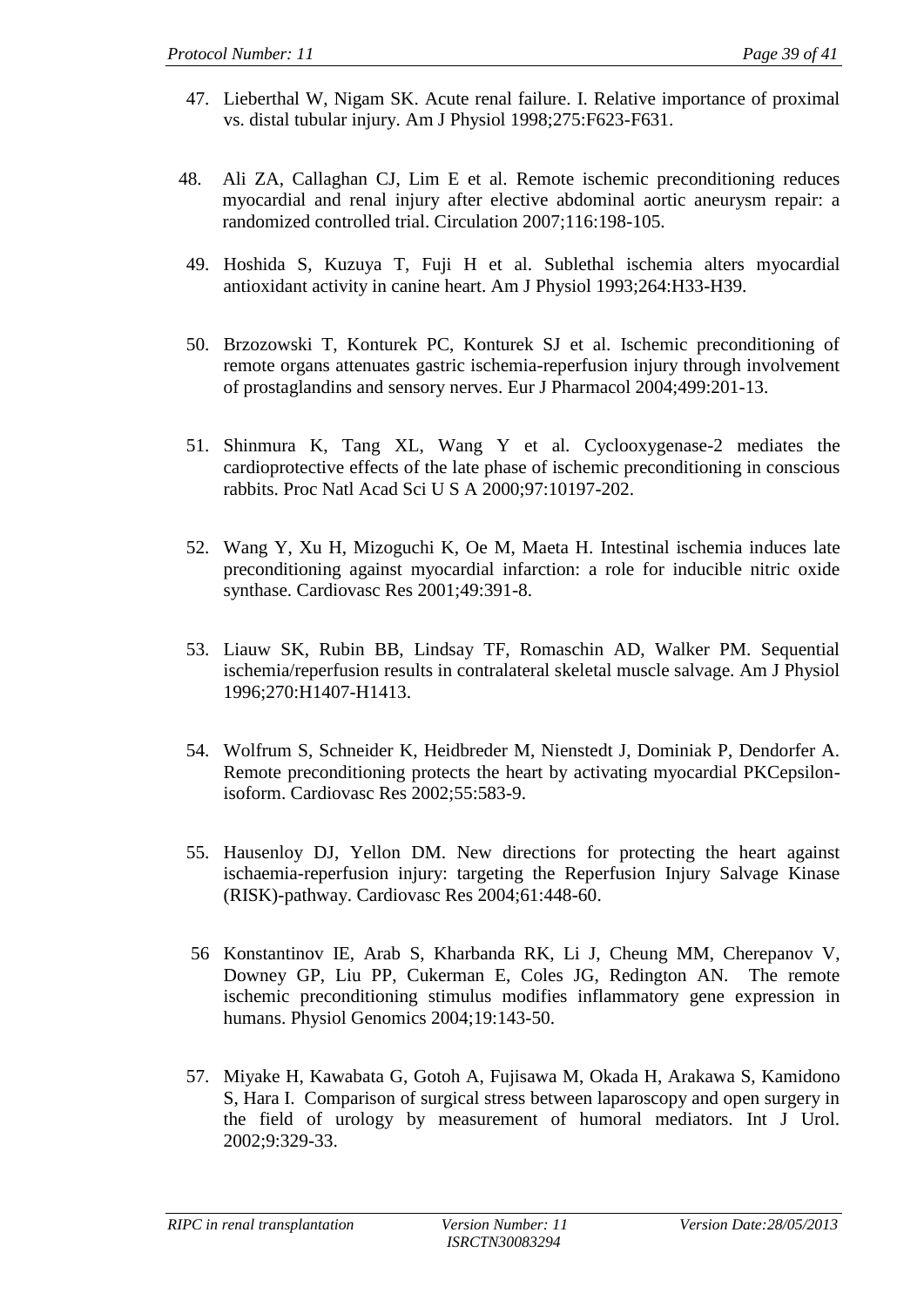- 58. Sadeghi M, Daniel V, Weimer R, Wiesel M, Hergesell O, Opelz G. Differential early posttransplant cytokine responses in living and cadaver donor renal allografts. Transplantation 2003;75:1351-5.
- 59. Grimm PC, Nickerson P, Gough J et al. Computerized image analysis of Sirius Red-stained renal allograft biopsies as a surrogate marker to predict long-term allograft function. J Am Soc Nephrol 2003;14:1662-8.
- 60. Diaz Encarnacion MM, Griffin MD, Slezak JM et al. Correlation of quantitative digital image analysis with the glomerular filtration rate in chronic allograft nephropathy. Am J Transplant 2004;4:248-56.
- 61. Davies JK, Koh MBC, Lowdell MW. Anti-viral immunity and T-Regulatory cell function are retained following selective alloreactive T cell depletion in both the HLA identical and mismatched settings. Biology of Blood & Marrow Transplantation 2004;10:259-268.
- 62. MacAllister RJ, Parry H, Kimoto M et al. Regulation of nitric oxide synthesis by dimethylarginine dimethylaminohydrolase. Br J Pharmacol 1996;119:1533-40.
- 63. Scholten EM, Rowshani AT, Cremers S et al. Untreated rejection in 6-month protocol biopsies is not associated with fibrosis in serial biopsies or with loss of graft function. J Am Soc Nephrol 2006;17:2622-32.
- 64. Rowshani AT, Scholten EM, Bemelman F et al. No difference in degree of interstitial Sirius red-stained area in serial biopsies from area under concentrationover-time curves-guided cyclosporine versus tacrolimus-treated renal transplant recipients at one year. J Am Soc Nephrol 2006;17:305-12.